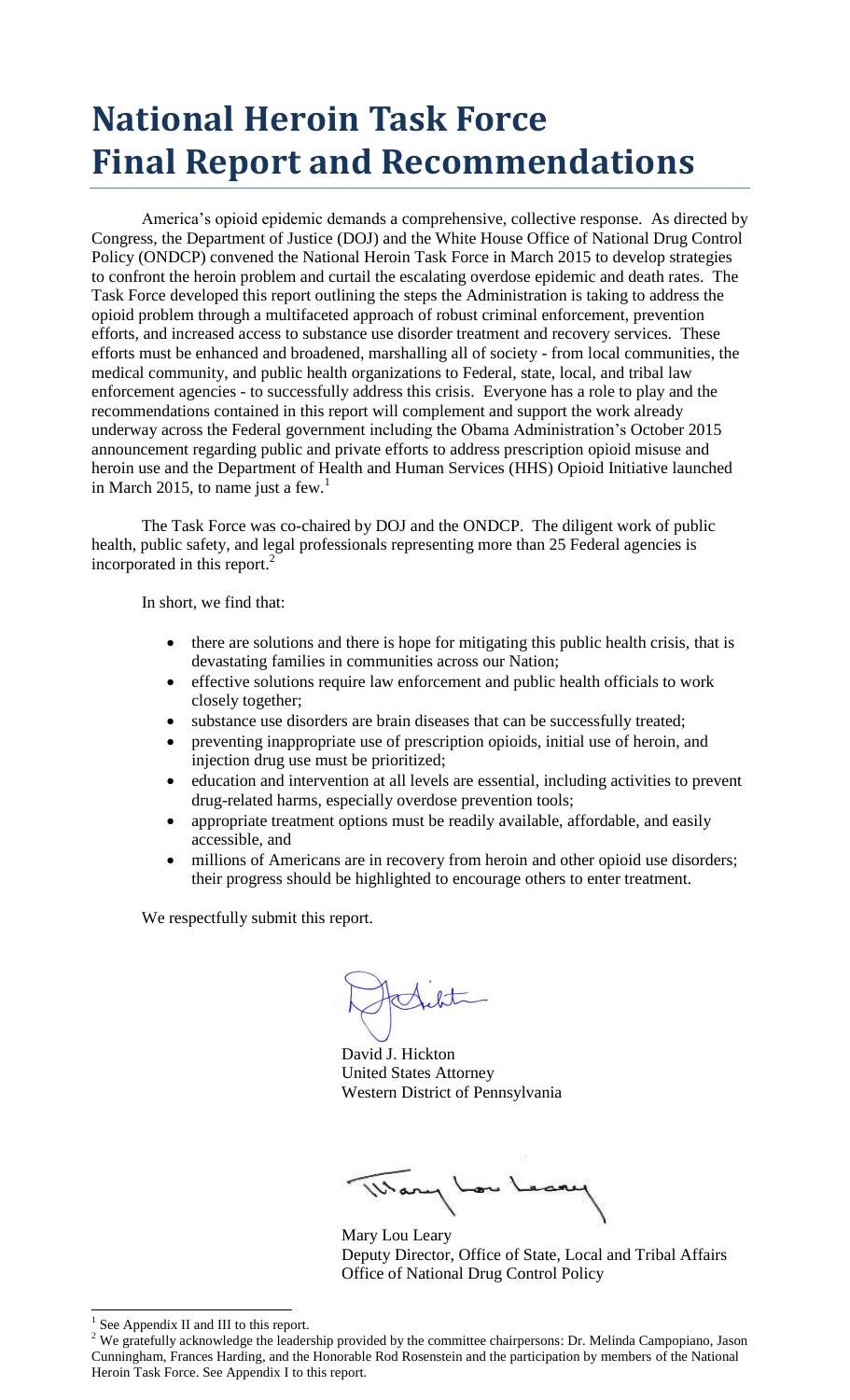## **Contents**

|                 | Finding 1: Public safety and public health strategies in response to opioids must be integrated and                                                                                                     |
|-----------------|---------------------------------------------------------------------------------------------------------------------------------------------------------------------------------------------------------|
|                 | 1.1 Recommendation: Prevent opioid misuse and abuse by ensuring safe and appropriate prescribing 6                                                                                                      |
| a.              | Require practitioners (such as physicians, dentists, and others authorized to prescribe) who<br>request DEA registration to prescribe controlled substances to be trained on responsible opioid         |
| $\mathfrak{b}.$ | States should consider adopting or recommending uniform prescribing guidelines7                                                                                                                         |
| $\mathcal{C}$ . | Patients should be informed and empowered so they can actively participate in their pain                                                                                                                |
| d.              |                                                                                                                                                                                                         |
|                 |                                                                                                                                                                                                         |
| a.              | Support interstate interoperability and use of Prescription Drug Monitoring Programs 9                                                                                                                  |
| $\mathfrak{b}.$ | Disrupt supply and focus prevention, treatment, and intervention resources through coordinated,                                                                                                         |
|                 | 1.3 Recommendation: Reduce the excessive supply of opioids through strategic enforcement                                                                                                                |
| a.              | Prioritize prosecution of medical professionals who improperly prescribe opioids 11                                                                                                                     |
| $\mathfrak{b}.$ | Prioritize prosecutions of heroin distributors, especially when the drug causes death, and<br>enhance investigation and prosecution techniques for targeting the drug supply chain12                    |
| $\mathcal{C}.$  |                                                                                                                                                                                                         |
|                 | 1.4 Recommendation: Enlist pharmaceutical companies to address the harms associated with                                                                                                                |
|                 | 1.5 Recommendation: Look to examples of promising robust public health-public safety partnerships to                                                                                                    |
|                 | 1.6 Recommendation: Prevent overdose deaths through the effective use of naloxone, real-time                                                                                                            |
| a.              |                                                                                                                                                                                                         |
| $\mathfrak{b}.$ | Provide immediate and comprehensive care to those administered naloxone16                                                                                                                               |
| $\mathcal{C}$ . | Consider state limited liability laws to shield those who administer naloxone and Good                                                                                                                  |
| d.              | Develop public safety and public health real-time rapid response strategies for overdose events                                                                                                         |
|                 | Finding 2: Policies regarding opioid and heroin use must be grounded in scientific understanding<br>that substance use disorders are a chronic brain disease that can be prevented and treated, leading |
|                 | 2.1 Recommendation: Provide linkages to services at the first sign of an opioid use disorder  18                                                                                                        |
| $a$ .           | Apply a continuum of care approach to the problem of opioid use disorder 18                                                                                                                             |
| b.              |                                                                                                                                                                                                         |
|                 | 2.2 Recommendation: Make effective treatment for opioid use disorder, including medication assisted<br>treatment, readily available and as accessible as other chronic disease treatments  19           |
| $a$ .           |                                                                                                                                                                                                         |
| $\mathfrak{b}.$ | Incorporate treatment for opioid use disorder, including medication assisted treatment, into the                                                                                                        |
|                 | 2.3 Recommendation: Support the availability of long-term treatment and recovery services 20                                                                                                            |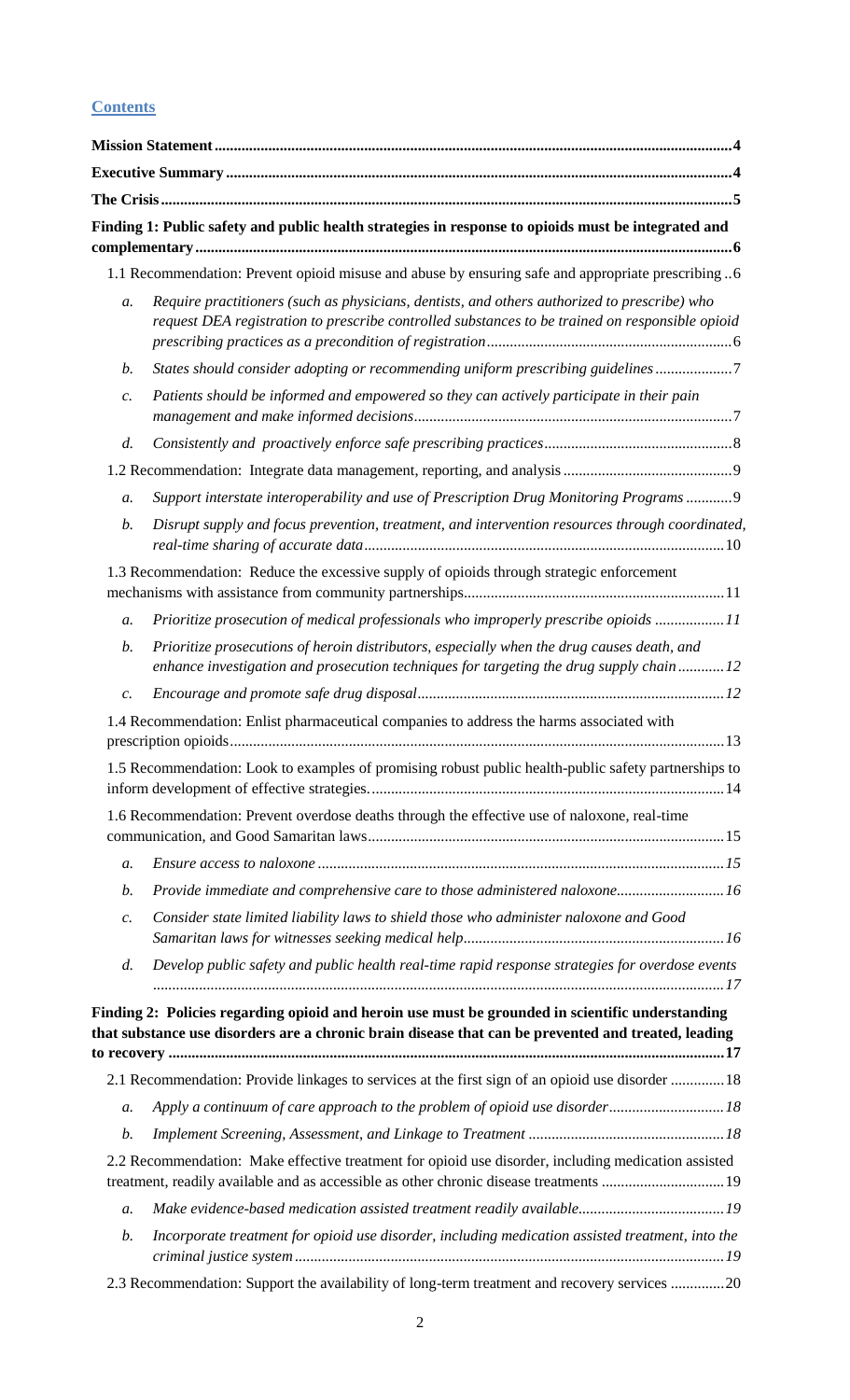| Finding 3: Visible community-based recovery supports must be available, affordable, and accessible        |  |
|-----------------------------------------------------------------------------------------------------------|--|
| 3.1 Recommendation: Implement coordinated community responses to promote prevention at the local          |  |
| 3.2 Recommendation: Improve opioid training and expertise of public and private healthcare providers      |  |
| Ensure greater availability of substance use disorder and recovery support specialists<br>$\mathfrak{a}.$ |  |
| b.<br>Improve training and expertise of all health care professionals on treatment options for            |  |
| 3.3 Recommendation: Take steps to mitigate public health and public safety consequences of injection      |  |
|                                                                                                           |  |
|                                                                                                           |  |
|                                                                                                           |  |
|                                                                                                           |  |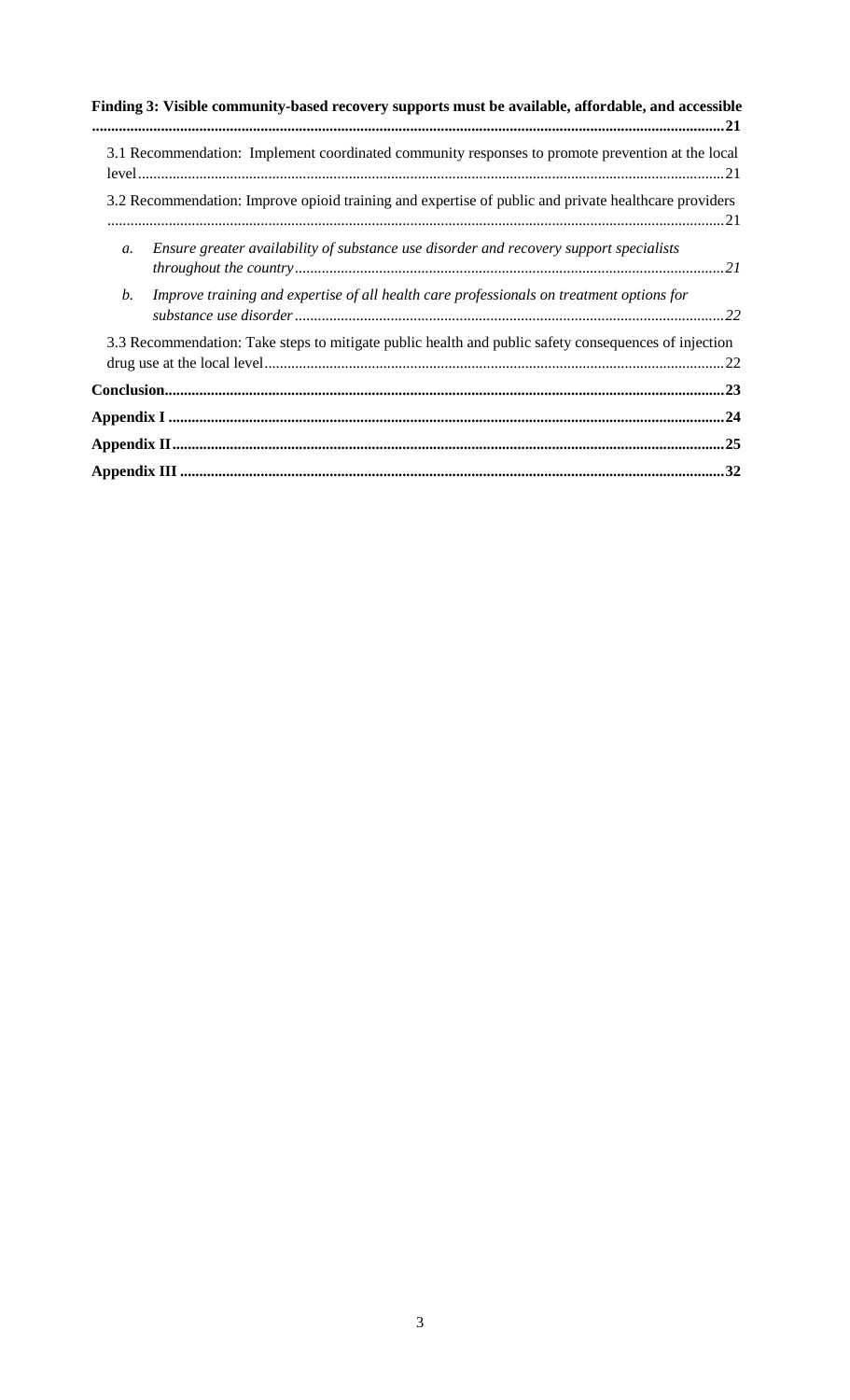#### <span id="page-3-0"></span>**Mission Statement**

The National Heroin Task Force was charged<sup>3</sup> with developing a comprehensive response to the nation's opioid crisis. <sup>4</sup> Comprising a broad array of experts in public safety and public health, the Task Force developed a set of recommendations that incorporates essential components of prevention, education, treatment, recovery, investigation, and prosecution. This report is intended to provide a framework for national, regional, state, tribal, and local efforts to both restrict heroin supply and reduce heroin use and its consequences.

#### <span id="page-3-1"></span>**Executive Summary**

The United States is in the grip of a national crisis - an unprecedented surge in the illicit use of prescription opioid medications and heroin.<sup>5</sup> In 2014, 1.9 million people had a prescription opioid use disorder and nearly  $600,000$  had a heroin use disorder. <sup>6</sup> The national data on overdose deaths are startling: in 2014, there were more than 27,000 overdose deaths involving prescription opioid medications and/or heroin.<sup>7</sup> That is equivalent to an average of one death every 20 minutes.

The opioid epidemic affects a broad cross-section of the United States population without regard to age, gender, race, ethnicity, or economic status. Living in a rural, suburban, or urban jurisdiction does not insulate an individual from the ravages of the opioid epidemic. Traditional law enforcement methods are a critical component of any counter-illicit drug strategy, but they will not resolve this crisis alone. The opioid crisis is also fundamentally a public health problem. While law enforcement agencies will continue to prosecute drug traffickers, "pill mill" operators, <sup>8</sup> and those responsible for the increased supply of opioid drugs for non-medical purposes, for long-term success, Federal, state, local, and tribal partners must forge strong public health and public safety partnerships to stop the flow of opioids into communities, prevent initiation of nonmedical opioid use, and support access to treatment and recovery services. We must all work together – law enforcement, public health, youth, parents, faith-based organizations, government agencies, health and medical professionals, educational institutions, social service providers, and the private sector – to meet this challenge. $\frac{9}{2}$ 

The National Heroin Task Force plenary panel met four times between April and September 2015 and, consistent with its mission, focused exclusively on addressing the domestic dimensions of the opioid epidemic and proposing domestic solutions to the crisis. Four subcommittees were formed to address the most critical areas of concern: 1) Education and Community Awareness; 2) Treatment and Recovery; 3) Coordinated Community Responses; and 4) Law Enforcement Responses. The subcommittees met on numerous occasions between April

<sup>6</sup> SAMSHA, Substance Use Disorders, retrieved from [http://www.samhsa.gov/disorders/substance-use.](http://www.samhsa.gov/disorders/substance-use)

<sup>&</sup>lt;sup>3</sup> Senate Report 113-181, accompanying S. 2437. Pub. L. 113-235, "The Federal Government must have a comprehensive approach to the growing heroin crisis. While a strong law enforcement effort is critical to the response, heroin is not simply an enforcement problem. As discussed at the subcommittee's hearing on the Department of Justice's fiscal year 2015 budget request on April 3, 2014, the Committee directs the DOJ to lead the response by convening a multi-agency task force to address the growing heroin problem in the United States. The task force should convene experts from the law enforcement, medical, public health, and educational fields to develop a coordinated response to help our citizens and communities."

<sup>4</sup> Opioids include heroin and the *entire family* of natural, synthetic, and semi-synthetic opioid substances that have similar effects on the opioid receptors.

<sup>&</sup>lt;sup>5</sup> Opioid prescription medications can also be referred to as opioid medications, prescription opioids, prescription pain relievers, prescription pain analgesics, and Schedule II, III, and IV prescriptions that contain an opioid. Medications that fall within this class include hydrocodone (e.g., Vicodin), oxycodone (e.g., OxyContin, Percocet), morphine (e.g., Kadian, Avinza), codeine, and related drugs.

<sup>&</sup>lt;sup>7</sup> Centers for Disease Control and Prevention, National Center for Health Statistics. Multiple Cause of Death, 1999-2014 on CDC WONDER Online Database, released December 9, 2015.

<sup>&</sup>lt;sup>8</sup> A pill mill is a term generally used to describe a doctor's office, clinic, or pharmacy that is unlawfully prescribing or dispensing controlled substances outside of current medical standards.

<sup>9</sup> For example, because there is a growing concern about prescription opioid misuse among high school and college youth, especially those engaged in athletics, several organizations have committed to educating these athletes and sports medicine professionals. The organizations include the National Collegiate Athletic Association, National Association of High School Coaches, American College of Sports Medicine, National Athletic Trainer's Association, and National Interscholastic Athletic Administrators Association. *See* FACT SHEET: Obama Administration Announces Public and Private Sector Efforts to Address Prescription Drug Abuse and Heroin Use, retrieved from [https://www.whitehouse.gov/the-press-office/2015/10/21/fact-sheet-obama-administration-announces-public-and](https://www.whitehouse.gov/the-press-office/2015/10/21/fact-sheet-obama-administration-announces-public-and-private-sector)[private-sector.](https://www.whitehouse.gov/the-press-office/2015/10/21/fact-sheet-obama-administration-announces-public-and-private-sector)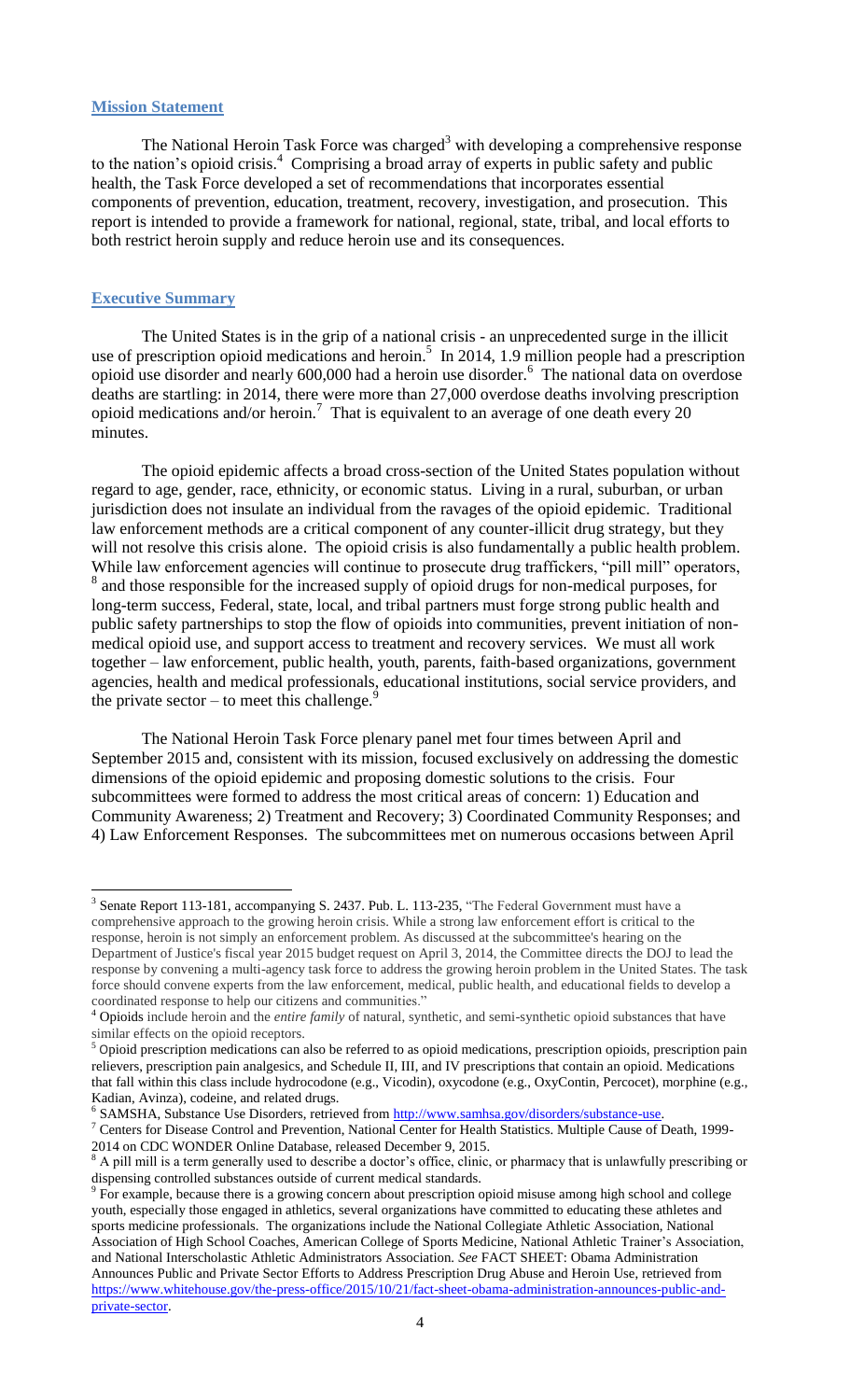and September 2015, consulted with recognized experts, and developed findings and recommendations regarding consensus priorities.

The recommendations contained in this report are premised upon three principles: 1) public safety and public health authorities must integrate and harmonize their response to the misuse of prescription opioid medications and use of heroin; 2) policies regarding heroin use and misuse of prescription opioid medications must be grounded in a scientific understanding that substance use disorder is a chronic brain disease that can be prevented and treated; and 3) treatment and recovery services and support must be accessible and affordable.

#### <span id="page-4-0"></span>**The Crisis**

Heroin-involved overdose deaths are increasing at dramatic rates throughout the United States, among men and women, and most age groups and races/ethnicities.<sup>10</sup> Heroin use and dependence strongly correlate with heroin-related overdose deaths,<sup>11</sup> which increased by 406% between 2006 and 2014.<sup>12</sup> In 2014, more than 10,500 people died from an overdose involving heroin. $13$ 

Today's heroin is dramatically different from the heroin of the 1980s. It is much higher in purity and much lower in price,<sup>14</sup> creating easier access to a more potent drug that is often used in combination with other drugs.<sup>15</sup> In 1981, the average retail-level purity of heroin was 10%, but by 1999 the purity level increased to an average of 40%. Over the past 10 years the price per gram has decreased greatly and continues to remain stable and relatively low, while purity levels have declined slightly to 30%.<sup>16</sup> A recent analysis in the United States found that for every \$100 decrease in the price per gram of heroin there was a 2.9% increase in the number of heroin overdose hospitalizations.<sup>17</sup> The recent surge in opioid-involved deaths may be related to a rise in heroin adulterated with fentanyl, a semisynthetic opioid.<sup>18</sup>

Today's heroin epidemic can be attributed in part to inappropriate prescribing of opioids<sup>19</sup> over the last 20 years, which resulted from a variety of factors including marketing of newlydeveloped prescription opioid medications<sup>20</sup> and limited provider education on appropriate opioid prescribing.<sup>21</sup> The widespread prescribing of opioids has contributed to the public impression that these medications do not carry a high risk of addiction. Evidence shows that some people who abuse opioid medications migrate to heroin because heroin is more accessible and less costly than prescription opioids.<sup>22</sup> In fact, nearly 80% of recent heroin initiates reported that they began their opioid use through the nonmedical use of prescription opioid medications.<sup>23</sup> This means that prescription opioid misuse is a strong risk factor for heroin use.

*2013*, Morbidly and Mortality Weekly Report (July 2015) 64(26); 719-725.

 $\overline{a}$ 

<sup>&</sup>lt;sup>10</sup> Op Cit., Centers for Disease Control and Prevention, WONDER Online Database.

<sup>11</sup> Jones et. al., *Vital Signs: Demographic and Substance Use Trends Among Heroin Users – United States, 2002-*

<sup>&</sup>lt;sup>12</sup> Op Cit., Centers for Disease Control and Prevention. WONDER Online Database.  $13$  Ibid.

<sup>&</sup>lt;sup>14</sup> 2013 National Level STRIDE Price and Purity Data, DEA-DCW-DIR-068-15, (Sept. 2015).

<sup>15</sup> Jones et. al., *Vital Signs: Demographic and Substance Use Trends Among Heroin Users – United States, 2002- 2013*, Morbidly and Mortality Weekly Report (July 2015) 64(26); 719-725.

<sup>&</sup>lt;sup>16</sup> Institute for Defense Analyses, *The Price and Purity of Illicit Drugs: 1981-2007*. Paper P-4369 (October 2008). Re-estimates through 2012 in 2012 dollars were done with the application of the same methodology, unpublished (May 2013); data available in ONDCP. 2015. *National Drug Control Strategy: Data Supplement* 2015, Washington, DC.

 $17$  Unick et al. The relationship between US heroin market dynamics and heroin-related overdose, 1992-2008. Addiction. 2014;109(11)1889-98.

<sup>&</sup>lt;sup>18</sup> Rudd RA et al. Increases in drug and opioid overdose deaths – United Sates, 2000-2014. MMWR 2015;64:1-5. <sup>19</sup> Derived from the opium poppy (or synthetic versions of it) and used for pain relief.

<sup>&</sup>lt;sup>20</sup> Van Zee, A. 2009. The promotion and marketing of OxyContin: Commercial Triumph, Public Health Tragedy.

American Journal of Public Health 99(2):221-227. [http://www.ncbi.nlm.nih.gov/pmc/articles/PMC2622774/.](http://www.ncbi.nlm.nih.gov/pmc/articles/PMC2622774/) <sup>21</sup> Mezei, L., and Murinson, B. 2011. Pain Education in North American Medical Schools. The Journal of Pain. 12(12):1199-1208.

<sup>22</sup> Cicero, T. et. al., *The Changing Face of Heroin Use in the United States: A Retrospective Analysis of the Past 50 Years*, JAMA Psychiatry (July 2014) 71(7):821-826, retrieved from http://archpsyc.jamanetwork.com/article.aspx?articleid=1874575.<br>
23 Muhami Particle 1874575.

<sup>23</sup> Muhuri, P. et. al., *Associations of Nonmedical Pain Reliever Use and Initiation of Heroin Use in the United States*, CBHSQ Data Review (August 2013), retrieved from

[http://www.samhsa.gov/data/sites/default/files/DR006/DR006/nonmedical-pain-reliever-use-2013.htm.](http://www.samhsa.gov/data/sites/default/files/DR006/DR006/nonmedical-pain-reliever-use-2013.htm)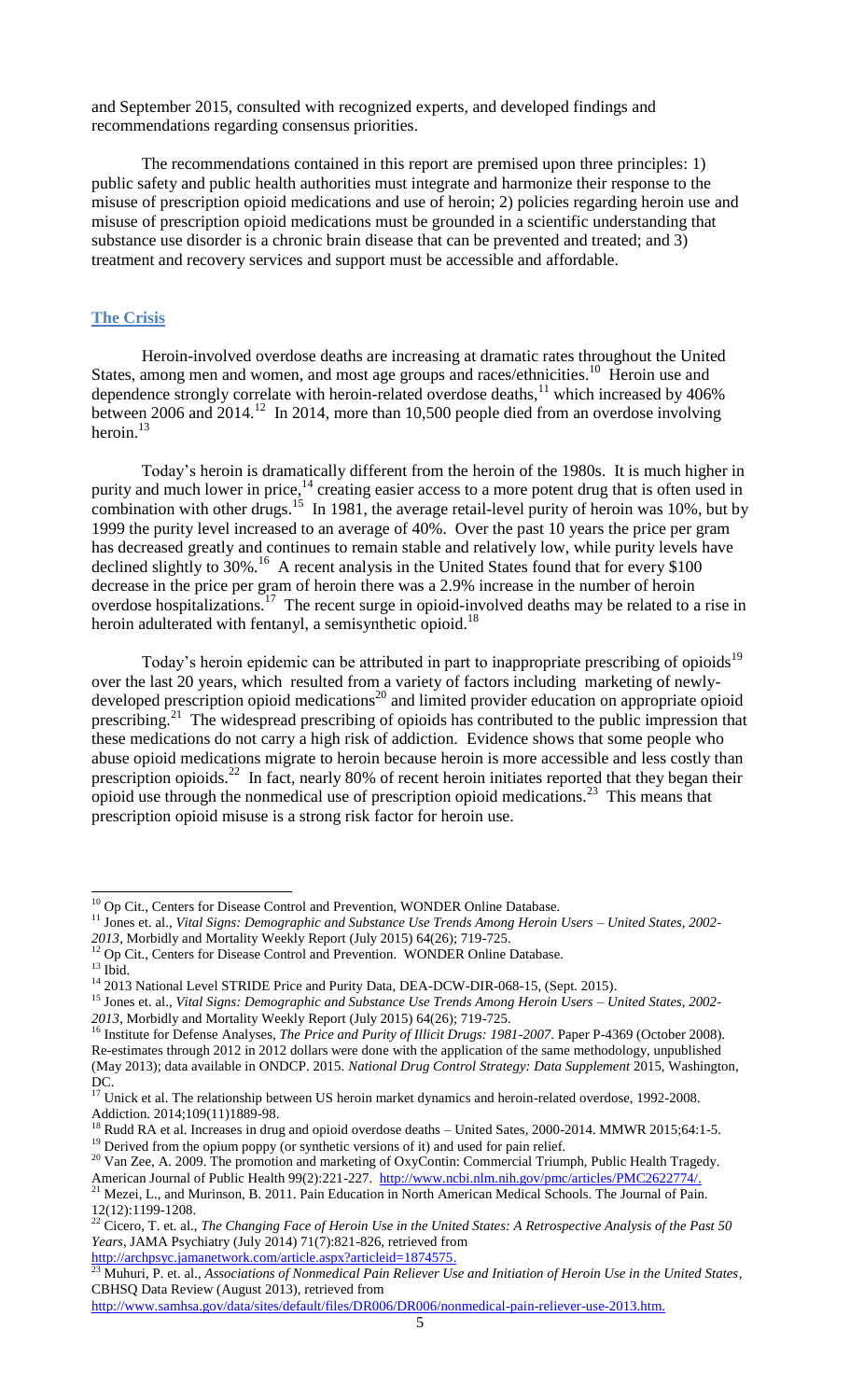According to the International Narcotics Control Board, the United States is by far the leading consumer of prescription opioid medications, followed by Canada where slightly more than half as many opioids were consumed as in the United States between 2009 and  $2011<sup>24</sup>$  In 2012, 259 million prescriptions for opioids were filled in the United States, enough for every American adult to have his or her own bottle of pills.<sup>25</sup> In 2014, there were 20,808 overdose deaths involving prescription opioid medications, more than 3 times as many deaths as in 1999. 26

The dramatic increase in prescription opioid abuse and deaths involving opioid medications is intertwined with the recent increases in deaths involving heroin.<sup>27</sup> Given these alarming trends, Federal, state, tribal, and local partners must take rapid, effective action to combat the opioid crisis.

### <span id="page-5-0"></span>**Finding 1: Public safety and public health strategies in response to opioids must be integrated and complementary**

#### <span id="page-5-1"></span>**1.1 Recommendation: Prevent opioid misuse and abuse by ensuring safe and appropriate prescribing**

#### <span id="page-5-2"></span>*a. Require practitioners (such as physicians, dentists, and others authorized to prescribe) who request DEA registration to prescribe controlled substances to be trained on responsible opioid prescribing practices as a precondition of registration*

Inappropriate prescribing of opioid medications is a key driver of the increase in opioidrelated morbidity and mortality.<sup>28</sup> Health care providers receive limited education about the appropriate role of prescription opioids in pain management and how to prescribe them appropriately.<sup>29</sup> It is estimated that fewer than 10% of medical schools offer instruction in addiction treatment, and according to one study, 80% of attending physicians rate their medical school education on chronic pain treatment as inadequate.<sup>30</sup> Healthcare educators can benefit from the implementation of curricula in medical, dental, pharmacy, and nursing schools and continuing medical education on pain management, safe opioid prescribing, and the identification and management of substance use disorders.

In 2015, the National Institutes of Health funded 11 health professional schools as designated Centers of Excellence in Pain Education (CoEPEs). The CoEPEs will act as hubs for the development, evaluation, and distribution of pain management curriculum resources for medical, dental, nursing, pharmacy, and other schools to enhance and improve how health care professionals are taught about pain and its treatment.<sup>31</sup> Currently, live and online prescriber continuing education courses are available through a number of sources, including the Food and Drug Administration (FDA) Risk Evaluation and Mitigation Strategy (REMS) for Extended-Release and Long-Action Opioid Analgesics,<sup>32</sup> and Substance Abuse and Mental Health Services Administration (SAMHSA) and the National Institute on Drug Abuse (NIDA).<sup>33</sup>

<sup>&</sup>lt;sup>24</sup> International Narcotics Control Board. 2013. Narcotic Drugs: Estimated World Requirements for 2013. Statistics for 2011. (Table XIV.1.a.). United Nations, New York.

<sup>&</sup>lt;sup>25</sup> Paulozzi, LJ; Mack, KA; and Hockenberry, JM<u>. Vital Signs: Variation Among States in Prescribing Opioid Pain</u> Relievers and Benzodiazepines – United States, 2012. Mortality and Morbidity Weekly Report 63(26):563-568 (July 4, 2014).

 $\frac{26}{26}$  Op Cit., Centers for Disease Control and Prevention. WONDER Online Database.

<sup>&</sup>lt;sup>27</sup> Muhuri, P. et. al., *Associations of Nonmedical Pain Reliever Use and Initiation of Heroin Use in the United States*, CBHSQ Data Review (August 2013), retrieved from

[http://www.samhsa.gov/data/sites/default/files/DR006/DR006/nonmedical-pain-reliever-use-2013.htm.](http://www.samhsa.gov/data/sites/default/files/DR006/DR006/nonmedical-pain-reliever-use-2013.htm) <sup>28</sup> Paulozzi L, Jones C, Mack K, Rudd R; Centers for Disease Control and Prevention (CDC). Vital signs: overdoses of prescription opioid analgesics—United States, 1999-2008. MMWR Morb Mortal Wkly Rep. 2011;60(43):1487- 1492.

 $^{28}$  Paulozzi L, Jones C, Mack K, Rudd R; Centers for Disease Control and Prevention (CDC). Vital signs: overdoses of prescription opioid analgesics—United States, 1999-2008. MMWR Morb Mortal Wkly Rep. 2011;60(43):1487- 1492.

<sup>29</sup> Centers for Disease Control and Prevention. *Opioid Painkiller Prescribing* (July 2014) retrieved from [http://www.cdc.gov/vitalsigns/opioid-prescribing/.](http://www.cdc.gov/vitalsigns/opioid-prescribing/)

<sup>30</sup> Mezei, L. and Murinson, B. 2011. Pain education in North American medical schools. *The Journal of Pain*, 12(12):1199-1208.

<sup>&</sup>lt;sup>31</sup> National Institutes of Health. 2015. Centers of Excellence in Pain Education retrieved from [http://painconsortium.nih.gov/NIH\\_Pain\\_Programs/CoEPES.html.](http://painconsortium.nih.gov/NIH_Pain_Programs/CoEPES.html)

 $32$  Extended-Release and Long-Acting (ER/LA) Risk Evaluation and Mitigation Strategy (REMS) Continuing Education Programs; available at [www.er-la-opioidrems.com.](http://www.er-la-opioidrems.com/)

<sup>33</sup> *SAMHSA's Efforts to Fight Prescription Drug Misuse and Abuse*, retrieved from

[http://www.samhsa.gov/prescription-drug-misuse-abuse/samhsas-efforts;](http://www.samhsa.gov/prescription-drug-misuse-abuse/samhsas-efforts) NIDA: *Opioid and Pain Management CMEs/CEs*, retrieved from [https://www.drugabuse.gov/opioid-pain-management-cmesces.](https://www.drugabuse.gov/opioid-pain-management-cmesces)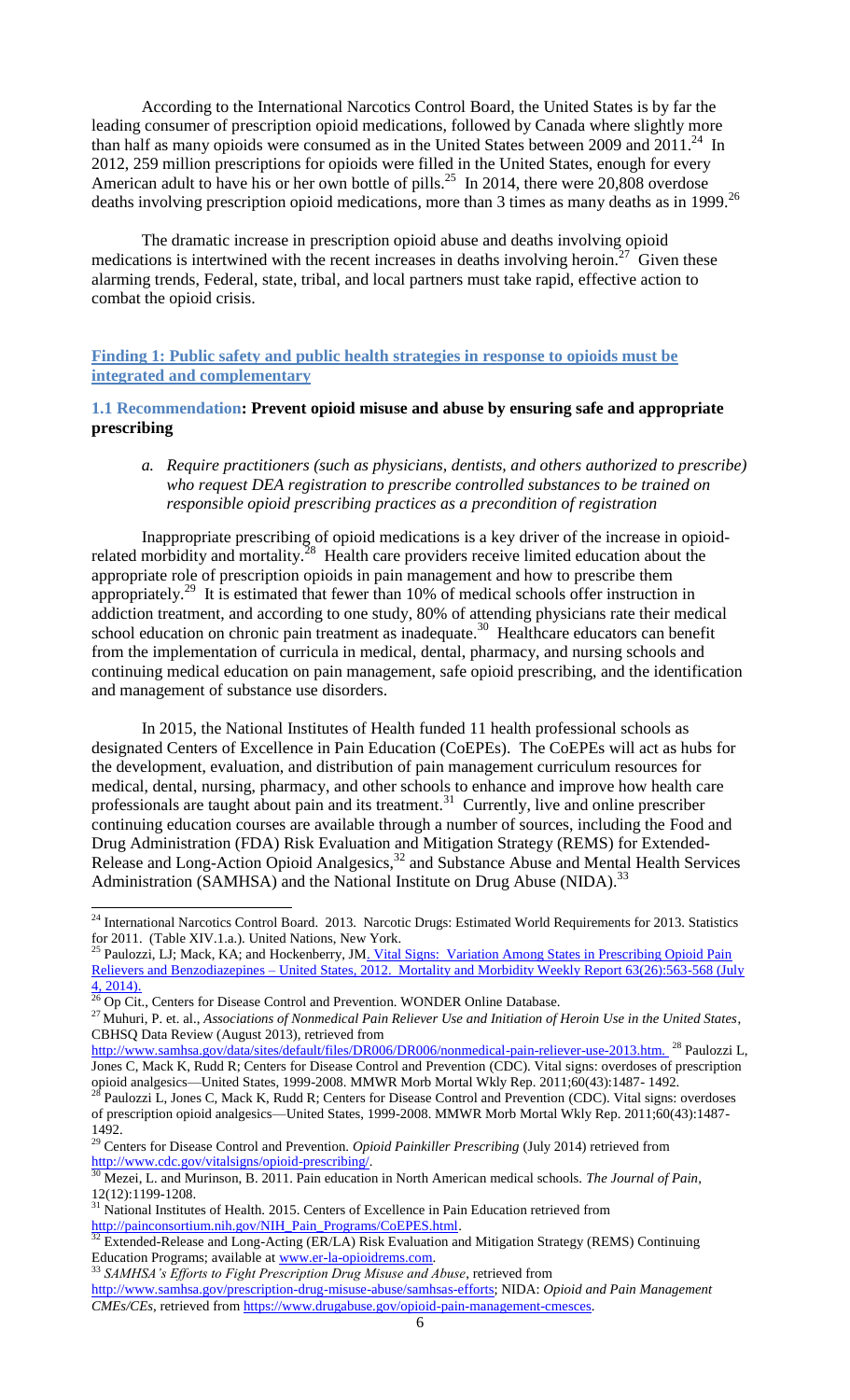Given the scope of the opioid epidemic and the limited education of health professionals on pain management and substance use disorder treatment, required training of prescribers and the development and maintenance of up-to-date clinical practice guidelines may help ensure that patients have access to appropriate opioid treatment while also reducing the inappropriate use of prescription opioids. To date, only ten states (Connecticut,  $34$  Delaware,  $35$  Iowa,  $36$  Kentucky,  $37$ Massachusetts,  $38$  New Mexico,  $39$  Tennessee,  $40$  Utah,  $41$  West Virginia,  $42$  and Maryland  $43$ ) have passed legislation requiring such education for providers.

In October 2015, the President directed federal departments and agencies to provide training to Federal healthcare professionals. Training for federal prescribers should include effective prescribing of opioid medications for all employees who prescribe controlled substances as part of their federal employment responsibilities. The training must address effective prescribing, pain management, potential misuse of opioids, proper methods of disposing of controlled substances, and identification of individuals who may have substance use disorders and referral of these patients to proper treatment programs. Training must also be consistent with guidelines on pain medication prescribing forthcoming from the Centers for Disease Control and Prevention (CDC).<sup>44</sup>

#### *b. States should consider adopting or recommending uniform prescribing guidelines*

<span id="page-6-0"></span>States have broad authority to regulate the prescribing and dispensing of prescription drugs and should review these practices in light of the growing prescription opioid and heroin overdose epidemic. Several states have already enacted or recommended prescribing guidelines and model CDC guidelines are available.<sup>45</sup> For example, Washington State implemented opioid prescribing rules as part of a multi-pronged approach to the epidemic. That multi-pronged approach was associated with a more than 25% decline in prescription opioid overdose deaths between 2008 and  $2012.<sup>46</sup>$ 

The CDC is developing a new guideline for Prescribing Opioids for Chronic Pain<sup>47</sup> that will primarily focus on the use of opioids in treating chronic pain (i.e., pain lasting longer than three months or past the time of normal tissue healing) exclusive of patients in active cancer treatment, palliative care, or end-of-life care. In developing the guidelines, CDC scientists followed a rigorous scientific process using experts in the field and the most recent scientific evidence. Improving the way opioids are prescribed through clinical practice guidelines can ensure patients with chronic pain have access to safer, more effective chronic pain treatment. This guideline can be adopted by states who seek to enact uniform prescribing guidelines.

#### <span id="page-6-1"></span>*c. Patients should be informed and empowered so they can actively participate in their pain management and make informed decisions*

Prescription opioid medications can play an important role in the treatment of some types of pain, but they must be managed in a safe and appropriate manner. Appropriate management of pain should include active involvement of patients through discussions with their prescribers

<sup>43</sup> Maryland Board of Physicians, Department of Health and Mental Hygiene, available at: [http://www.mbp.state.md.us/pages/overdose.html.](http://www.mbp.state.md.us/pages/overdose.html)

<sup>44</sup> Presidential Memorandum -- Addressing Prescription Drug Abuse and Heroin Use (October 21, 2015), retrieved from https://www.whitehouse.gov/the-press-office/2015/10/21/presidential-memorandum-addressing-prescriptiondrug-abuse-and-heroinon 12/4/15.

<sup>45</sup> *See* Pennsylvania Guidelines on the use of Opioids to Treat Chronic Noncancer Pain, retrieved from [http://www.pamedsoc.org/DocumentVault/VaultPDFs/PatientcarePDFs/opioid-guidelines-PDF.html;](http://www.pamedsoc.org/DocumentVault/VaultPDFs/PatientcarePDFs/opioid-guidelines-PDF.html) Washington State's Interagency Guideline on Prescribing Opioids for Pain, retrieved from

[http://www.agencymeddirectors.wa.gov/Files/2015AMDGOpioidGuideline.pdf;](http://www.agencymeddirectors.wa.gov/Files/2015AMDGOpioidGuideline.pdf) State Opioid Prescribing Policy: Florida, retrieved from [http://fapmmed.net/State\\_Opioid\\_Prescribing\\_Policy.pdf.](http://fapmmed.net/State_Opioid_Prescribing_Policy.pdf)

<sup>46</sup> Franklin, G. et al., A Comprehensive Approach to Address the Prescription Opioid Epidemic in Washington State: Milestones and Lessons Learned, Am. J. Pub. Health (March 2015) retrieved from [http://ajph.aphapublications.org/doi/pdf/10.2105/AJPH.2014.302367.](http://ajph.aphapublications.org/doi/pdf/10.2105/AJPH.2014.302367)

 $\frac{47}{47}$  New CDC Opioid Prescribing Guidelines: Improving the Way Opioids are Prescribed for Safer Chronic Pain Treatment. [http://www.cdc.gov/drugoverdose/pdf/guidelines\\_factsheet-a.pdf.](http://www.cdc.gov/drugoverdose/pdf/guidelines_factsheet-a.pdf)

 $\overline{\phantom{a}}$ <sup>34</sup> CONN. GEN. STAT. § 20-10b (2015).

<sup>35</sup> 24 DE Reg. § 3.1.1.

<sup>36</sup> IOWA ADMIN. CODE r. 653-11.4 (2011).

<sup>37</sup> 201 Ky. Admin. Reg. 9:250; 9:310 (2013).

<sup>&</sup>lt;sup>38</sup> MGL 94C, Section 18(e).

<sup>39</sup> N.M. ADMIN. CODE § 16-10-14 (2012).

<sup>40</sup> TENN. CODE ANN. § 63-1-402 (2013).

<sup>41</sup> UTAH CODE Ann. § 58-37-6.5 (2013).

<sup>42</sup> W. VA. CODE § 30-1-7A (2015).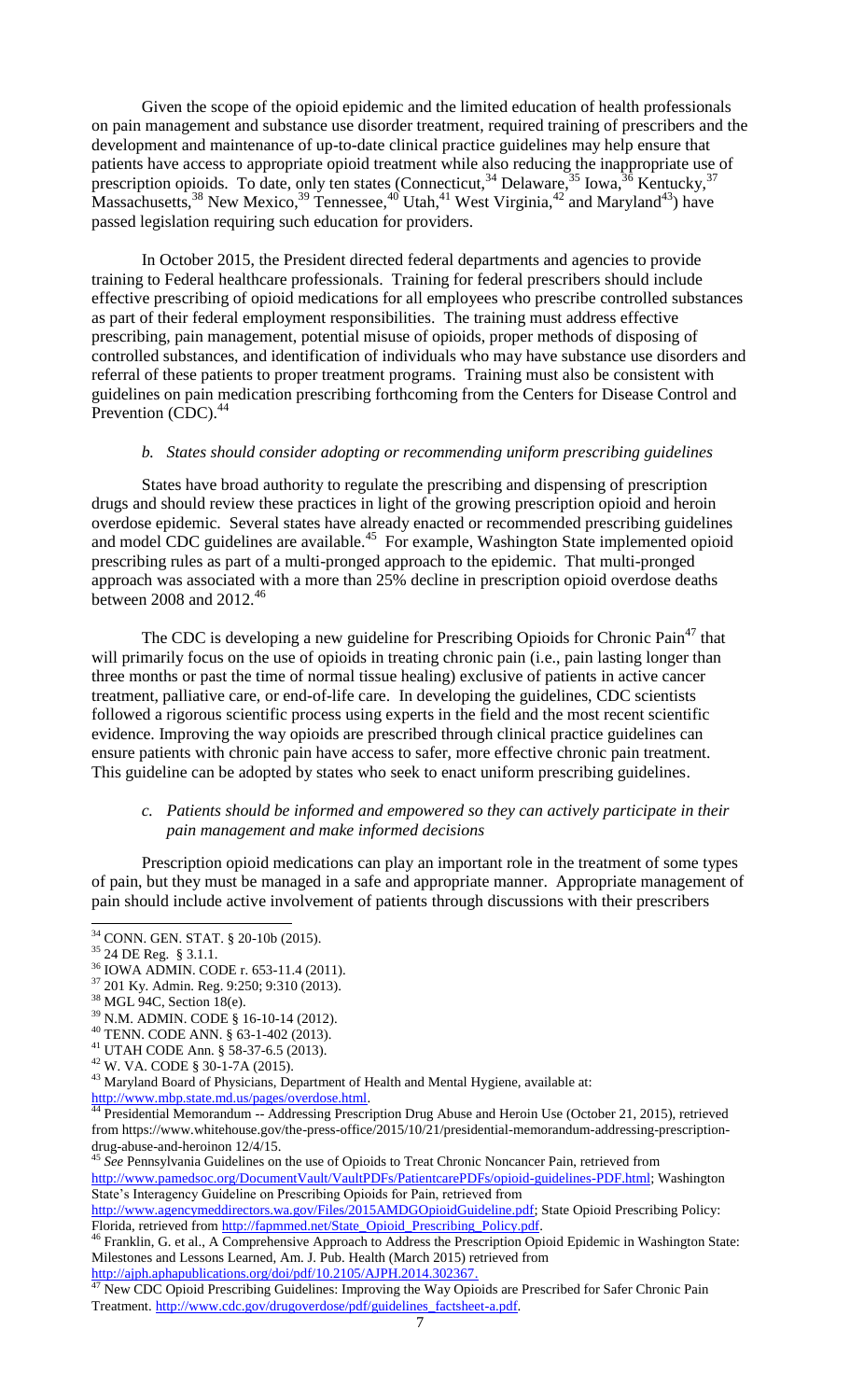about the risks and benefits of all treatment options, including prescription opioids. Health care providers should consider non-opioid pharmacological and non-pharmacological pain treatment modalities, or combinations of modalities, and explain the risks and benefits of these options to every patient. If a patient's treatment includes the use of prescription opioids, the physician and patient should work together to develop a treatment plan, including the expectations and goals of treatment and how and when to discontinue the medication if necessary.

Public and patient education programs can increase awareness of and knowledge about appropriate pain treatment and opioid abuse. Coordinated multi-media public awareness and education campaigns have the potential to increase knowledge and understanding about the harms associated with prescription opioid pain medications, who is most at risk, and what alternatives to opioid pain relievers exist. The campaigns also should include the importance of taking prescription opioid pain medication as prescribed, safe storage and disposal of medications, the dangers of selling or sharing prescription drugs, recognition of and response to an opioid overdose, and the benefits of medication assisted treatment (MAT) of opioid use disorders.<sup>48</sup>

#### *d. Consistently and proactively enforce safe prescribing practices*

<span id="page-7-0"></span>Preventing the inappropriate prescribing and dispensing of controlled substances is both a Federal and state responsibility and requires close coordination between public health and public safety agencies. As noted above, many prescribers can benefit from additional and improved training. When inappropriate prescribing practices are more systematic and suggest more troubling practices and potential violations of law, state licensing boards should investigate allegations of violations, and impose sanctions through regulatory board reviews and hearings. This includes sanctions against practitioners who prescribe controlled substances outside of established practice standards in a manner that puts the patient's safety in jeopardy. States should not wait to aggressively pursue health care practitioners who prescribe or dispense controlled substances in this manner. They should use the authority vested in their individual boards to investigate prescription opioid overdose deaths and practitioners with high risk prescribing patterns. State medical boards may need to obtain access to state Prescription Drug Monitoring Program (PDMP) data (within the bounds of state law and regulations, e.g., bona fide investigation or subpoena) as well as mortality data to make use of this information. In some cases such access may require legislative changes.

While the Federal government does not intervene in the practice of medicine, the Drug Enforcement Administration (DEA) is required through Federal statutes and regulations to ensure that pharmaceutical controlled substances are not diverted for illegitimate use. The Controlled Substances Act (CSA) requires the registration of individuals and entities involved in the prescribing, dispensing, or distribution of controlled substances, including manufacturers, distributors, prescribing practitioners, and pharmacies. Violations of the CSA can result in criminal, civil, or administrative sanctions against the registrant or co-conspirator. Today, the DEA regulates 1.5 million registrants and through Tactical Diversion Squads has steadily increased the frequency of compliance inspections for manufacturers (including bulk manufacturers), distributors, pharmacies, importers, exporters, and narcotic treatment programs. The objective in this increased oversight is to enable DEA to take a more proactive approach to educating registrants and ensuring that registrants understand and comply with the CSA.

When registrants fail to comply with the CSA, administrative sanctions can include the modification or revocation of a controlled substance registration.<sup>49</sup> Federal violations of the CSA hinge upon whether a controlled substance prescription is valid. A practitioner who writes a controlled substance prescription that is not issued for a legitimate medical purpose and that does not fall within the standard of accepted medical practice is in violation of the CSA. Proper prescription of opioids is incumbent upon the prescriber, but the pharmacist who fills the prescription must also ensure that prescriptions are valid before dispensing a controlled substance under Federal law and, in most cases, state law.<sup>50</sup>

Early coordinated intervention across jurisdictions can limit the harm inflicted by unscrupulous prescribers and prevent the diversion of large quantities of prescription opioid medications. DEA, along with state regulatory and law enforcement officials, and in conjunction with the National Association of Boards of Pharmacy, hosts Pharmacy Diversion Awareness

 $\overline{\phantom{a}}$ 

 $^{49}$  21 U.S.C § 824.

<sup>49</sup> 21 U.S.C § 824.

<sup>50</sup> See 21C.F.R. 1306.04.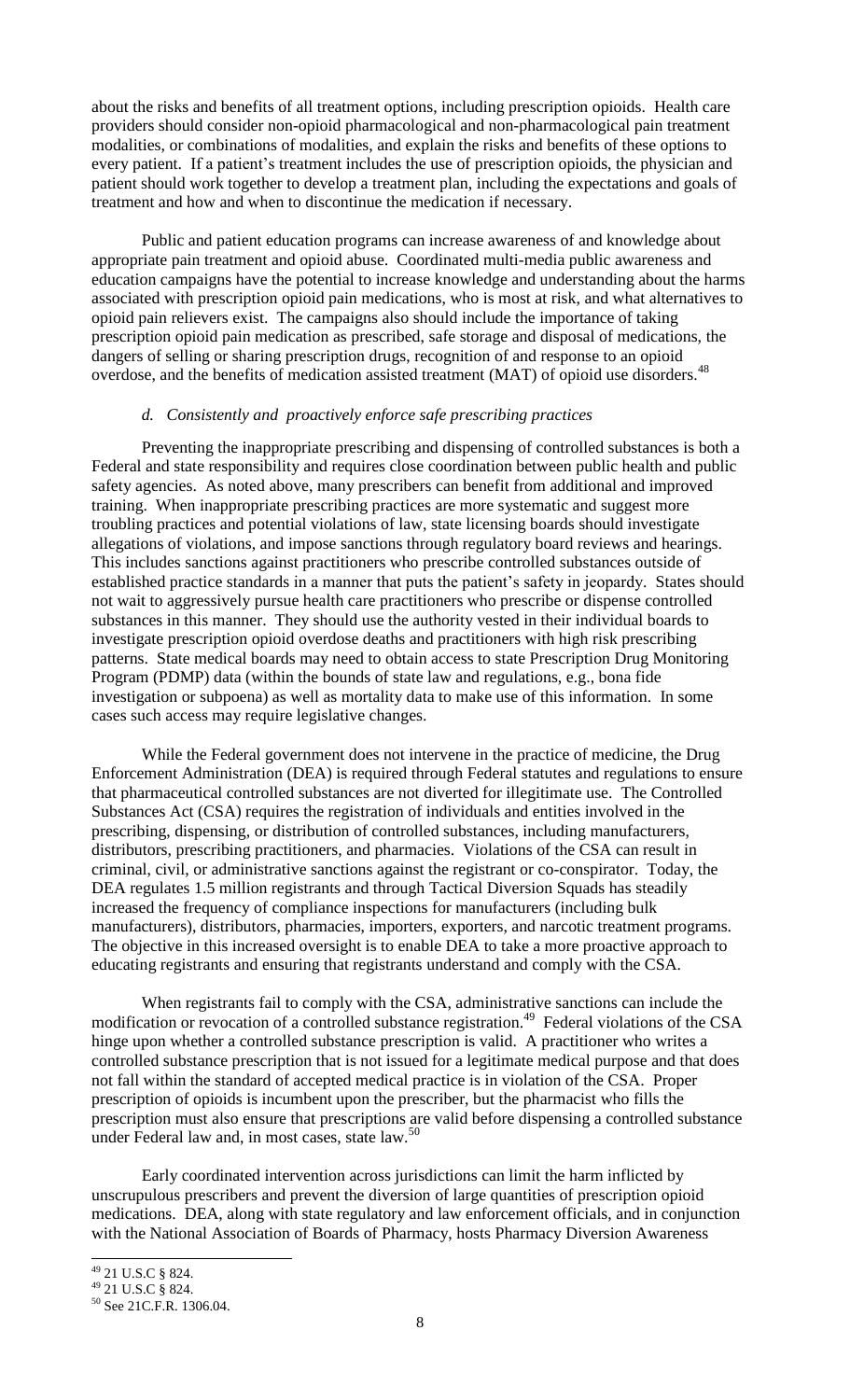Conferences (PDACs) throughout the country; to date, 34 separate PDACs have been held in 16 different states. These conferences are designed to address the growing problem of diversion of pharmaceutical controlled substances at the retail level. The conference addresses pharmacy robberies and thefts, forged prescriptions, doctor shoppers, and illegitimate prescriptions from rogue practitioners.

#### <span id="page-8-1"></span><span id="page-8-0"></span>**1.2 Recommendation: Integrate data management, reporting, and analysis**

#### *a. Support interstate interoperability and use of Prescription Drug Monitoring Programs*

PDMPs can play a vital role in reducing and preventing prescription drug abuse and drug overdose. PDMPs are state-run databases that collect data on dispensed controlled substance prescriptions from pharmacies and in some cases doctors that dispense from their offices. PDMP data is made available to authorized users, including prescribers, dispensers, and law enforcement. As of October 2015, 49 states,<sup>51</sup> the District of Columbia, and Guam have passed legislation authorizing PDMPs, and 49 states and Guam have operational PDMPs.

PDMPs provide both prescribers and dispensers with critical information that can be used to improve patient care. A 2002 study by the General Accounting Office  $(GAO)^{52}$  found that PDMPs help reduce the time required for drug diversion investigations, while a review<sup>53</sup> of research conducted on PDMPs between 2001 and 2011 found that they reduce doctor shopping, change prescribing behavior, and reduce prescription drug abuse.<sup>54</sup>

One small study found that physicians in the emergency department (ED) who queried a PDMP changed their prescribing behavior for management of ED patients in more than 40% of the cases where they reviewed PDMP data.<sup>55</sup> When these changes were made 61% of the time clinicians decided not to prescribe or prescribed less medicine than planned. In 39% of cases, checking the PDMP data resulted in prescribing more medication than planned because the provider felt reassured that the patient was not misusing medication.

PDMP operation and functionality vary greatly across states. Variations exist in the type of information collected, who is allowed to access the data and under what circumstances, and the requirements for use and reporting. State PDMPs are taking steps to engage in information sharing with other PDMPs across state lines. While some states do not yet have the legal or technological capability to allow interstate sharing of information, it is widely recognized that interstate interoperability is necessary to close gaps in monitoring across state boundaries.

PDMPs must be fully utilized in order to reduce the prevalence of prescription drug abuse and diversion. In many states with operational PDMPs, participation by prescribers and dispensers is voluntary, with utilization rates well below  $50\%$ .<sup>56</sup> One way to ensure broader use is to require practitioner enrollment and use of the PDMP. Currently, 25 states and one territory mandate use by at least some opioid prescriber/dispensers. The requirements for when to access PDMP prior to prescribing opioids vary by state. Some states require a check for every Schedule II pain reliever prescription, whereas others may only impose such requirements on methadone treatment programs.<sup>57</sup>

l  $51$  Missouri is the only state that has not passed legislation authorizing the establishment of a PDMP.

<sup>52</sup> U.S. General Accounting Office. 2002. Prescription Drugs: State Monitoring Programs Provide Useful Tool to Reduce Diversion. GAO-02-634. Washington, D.C.

<sup>&</sup>lt;sup>3</sup> Worley, J. 2012. Prescription Drug Monitoring Programs, a response to doctor shopping: purpose, effectiveness, and directions for future research. *Issues in Mental Health Nursing*, 33(5):319-28.

<sup>&</sup>lt;sup>54</sup> In contrast, a study of PDMPs in operation from 1999-2005 found no impact of their use on opioid overdose or overdose mortality or consumption of opioid drugs. Paulozzi, LJ., et. al., Prescription drug monitoring programs and death rates from drug overdose, *Pain Medicine* (2011) 12(5) 747-754, retrieved from [http://onlinelibrary.wiley.com/doi/10.1111/j.1526-4637.2011.01062.x/abstract.](http://onlinelibrary.wiley.com/doi/10.1111/j.1526-4637.2011.01062.x/abstract)

Baehren, DF, et al., A statewide prescription monitoring program affects emergency department prescribing behaviors, *Ann Emerg Med* (2010) Jul:56(1):19-23, retrieved from [http://www.ncbi.nlm.nih.gov/pubmed/20045578.](http://www.ncbi.nlm.nih.gov/pubmed/20045578) [http://www.ncbi.nlm.nih.gov/pubmed/B20045578.](http://www.ncbi.nlm.nih.gov/pubmed/B20045578)

<sup>&</sup>lt;sup>56</sup> PDMP Center of Excellence at Brandeis. 2014. Mandating PDMP Participation by Medical Providers: Current Status and Experience in Selected States. Brandeis University.

<sup>&</sup>lt;sup>57</sup> For a review of state laws and policies, see [http://www.namsdl.org/library/2155A1A5-BAEF-E751-](http://www.namsdl.org/library/2155A1A5-BAEF-E751-709EAA09D57E8FDD/) [709EAA09D57E8FDD/.](http://www.namsdl.org/library/2155A1A5-BAEF-E751-709EAA09D57E8FDD/)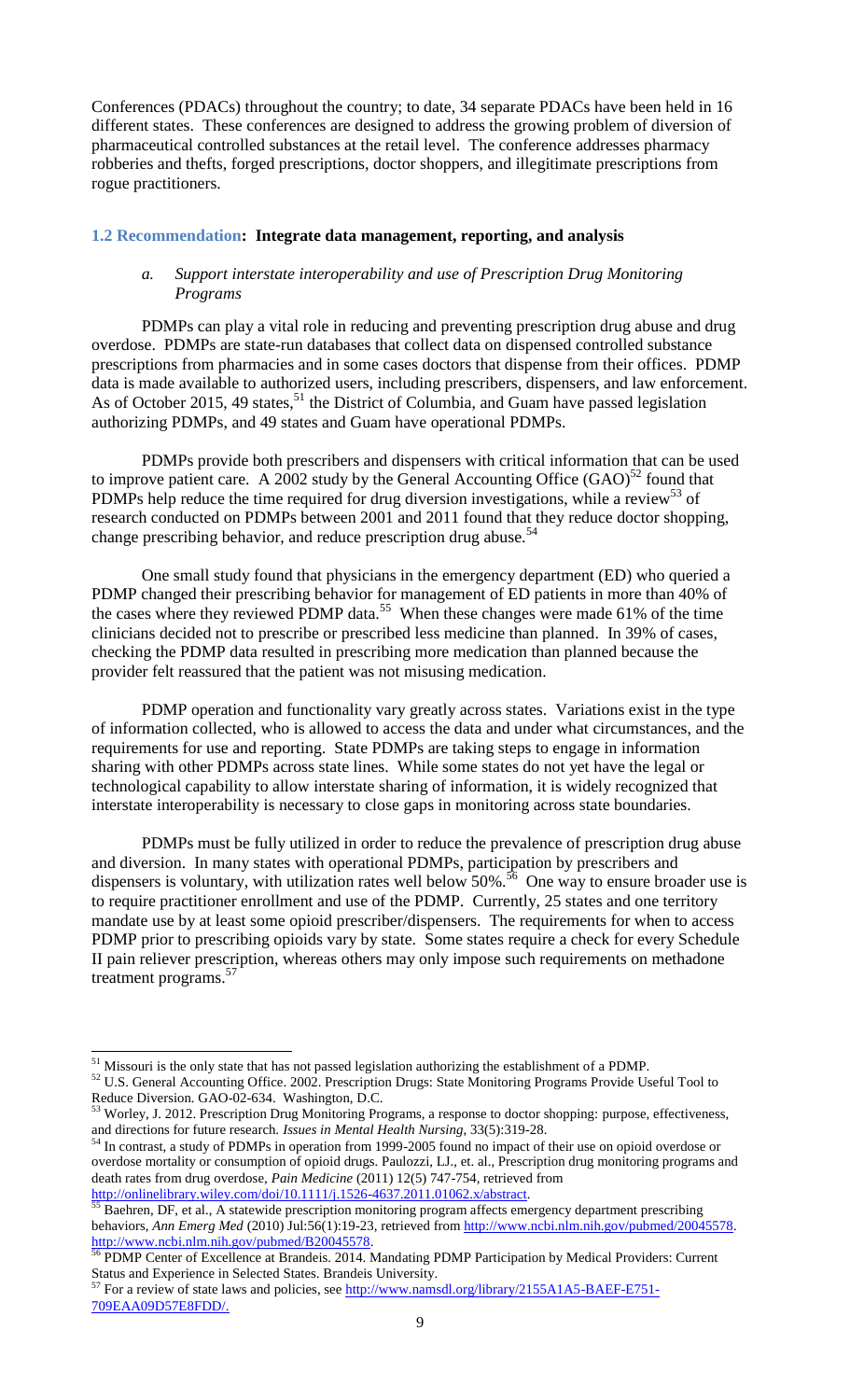It is possible to share PDMP data across state lines with users of other databases and with law enforcement (this varies by state), as well as to integrate it directly into electronic health records systems to improve clinical access. States should strive for improved PDMP data quality, including timely data submission and enhanced data analysis to support proactive alerts and report cards to providers, licensure boards, and law enforcement where appropriate. They should also seek continual modernization of technology systems to improve services and access to information. In particular, PDMPs should engage law enforcement, public health, and regulatory agencies to promote streamlined access and enhanced accountability.<sup>5</sup>

PDMP funding levels also vary substantially across states. They may be funded through a variety of sources, including the state general fund, state and Federal grants, and licensing and registration fees.<sup>59</sup> Ensuring a base level of funding for state PDMP efforts would improve their effectiveness. The FY 2016 Omnibus Appropriations Act includes \$13 million for the program. This is \$2 million above the FY 2015 enacted level.

#### <span id="page-9-0"></span>*b. Disrupt supply and focus prevention, treatment, and intervention resources through coordinated, real-time sharing of accurate data*

To coordinate rapid and targeted responses to overdose events, Federal, state, local, and tribal public safety and public health partners must share information. A number of agencies have information about infectious disease, heroin and nonmedical opioid use, and overdose. Disease surveillance systems for the hepatitis C virus (HCV), human immunodeficiency virus (HIV), and other blood borne pathogens can identify infected persons who represent sentinel events in a community; surveillance information is also useful for guiding the development and implementation of testing programs and other disease prevention efforts. Collecting data about drug use and overdoses from these agencies and sharing it with law enforcement as appropriate can help officials identify overdose trends and trace them to their sources. Mapping these data can help focus enforcement and prosecution efforts on suspects, who are causing the most harm, and target treatment and prevention efforts on the most vulnerable areas and users.

Many Federal, state, local, and tribal, agencies have access to centralized information sharing centers, known as fusion centers. The ONDCP-funded High Intensity Drug Trafficking Area (HIDTA) task forces focus primarily on local and domestic drug traffickers, while DOJ's funded Organized Crime Drug Enforcement Task Forces (OCDETF) focus on the multi-regional, national, and transnational criminal organizations who are most responsible for the overall supply of illegal drugs and diverted pharmaceuticals in the United States, including heroin and other opioids smuggled from abroad. These task forces could also facilitate information-sharing about overdose events to spur investigations because they focus on multi-jurisdictional drug investigations; incorporate Federal, state, local, and tribal law enforcement; include de-confliction protocols in their law enforcement initiatives to ensure maximum coordination among law enforcement entities; and have access to sophisticated, law enforcement intelligence-sharing strategies and multi-jurisdictional databases.

When coordinated, Federal, state, local, and tribal sources of intelligence can enhance the efforts of law enforcement and public health professionals to develop a comprehensive assessment of the drug environment and devise effective responses. For example, the New Jersey Regional Operations and Intelligence Center (NJ ROIC) monitors drug activity in New Jersey and the surrounding region through its Drug Monitoring Initiative (DMI). The purpose of the DMI is to establish a multi-jurisdictional, multi-state drug incident information-sharing collaboration, through the robust collection and analysis of data and information about drug seizures, overdoses, related criminal behavior, and healthcare-related services. This innovative approach gathers and analyzes investigative and administrative data from sources such as law enforcement agencies, coroners, forensic labs, hospitals, and other entities and helps law enforcement agencies and public health experts understand trends, patterns, implications, and threats from illicit drug activity that can inform their response strategies.

A second promising program is the Overdose Fatality Review team program established in Maryland. Through regular meetings, local public safety, public health and treatment

<sup>&</sup>lt;sup>58</sup> Freeman, P., et al. Optimizing Prescription Drug Monitoring Programs to Support Law Enforcement Activities. University of Kentucky College of Pharmacy, NCJ 249186, [https://www.ncjrs.gov/pdffiles1/nij/grants/249186.pdf.](https://www.ncjrs.gov/pdffiles1/nij/grants/249186.pdf) <sup>59</sup> Through the administration of the Harold Rogers PDMP grant program, the Bureau of Justice Assistance (BJA) works to enhance the capabilities of PDMPs, including by supporting interstate data sharing and law enforcement access.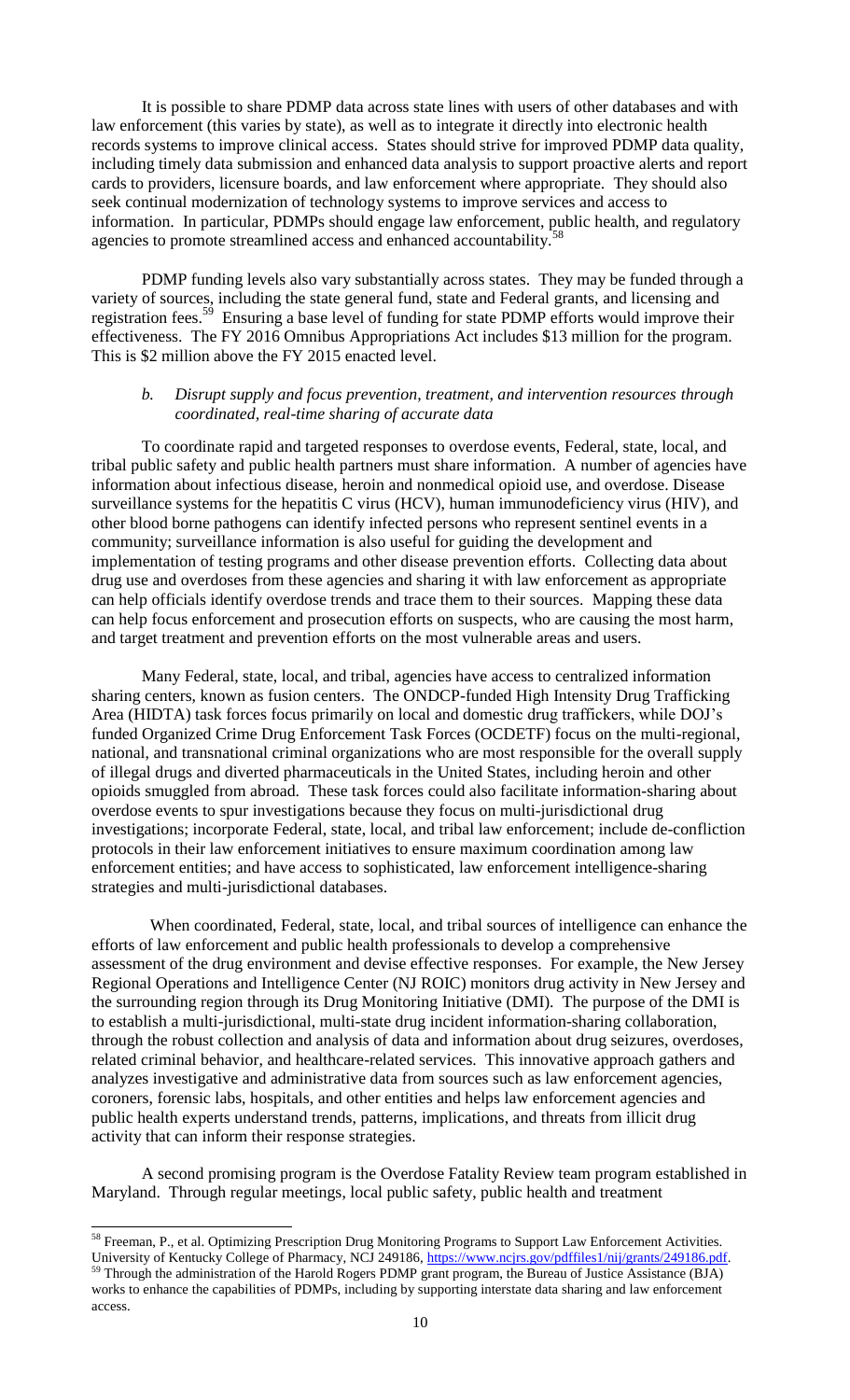representatives review medical examiner data on overdose deaths as well as other information to identify overdose risk factors and missed opportunities for prevention/intervention, and to make recommendations to prevent future deaths.

Similar to FY2015, in the FY2016 Consolidated Appropriations Act, Congress appropriated funds for Federal and State law enforcement, including \$7 million to DOJ's Office of Community Oriented Policing Services (COPS) Anti-Heroin Task Force (AHTF) Program, to support drug enforcement. In FY2015, resources funded under the six awards include portable drug detection devices, automated license plate readers, lab equipment, expanded data collection, and information systems to manage data on service/hotline calls, seized currency, etc. for mapping and other crime analysis.

#### <span id="page-10-1"></span><span id="page-10-0"></span>**1.3 Recommendation: Reduce the excessive supply of opioids through strategic enforcement mechanisms with assistance from community partnerships**

#### *a. Prioritize prosecution of medical professionals who improperly prescribe opioids*

Medical professionals who prescribe opioid drugs outside of standard medical practices and engage in criminal behavior should be held legally accountable. Unscrupulous prescribers and dispensers, including some Internet pharmacies, propel the distribution of substantial amounts of illegal prescription opioid medications. Some rogue online pharmacies have also been exposed for failing to verify prescriptions and for illegally distributing heroin cutting agents, including fentanyl. Illegal dispensing contributes to the diversion of pharmaceutical opioid medications to illegal drug markets and fuels addiction and abuse.

Recommended prosecution strategies feature several hallmarks. First, they target prescribers who engage in conduct that is criminal in nature, without legitimate medical purpose, and not merely through negligence or an exercise of bad judgment, often incorporating datadriven targeting of the most egregious and prolific offenders. Excessive prescribing patterns and practices are often detectable through statistical analyses but also manifest themselves in ways that are readily apparent to law enforcement and the public. Rogue pain clinics, for example, often have long lines of patients who travel very long distances, including from other cities and states. $60, 61$ 

Coordination with state medical practice regulators and DEA Diversion Offices also is recommended. Because pill mill investigations may be document-intensive and time-consuming, immediate enforcement action may be necessary to prevent imminent additional harm to patients. Suspension or revocation of medical licenses and DEA registration can disrupt criminal operations and abate immediate risk. While successful prosecution can result in the permanent or long-term removal of criminal prescribers, prompt utilization of existing state regulatory authorities can usually be accomplished more quickly. Additionally, regulatory officials may serve as helpful witnesses in any eventual criminal prosecution, by explaining the nature of coordinated administrative enforcement efforts taken against the medical professional in question and the reason why immediate action was necessary.

Criminal prosecutions should be employed for specific and general deterrence. Prosecuting individual criminal pill mill operators may have a measurable and positive impact on a region and may have a deterrent effect upon other actors who may be considering or currently

<sup>60</sup> *United States v. Oliver Herndon*, CR 12-87 and 12-135 (Western District of Pennsylvania) *United States v. Martinez*, 588 F.3d at 307 (saw over 100 patients per day); *Jong Hi Bek*, 493 F.3d at 795 (line of people waiting to get into his office in the morning runs around the block); *United States v. Hammond,* 781 F.2d at 1537 (90% of physician's patients lived outside the county; witnesses described scenes of patients arriving by the car-load from various counties both in-state and out-of-state); *See also* Rigg, KK et. al., Prescription Drug Abuse & Diversion: Role of the Pain Clinic, J Drug Issues (2010) 40(3):681-702, retrieved from [http://www.ncbi.nlm.nih.gov/pmc/articles/PMC3030470/.](http://www.ncbi.nlm.nih.gov/pmc/articles/PMC3030470/)

<sup>61</sup> *But see* Ringwalt, C. et al. (2015). The Use of a Prescription Drug Monitoring Program to Develop Algorithms to Identify Providers with Unusual Prescribing Practices for Controlled Substances. Journal of Primary Prevention, [http://www.researchgate.net/publication/279754168\\_The\\_Use\\_of\\_a\\_Prescription\\_Drug\\_Monitoring\\_Program\\_to\\_De](http://www.researchgate.net/publication/279754168_The_Use_of_a_Prescription_Drug_Monitoring_Program_to_Develop_Algorithms_to_Identify_Providers_With_Unusual_Prescribing_Practices_for_Controlled_Substances) velop\_Algorithms\_to\_Identify\_Providers\_With\_Unusual\_Prescribing\_Practices\_for\_Controlled\_Substances. Researchers who examined the North Carolina Controlled Substances Reporting System to identify unusual practices by prescribers and dispensers found that some information ― specifically co-prescribed benzodiazepines, and opioids greater than 100 morphine milligram equivalents ― is more useful than distance traveled by patient and other previously suggested variables. Such data analyses improve screening for problem prescribing, and with fewer false positives.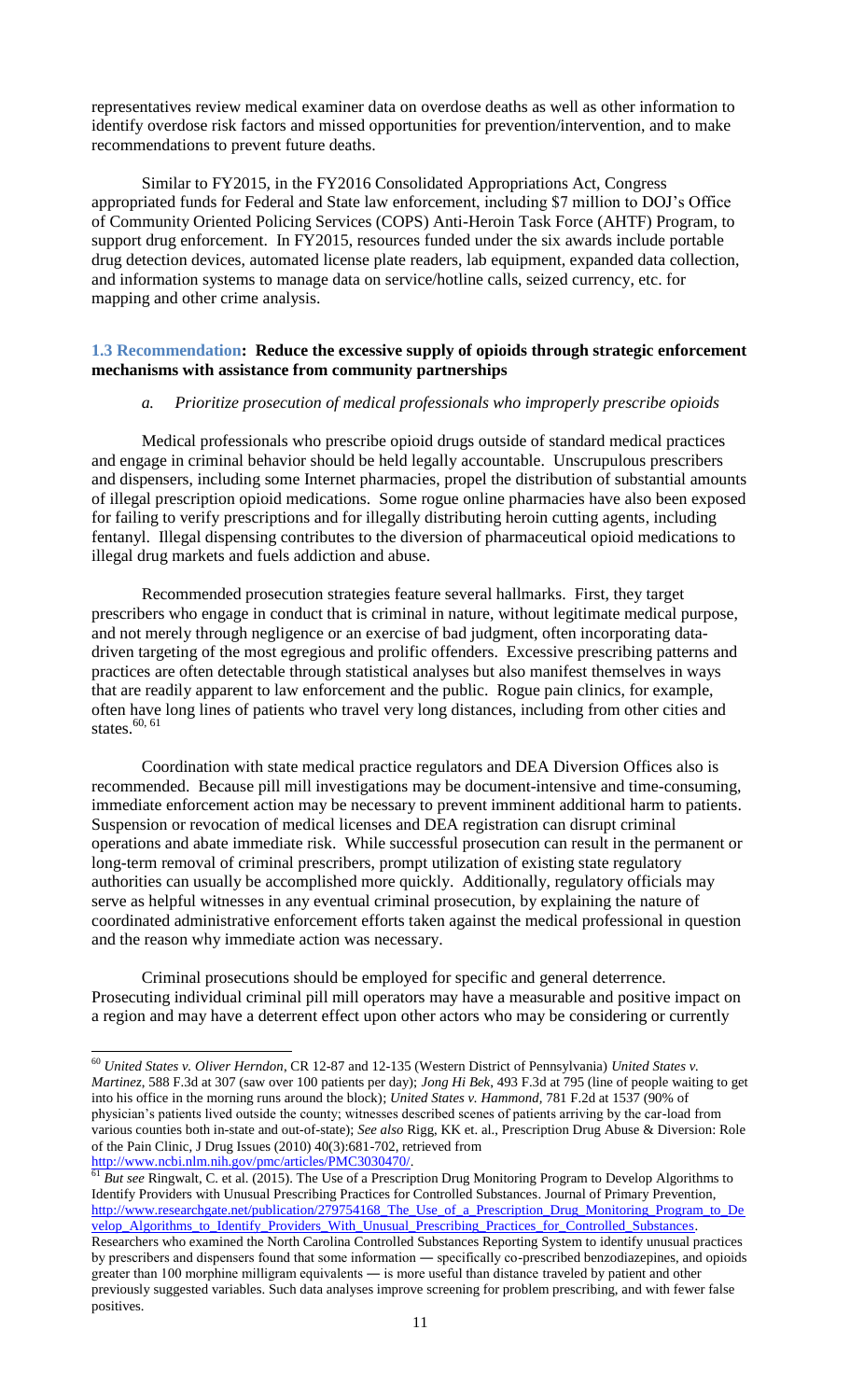engaging in criminal conduct. The impact of prosecutions should be publicized broadly by the prosecuting office to inform the public and deter potential violators.

Finally, shutting down a rogue pain clinic or similar operation may provide an opportunity for law enforcement agencies to partner with treatment providers to devise ways of referring former patients who suffer from opioid use disorder to treatment. For example, law enforcement agents could work with public health authorities to disseminate information on treatment options for customers who show up at the closed doors of a rogue clinic. Law enforcement should meet with state, local, and tribal treatment professionals to discuss how they might generally avoid dire consequences (such as an increase in overdoses) in the aftermath of an illicit pain clinic closure.

#### <span id="page-11-0"></span>*b. Prioritize prosecutions of heroin distributors, especially when the drug causes death, and enhance investigation and prosecution techniques for targeting the drug supply chain*

Prosecuting drug distributors who provide heroin that causes overdoses serves multiple objectives. First, the distributor's product may be particularly potent or otherwise dangerous, and quickly identifying the source and stopping the flow will save lives. Second, prominent prosecutions of distributors who harm users are intended to serve as a deterrent by alerting other prospective drug dealers about the high potential penalties. Finally, such cases help spread information about the severe harm caused by heroin.

Traditionally, a heroin overdose death is treated as a medical problem rather than a homicide in which a dangerous criminal remains at large. Understandably there is a tension between an interest in saving lives and not prosecuting individuals who seek help and pursuing criminal investigations to remove these dangerous drugs from the street. These pursuits, however, are not mutually exclusive. While communities should work to implement Good Samaritan laws to encourage witnesses to an overdose to call 911 (see Recommendation 1.6), first responders who respond to the scene of an overdose should be trained to process the scene and seize evidence when appropriate and permitted by law. They should also employ investigative techniques to remove harmful drugs from the streets and to target more significant drug traffickers along the supply chain.

Federal prosecutors should prioritize prosecutions of heroin traffickers when the distribution of that drug results in death or serious bodily injury from use of that product. Under 21 U.S.C. § 841(b)(1)(C), there are enhanced penalties for these aggravated drug trafficking cases. In prosecuting these cases the law has been interpreted to require "but for" causation that requires the government to prove that the drug sold by the defendant was independently sufficient to cause the death of the victim.<sup>62</sup> This interpretation creates a hurdle prosecuting cases under 21 U.S.C. § 841 where the victim is found to have multiple drugs in his/her system. Under the current standard, a conviction would not be likely when any other drug may be a contributing factor in the death of the victim, even when a heroin stamp is known to be particularly potent or dangerous. A legislative solution to this problem should be considered.

It will always be the role of law enforcement to rigorously target the illegal and unauthorized supply chain of heroin. DOJ is committed to identifying, disrupting, and dismantling the most serious drug trafficking organizations responsible for the nation's drug supply. As an example, to achieve this end the United States Attorneys' offices working with the OCDETF program have created an initiative to reduce the trafficking by organized groups and others who move heroin and prescription opioids from Michigan and Ohio into Kentucky, Tennessee, West Virginia, and western Pennsylvania.<sup>63</sup> Regional strategic initiatives can serve as a means of combining investigation efforts across federal districts and local communities to enhance prosecutions of serious drug traffickers.

#### *c. Encourage and promote safe drug disposal*

<span id="page-11-1"></span>Approximately 51% of people who used opioid medications non-medically in the past month obtained them from friends and relatives for free the last time they used them; 11% bought

<sup>62</sup> *See Burrage v. United States*, 134 S.Ct. 881(2014).

<sup>&</sup>lt;sup>63</sup> U.S. Attorneys and Federal Law Enforcement Leaders Conduct Summit to Target Heroin and Opioid Trafficking and Overdose Epidemic (August 26, 2015), retrieved from [https://www.fbi.gov/detroit/press-releases/2015/u.s.](https://www.fbi.gov/detroit/press-releases/2015/u.s.-attorneys-and-federal-law-enforcement-leaders-conduct-summit-to-target-heroin-and-opioid-trafficking-and-overdose-epidemic) [attorneys-and-federal-law-enforcement-leaders-conduct-summit-to-target-heroin-and-opioid-trafficking-and](https://www.fbi.gov/detroit/press-releases/2015/u.s.-attorneys-and-federal-law-enforcement-leaders-conduct-summit-to-target-heroin-and-opioid-trafficking-and-overdose-epidemic)[overdose-epidemic.](https://www.fbi.gov/detroit/press-releases/2015/u.s.-attorneys-and-federal-law-enforcement-leaders-conduct-summit-to-target-heroin-and-opioid-trafficking-and-overdose-epidemic)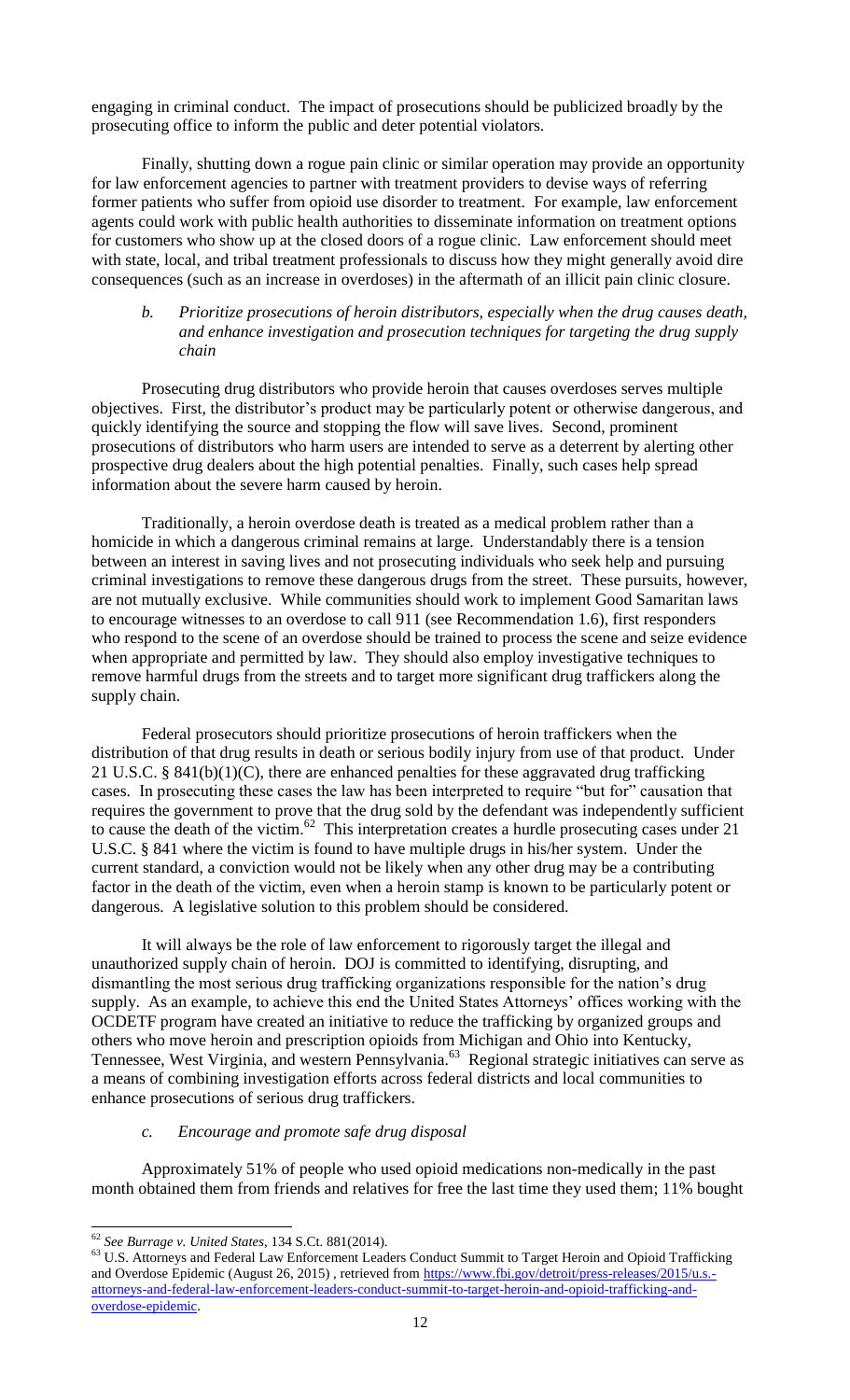them from a friend or relative; and 4% took them from a friend or relative without asking.<sup>64</sup> Since 2010, DEA has coordinated with local stakeholders on national Take-Back Days to collect unused, unwanted, or expired prescription medications that are controlled substances in Schedules II-V. In 2014, DEA announced new rules for implementing the Secure and Responsible Drug Disposal Act of 2010.<sup>65</sup> These rules expand the options available for collecting controlled substances for the purpose of disposal. Options include drug mail-back programs and collection receptacles at registered locations, which may include law enforcement agencies, hospitals and clinics with an on-site pharmacy, and retail pharmacies. The goal of the new rules is to expand the options for safe and environmentally sound disposal. Prior to each National Take-Back Day, communities can view eligible collection sites at [http://deadiversion.usdoj.gov/drug\\_disposal/.](http://deadiversion.usdoj.gov/drug_disposal/)

Community coalitions can help to prevent the diversion of unused prescription opioids from homes by conducting and publicizing frequent safe disposal programs. These disposal efforts help reduce access to opioids for those without a legitimate medical need. Safe disposal sites may include police stations, certain hospitals, and pharmacies. Coalitions between community groups and law enforcement, including the DEA, may join together to support takeback events. In some communities across the country for example, people can dispose of excess prescription and other medication at the police department 24 hours a day, seven days a week, no questions asked.<sup>66</sup> In rural and underserved communities, mobile pick-up programs could be established. Pharmacies can host take-back sites without law enforcement involvement and can expand their capacity to fund the collection of unused products. DOJ and ONDCP supported development of a community toolkit on disposal which community coalitions can use to create disposal programs.<sup>67</sup>

At an individual level, consumers can mail back envelopes, or follow widely-available recommendations for safe disposal alternatives. FDA provides instructions for disposal in household trash, after the medications are removed from their original packaging, placed in a sealable plastic bag and mixed with water and/or undesirable substances, such as coffee grounds or cat litter.<sup>68</sup> In October 2015, HHS launched a website focused on increasing education about opioid misuse and providing resources for communities. [HHS.gov/Opioids](file:///C:/Users/caporizzo_c/AppData/Local/Microsoft/Windows/Temporary%20Internet%20Files/Content.Outlook/2UYS9AL0/%3ehttp:/click.mail.whitehouse.gov/%3fqs=f4586e15a22f4df7c4f7e142fa030a32ade6164ba61b8566880ffe19761fb207e5e8d3307fc54a09%3c) is a one-stop Federal resource offering tools and information, including links to a guide for communities seeking solutions for safe drug disposal.

#### <span id="page-12-0"></span>**1.4 Recommendation: Enlist pharmaceutical companies to address the harms associated with prescription opioids**

Since the 1990s, the prescription of opioids has increased sharply. Pharmaceutical manufacturers have generated unprecedented production and sales of prescription opioids and have engaged in extensive marketing campaigns.<sup>69</sup> While prescription opioids can play a valuable role in pain treatment for appropriately selected and monitored patients, historically, certain opioids have been marketed in a manner that underestimates their addictive potential and the associated individual and societal costs.<sup>70</sup> Patients and prescribers need accessible, strong, accurate warnings and comprehensive literature that explains the relative risks and benefits and is easy to understand.

In 2012, Alameda County, California enacted an ordinance to implement a safe disposal program, known as the prescription drug disposal "stewardship" program that would be financed by pharmaceutical manufacturers. This ordinance has been upheld in the courts. This model may be useful for other locales interested in funding disposal programs. Alameda County, California, King County, Washington, and a multitude of other counties are now working toward implementing stewardship drug disposal programs.

 $\overline{\phantom{a}}$ 

<sup>&</sup>lt;sup>64</sup> Center for Behavioral Health Statistics and Quality. 2015. 2014 National Survey on Drug Use and Health: Detailed tables. Substance Abuse and Mental Health Services Administration, Rockville, MD.

https://www.federalregister.gov/articles/2014/09/09/2014-20926/disposal-of-controlled-substances.

<sup>66</sup> See for example: [http://takomaparkmd.gov/government/police/services-and-programs/.](http://takomaparkmd.gov/government/police/services-and-programs/)

<sup>&</sup>lt;sup>67</sup> Partnership for Drug Free Kids. 2015. Safe Drug Disposal. A Guide for Communities Seeking Solutions. Office of Community Oriented Policing Services. Available at

[http://medicineabuseproject.org/assets/documents/safe\\_drug\\_disposal\\_guide\\_8\\_508.pdf.](http://medicineabuseproject.org/assets/documents/safe_drug_disposal_guide_8_508.pdf) Downloaded 11-16-2015. <sup>68</sup>[http://www.fda.gov/downloads/Drugs/ResourcesForYou/Consumers/BuyingUsingMedicineSafely/UnderstandingO](http://www.fda.gov/downloads/Drugs/ResourcesForYou/Consumers/BuyingUsingMedicineSafely/UnderstandingOver-the-CounterMedicines/ucm107163.pdf) ver-the-CounterMedicines/ucm107163.pdf.

Van Zee, A. 2009. The promotion and marketing of OxyContin: Commercial Triumph, Public Health Tragedy. American Journal of Public Health 99(2):221-227. <http://www.ncbi.nlm.nih.gov/pmc/articles/PMC2622774/>  $70$  Ibid.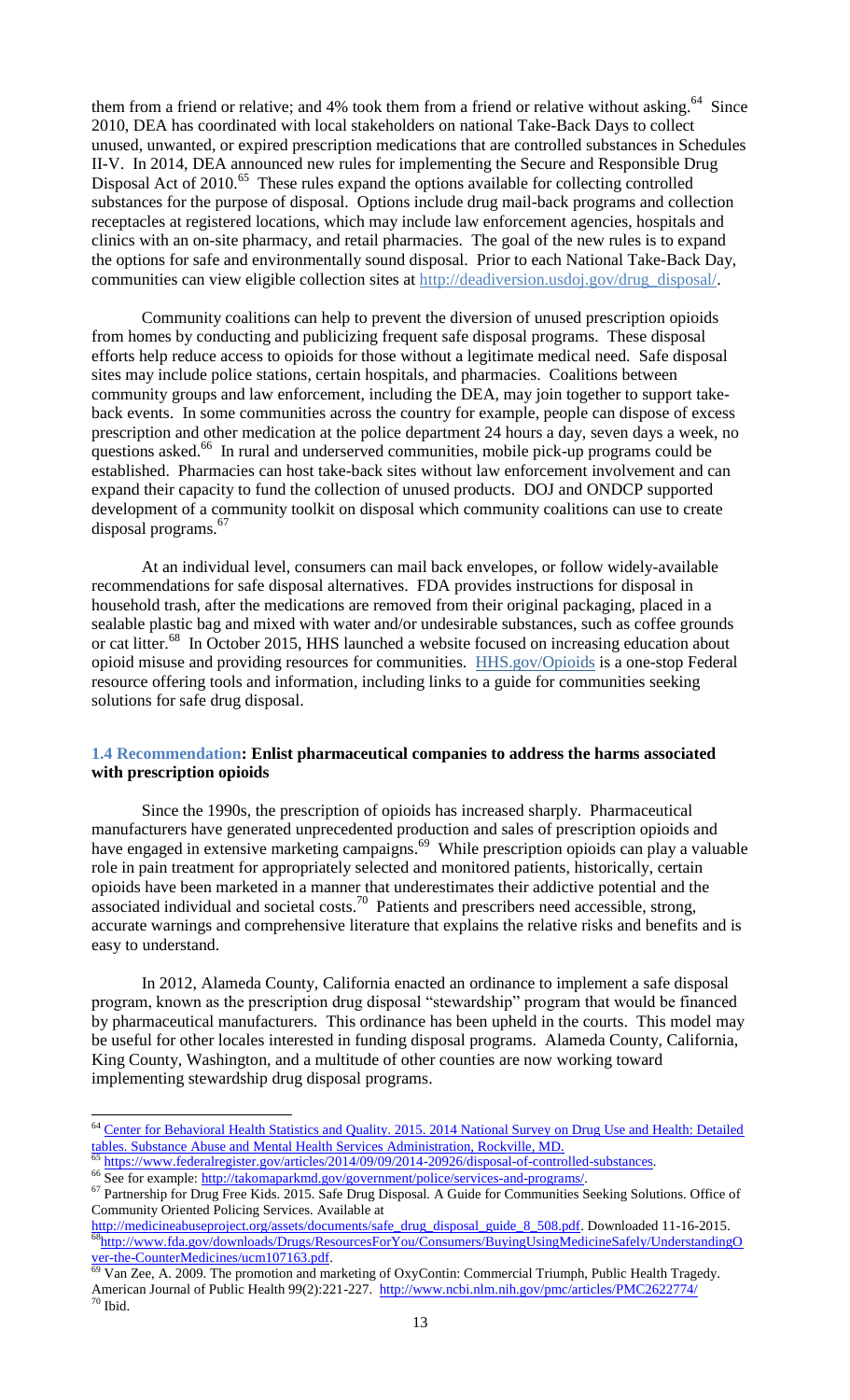Pharmaceutical companies are subject to Federal and state laws and regulations that prohibit improper promotion of opioids, payments from manufacturers to prescribers based on patterns or volume of prescribing, and medical fraud. Law enforcement personnel should be vigilant in investigating possible violations and in pursuing civil and criminal penalties where appropriate. Attorneys General and community stakeholders should evaluate possible misbranding and fraud violations by opioid manufacturers. When intentional misbranding and fraudulent representations by manufacturers have been proven, civil and criminal penalties have been imposed.<sup>71</sup>

Through the Distributor Initiative Program, which was developed in 2005, DEA also educates registrants on maintaining controls against diversion, and monitoring for and reporting suspicious orders. DEA educates distributors about their obligations under the CSA and provides registrants with current trends and "red flags" that might indicate that an order is suspicious, such as the type of drug(s) ordered, orders of unusual size, orders that deviate from a normal pattern, frequency of orders, breadth and type of products ordered, and the location of the customer. The goal of this educational program is to increase distributor awareness and vigilance so that they cut off the source of supply to these and other schemes. Wholesale distributors are required to design and operate a system that will detect suspicious orders and report those suspicious orders to DEA, although a more robust regulatory scheme to enhance accountability and reporting requirements may be needed to hold distributors civilly and criminally liable for failing to report.

#### <span id="page-13-0"></span>**1.5 Recommendation: Look to examples of promising robust public health-public safety partnerships to inform development of effective strategies.**

Close cooperation between public safety and public health agencies is important to effectively respond to the heroin crisis. One example of such cooperation is the White House ONDCP Heroin Response Strategy. In August 2015, ONDCP awarded \$2.5 million to fund a Heroin Response Strategy among 15 states in five regional HIDTAs - New England, Appalachia, Philadelphia/Camden, New York/New Jersey, and Washington/Baltimore - to help coordinate public health and public safety partnerships.

Under the program, each of the HIDTAs will designate two regional coordinators for the five HIDTA initiatives - one to focus on public health and one to focus on public safety. The public health coordinator will analyze regional reporting on overdoses and issue alerts regarding dangerous batches of heroin, such as those laced with fentanyl, and other heroin-related threats. The alerts will allow health responders to target the distribution of naloxone or expansion of resources to reduce overdoses in the affected area(s). The public safety coordinator will ensure law enforcement authorities have the case support and intelligence needed to disrupt heroin trafficking. Each of the 15 states will also have a public safety coordinator and a public health coordinator. This unprecedented partnership should be evaluated and if proven successful, expanded and replicated in other regions.

DEA's new 360 Strategy is another example of promising partnerships and a holistic approach to combating the heroin epidemic. The strategy leverages existing Federal, state and local partnerships on three different fronts: law enforcement, diversion control, and community relations. The strategy focuses on DEA's enforcement activities directed at organizations and gangs that contribute to the heroin and prescription opioid epidemic in communities across the country. However, the 360 Strategy recognizes that enforcement alone is not enough to effectuate sustained community change. The 360 Strategy also focuses on preventing drug diversion by providing education and training to the pharmacy and medical communities and by pursuing practitioners who operate outside of medically accepted standards. Finally, it incorporates work with public health officials and local law enforcement, educators, and youth groups to rebuild communities after enforcement operations, to strengthen them and make them less susceptible to the destructive impacts of opioid abuse.

The Native American Drug and Gang Initiative (NADGI), comprising nine Wisconsin tribes, members of Great Lakes Indian Fish and Wildlife Commission, and a taskforce commander from the Wisconsin Department of Justice, Department of Criminal Investigations, is a multi-jurisdictional approach focused on combating and reducing drug and gang activity in

 $\overline{\phantom{a}}$ 

<sup>71</sup> News Release United States Attorney's Office for the Western District of Virginia. (May 10, 2007). *The Purdue Frederick Company, Inc. And Top Executives Plead Guilty to Misbranding OxyContin; Will Pay Over \$600 Million*.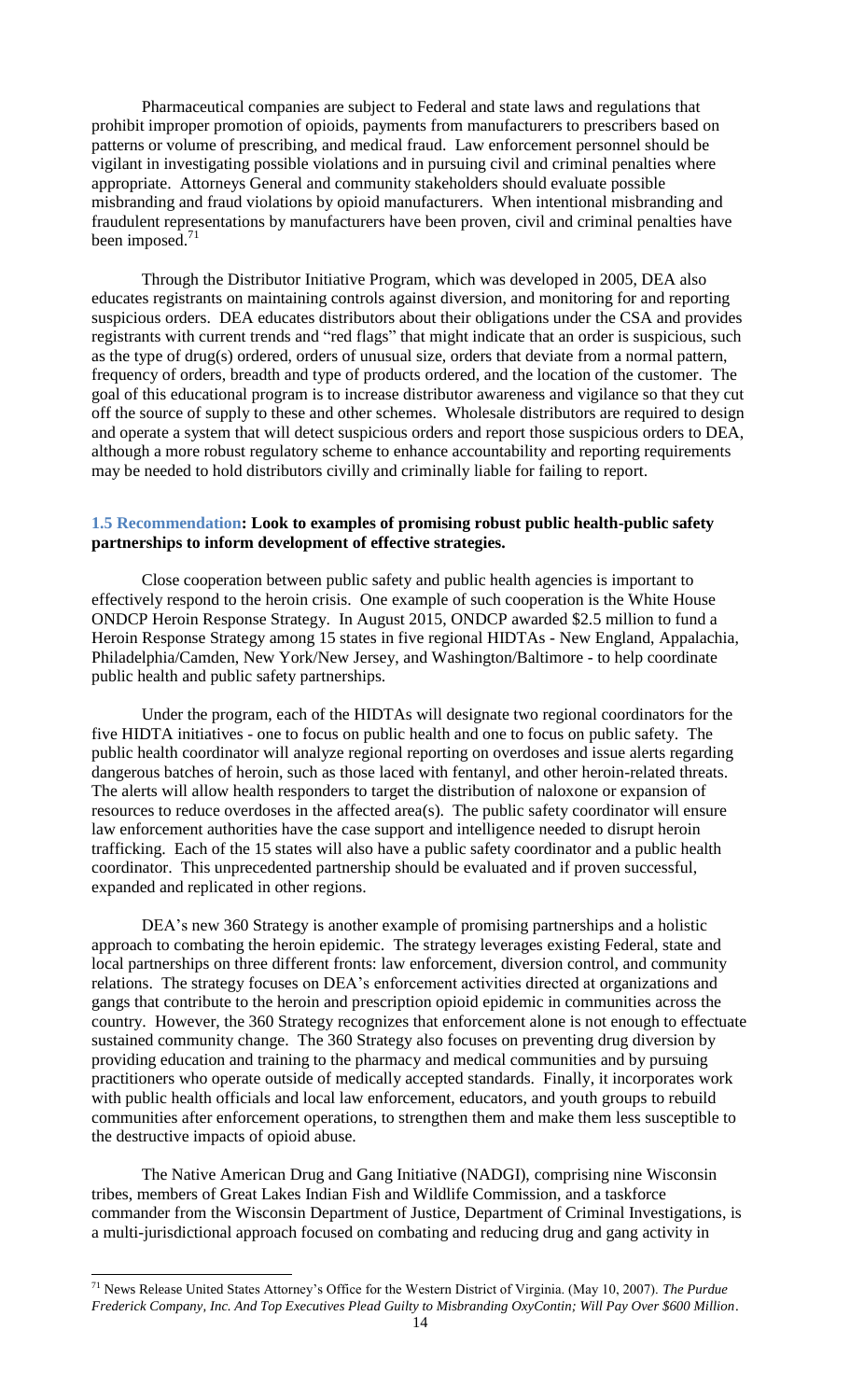Indian Country.<sup>72</sup> NADGI works on investigations with the Federal Bureau of Investigation (FBI), Department of the Interior Bureau of Indian Affairs (BIA), and DEA to reduce gang, violent, and drug crime in Indian Country through deterrence, reassurance, attrition, communication, and coordination among agencies. NADGI also facilitates community education and outreach in tribal communities.

For the last three years, DOJ's Bureau of Justice Assistance, through the Harold Rogers Prescription Drug Monitoring grant program, has provided grant funding to support local and state strategies to reduce opioid abuse and overdose deaths. These grants enhance the capacity of agencies to analyze and leverage data from diverse sources, including PDMPs, to monitor drug abuse trends, identify sources of diversion, and improve decision-making.

#### <span id="page-14-1"></span><span id="page-14-0"></span>**1.6 Recommendation: Prevent overdose deaths through the effective use of naloxone, realtime communication, and Good Samaritan laws**

#### *a. Ensure access to naloxone*

 $\overline{\phantom{a}}$ 

Naloxone, an opioid antagonist, is a prescription medicine that reverses the effects of both prescription opioids and heroin by counteracting the potentially fatal depression of the central nervous system and respiratory system associated with an opioid overdose. When administered promptly and appropriately to an overdose victim, naloxone quickly restores breathing and saves lives.<sup>73</sup> It can be administered by injection with a syringe or an auto-injector, or through nasal spray. If administered to someone who is not experiencing an opioid overdose, naloxone has no effect and causes no harm.<sup>74</sup>

Reducing the time between the onset of opioid overdose symptoms and effective intervention is critical. Law enforcement officers often respond to the scene of a drug overdose before emergency medical professionals arrive. Therefore, law enforcement and other first responders need equipment and training to recognize and reverse an opioid overdose by giving naloxone.<sup>75</sup> In addition, the National Association of School Nurses recently called for training all middle school and high school nurses as well.<sup>76</sup>

Naloxone distribution and education should be considered in any community response to opioid abuse and overdose. States, municipalities, and tribal communities can develop naloxone distribution strategies, including naloxone access and training and public awareness campaigns. These strategies can include training and education on how to recognize an overdose, engage in rescue breathing, administer naloxone, and contact emergency medical services.

The cost of naloxone has been identified as a potential barrier to the broader expansion of naloxone access and innovative funding strategies are needed. Funding strategies could include states working together with stakeholders to ensure naloxone discounts for bulk purchase. For example, the National Association of Counties, National League of Cities, and United States Conference of Mayors, in conjunction with U.S. Communities Purchasing Alliance and Premier, Inc. announced that they will secure industry-leading discounts for tens of thousands of public agencies on naloxone and medications for treatment through their purchasing program that pools the purchasing power of state and local governments. The cost of naloxone could be reduced through new competition as the number of manufacturers of the product increases.

[http://www.nasn.org/AboutNASN/MediaRoom/NewsReleaseView/tabid/765/ArticleId/855/National-Association-of-](http://www.nasn.org/AboutNASN/MediaRoom/NewsReleaseView/tabid/765/ArticleId/855/National-Association-of-School-Nurses-Issue-Policy-Statements-on-Substance-Use-Prevention-and-Interv.aspx)[School-Nurses-Issue-Policy-Statements-on-Substance-Use-Prevention-and-Interv.aspx.](http://www.nasn.org/AboutNASN/MediaRoom/NewsReleaseView/tabid/765/ArticleId/855/National-Association-of-School-Nurses-Issue-Policy-Statements-on-Substance-Use-Prevention-and-Interv.aspx)

<sup>73</sup> Walley, AY et. al., *Opioid overdose rates and implementation of overdose education and nasal naloxone distribution in Massachusetts: interrupted time series analysis*, BMJ (2013) 346, retrieved from [http://www.bmj.com/content/346/bmj.f174.](http://www.bmj.com/content/346/bmj.f174)

<sup>73</sup> Walley, AY et. al., *Opioid overdose rates and implementation of overdose education and nasal naloxone distribution in Massachusetts: interrupted time series analysis*, BMJ (2013) 346, retrieved from http://www.bmj.com/content/346/bmj.f174.

Maxwell, S; et al. 2006. Prescribing Naloxone to actively injecting heroin users: a program to reduce heroin overdose deaths. Journal of Addictive Diseases 25(3):89-96.

<sup>&</sup>lt;sup>75</sup> The Fraternal Order of Police will provide  $330,000$  members with an Opioid Overdose Resuscitation card to help respond to overdoses and also educate their members. The International Association of Chiefs of Police will also host several educational sessions on the role of law enforcement in overdose prevention. *See* FACT SHEET: Obama Administration Announces Public and Private Sector Efforts to Address Prescription Drug Abuse and Heroin Use, retrieved from https://www.whitehouse.gov/the-press-office/2015/10/21/fact-sheet-obama-administration-announcespublic-and-private-sector.

<sup>76</sup> *National Association of School Nurses Issue Policy Statements on Substance Use Prevention and Intervention*, (June 29, 2015) retrieved from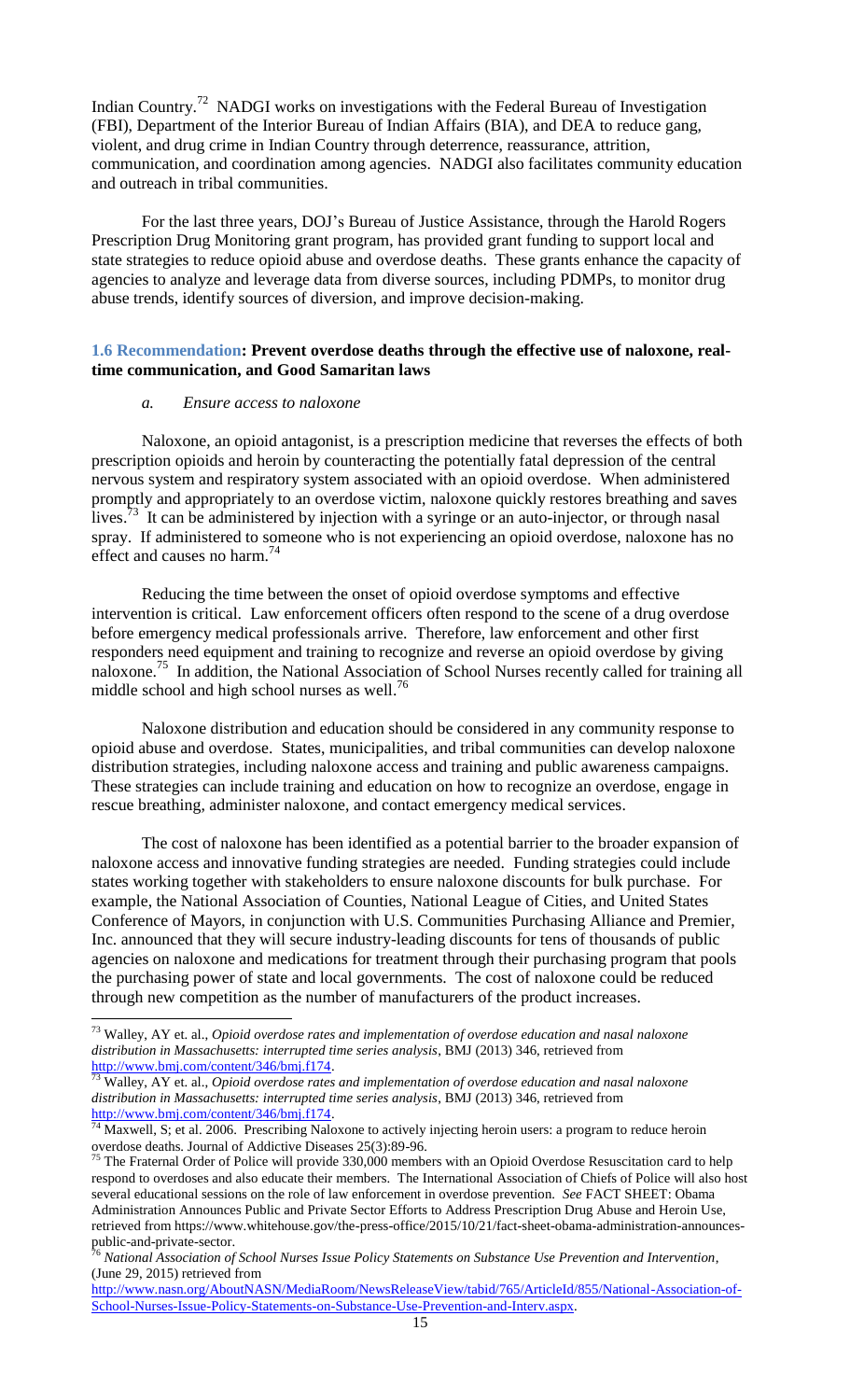Individuals with a history of prescription opioid or heroin abuse who are being released from the criminal justice system are at particularly high-risk for overdose.<sup>77</sup> To mitigate this risk, a number of correctional facilities have begun to offer training on naloxone administration in criminal justice settings. For example, in February 2015, the New York State Department of Health AIDS Institute, New York State Department of Corrections and Community Supervision, and the Harm Reduction Coalition launched a novel opioid overdose prevention and training program, preparing inmates for reentry into the community. The program targets soon to be released inmates and provides them education on the risks of opioid use and training on the administration of naloxone.<sup>78</sup>

A majority of states have passed laws enabling third party prescriptions where patients and caregivers may obtain naloxone by prescription to use in the event of an overdose. Some states also have obtained authorization by collaborating with physicians and pharmacies at the state and local levels to issue "standing orders" or collaborative practice agreements to allow for broad dispensing of naloxone so individual prescribers do not have to prescribe naloxone directly to individual patients. 79, 80

#### *b. Provide immediate and comprehensive care to those administered naloxone*

<span id="page-15-0"></span>Opioid use disorders, like other substance use disorders, are chronic, relapsing conditions. Therefore, individuals who are experiencing an acute overdose event should be referred to followon services, including treatment, by health care providers to prevent future overdoses. One example is in Rhode Island where the state has undertaken an effort to provide peer recovery coaches in Emergency Departments to assist individuals who survive overdoses.<sup>81</sup>

#### <span id="page-15-1"></span>*c. Consider state limited liability laws to shield those who administer naloxone and Good Samaritan laws for witnesses seeking medical help*

As of September 2015, 43 states and the District of Columbia have passed naloxone access laws that shield individuals including citizens, prescribers, first responders, and law enforcement officers who possess or administer naloxone from criminal and civil liability when they act in good faith to provide medical services to someone exhibiting signs of an overdose.<sup>82</sup> These laws can serve as an example to other states.

Additionally, drug users frequently witness their peers' drug overdoses, but fear of a police response, including concerns over outstanding warrants or potential criminal charges, can prevent or delay them from seeking help.<sup>83</sup> Good Samaritan laws can help address these barriers to seeking emergency assistance. While these laws vary in scope, they generally prevent arrest or prosecution for minor drug offenses, including possession of a controlled substance and drug paraphernalia. This limited immunity typically does not extend to more serious drug offenses involving violent crime and drug trafficking.<sup>84</sup> As of July 2015, 34 states and the District of Columbia have enacted Good Samaritan laws for those who act in good faith to seek medical assistance during an overdose event.<sup>85</sup>

<sup>79</sup> [https://www.bjatraining.org/tools/naloxone/Acquiring-Naloxone.](https://www.bjatraining.org/tools/naloxone/Acquiring-Naloxone)

 $\overline{\phantom{a}}$ 

 $^{77}$  Strang J. Death matters: understanding heroin/opiate overdose risk and testing potential to prevent deaths. Addiction. 2015;110 Suppl 2:27-35.

<sup>78</sup> [Harm Reduct J.](http://www.ncbi.nlm.nih.gov/pubmed/26541987) 2015 Nov 5;12(1):51. doi: 10.1186/s12954-015-0084-8. Overdose prevention for prisoners in New York: a novel program and collaboration. Zucker  $H^1$ , [Annucci AJ](http://www.ncbi.nlm.nih.gov/pubmed/?term=Annucci%20AJ%5BAuthor%5D&cauthor=true&cauthor_uid=26541987)<sup>2</sup>[, Stancliff S](http://www.ncbi.nlm.nih.gov/pubmed/?term=Stancliff%20S%5BAuthor%5D&cauthor=true&cauthor_uid=26541987)<sup>3</sup>, [Catania H](http://www.ncbi.nlm.nih.gov/pubmed/?term=Catania%20H%5BAuthor%5D&cauthor=true&cauthor_uid=26541987)<sup>4</sup>.

<sup>&</sup>lt;sup>80</sup> CVS Health will allow CVS/pharmacy to dispense naloxone without patients needing to present an individual prescription pursuant to a standing order from a physician or collaborative practice agreement in an additional 20 states in 2016 and will launch a new drug abuse prevention program called Pharmacists Teach, where its pharmacists will make 2,500 presentations in high school health classes. Rite Aid will train 6,000 pharmacists on naloxone use over the next 12 months, and expand their naloxone dispensing program to additional states.

<sup>81</sup> Rhode Island Governor's Overdose Prevention and Intervention Task Force, November 2015. 82 [Davis,](https://www.bjatraining.org/tools/naloxone/Liability-and-Risk) CS and Carr, D. 2015. Legal changes to increase access to naloxone for opioid overdose reversal in the United States. *Drug and Alcohol Dependence* 157:112-20.

<sup>83</sup> Tracy, M. et. al. (2005). Circumstances of witnessed drug overdose in New York City: Implications for intervention*. Drug and Alcohol Dependence* 79:181-190.

The National Association of State Alcohol and Drug Abuse Directors. [http://nasadad.org/wp](http://nasadad.org/wp-content/uploads/2015/09/Opioid-Overdose-Policy-Brief-2015-Update-FINAL1.pdf)[content/uploads/2015/09/Opioid-Overdose-Policy-Brief-2015-Update-FINAL1.pdf.](http://nasadad.org/wp-content/uploads/2015/09/Opioid-Overdose-Policy-Brief-2015-Update-FINAL1.pdf)

See The Network for Public Law at [https://www.networkforphl.org/\\_asset/qz5pvn/network-naloxone-10-4.pdf.](https://www.networkforphl.org/_asset/qz5pvn/network-naloxone-10-4.pdf)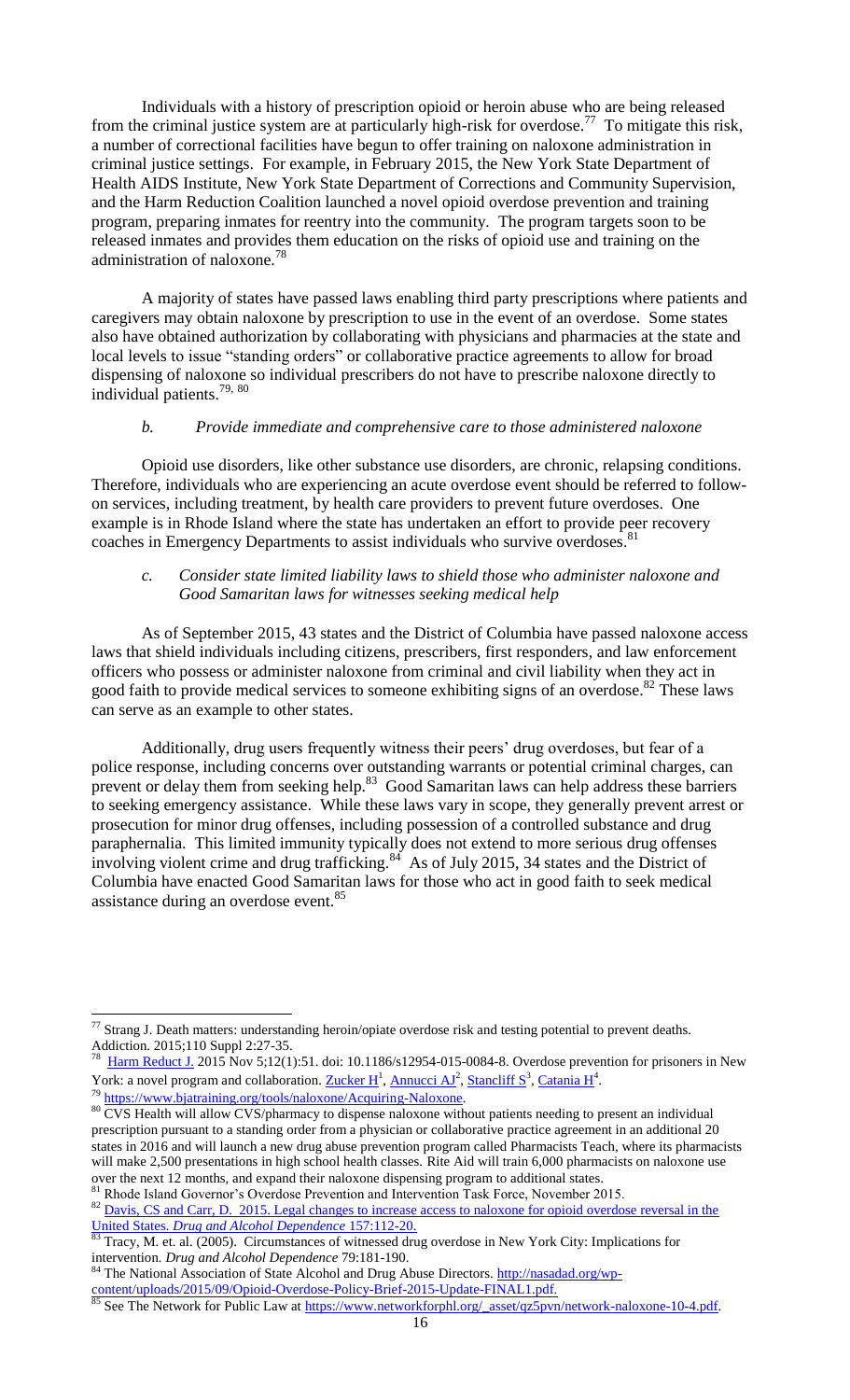#### <span id="page-16-0"></span>*d. Develop public safety and public health real-time rapid response strategies for overdose events*

The rapid increase in heroin overdose deaths $86$  underscores the need for timely, drugspecific surveillance data at the local, tribal, state, and regional level that can help target resources, responses, and prevention efforts. State, local, and tribal agencies should develop rapid response teams that include law enforcement, public health, health care professionals, first responders, forensic laboratory analysts, and medical examiners/coroners and be ready to respond to spikes in overdoses. These teams should focus on establishing rapid and reliable lines of communication about drug trends and overdose events across public health and law enforcement disciplines.

Rapid response teams should identify or develop effective real-time reporting systems for overdose events with proactive measures to avert upsurges in use of particular trending substances. Teams should establish communication protocols among Federal, local, state, and tribal agencies and develop cross-system collaborative efforts for law enforcement, public health, health care providers, and community-based groups. Teams should also consider communitywide alert systems to warn law enforcement, first responders, and the public when surges of potentially contaminated heroin or heroin laced with fentanyl or other adulterants leads to an increase in overdose events within a particular community.

Research indicates that certain populations are more susceptible to prescription opioidrelated drug overdose, such as people who nonmedically use opioids, people receiving high doses of opioids or receiving them in combination with benzodiazepines, and people who are exposed to such environmental factors as rural residence and high community prescribing rates. $87$  Public safety and public health personnel should be equipped to prioritize help to these vulnerable populations, and research should continue to identify risk factors that increase the likelihood of overdose.

#### <span id="page-16-1"></span>**Finding 2: Policies regarding opioid and heroin use must be grounded in scientific understanding that substance use disorders are a chronic brain disease that can be prevented and treated, leading to recovery**

Substance use disorders are treatable chronic brain diseases, presumed to be caused by changes to the structure and function of the brain due to repeated exposure to psychoactive substances. Chronic exposure to opioids can produce opioid use disorder which the American Psychiatric Association defines as "a problematic pattern of opioid use that leads to clinically significant impairment or distress."<sup>88</sup> People with an opioid use disorder often need markedly increased doses or experience diminished effects with the same dose, a feature known as tolerance. Taking larger doses, seeking more potent opioids, or adopting methods of administration that result in a quicker drug action, such as snorting or injecting are some ways users have found to cope with tolerance.

Research shows people with heavy opioid use continue to use heroin or prescription opioid medications not to intensify effects but merely to avoid being "sick" as withdrawal is often described."<sup>89</sup> Chronic dependence on opioids is extremely difficult to overcome, particularly without formal, evidence-based treatment services.

Additional research is needed to further understand opioid addiction and its effects on the brain. Examples of research areas currently underway and which should be further developed include: developing analgesic alternatives to opioids, addressing genetic and epigenetic susceptibility to opioid use disorder, and understanding heroin and fentanyl use in established users.

<sup>&</sup>lt;sup>86</sup> Rudd RA, et al. Increase in drug and opioid overdose deaths, United States, 2000-2014. MMWR. 2015;64:1-5.

<sup>87</sup> Paulozzi, L. 2012. Prescription drug overdoses: a review. Journal of Safety Research 43:283-289.

<sup>88</sup> Diagnostic and Statistical Manual of Mental Disorders Fifth Edition-DSM-5. 2013. American Psychiatric Association Washington, DC. Page 541.

<sup>89</sup> Mars, S.G., Bourgois, P. Karandinos, G., Montero, F., Ciccarone, D. Every 'Never' I Ever Said Came True": Transitions from opioid pills to heroin injecting Int J Drug Policy. Author manuscript; available in PMC 2015 March 1.Published in final edited form as: Int J Drug Policy. 2014 March; 25(2): 257–266. Published online 2013 October 19. doi: 10.1016/j.drugpo.2013.10.004 Available at

[http://www.ncbi.nlm.nih.gov/pmc/articles/PMC3961517/pdf/nihms533727.pdf.](http://www.ncbi.nlm.nih.gov/pmc/articles/PMC3961517/pdf/nihms533727.pdf) Downloaded 12-04-2015.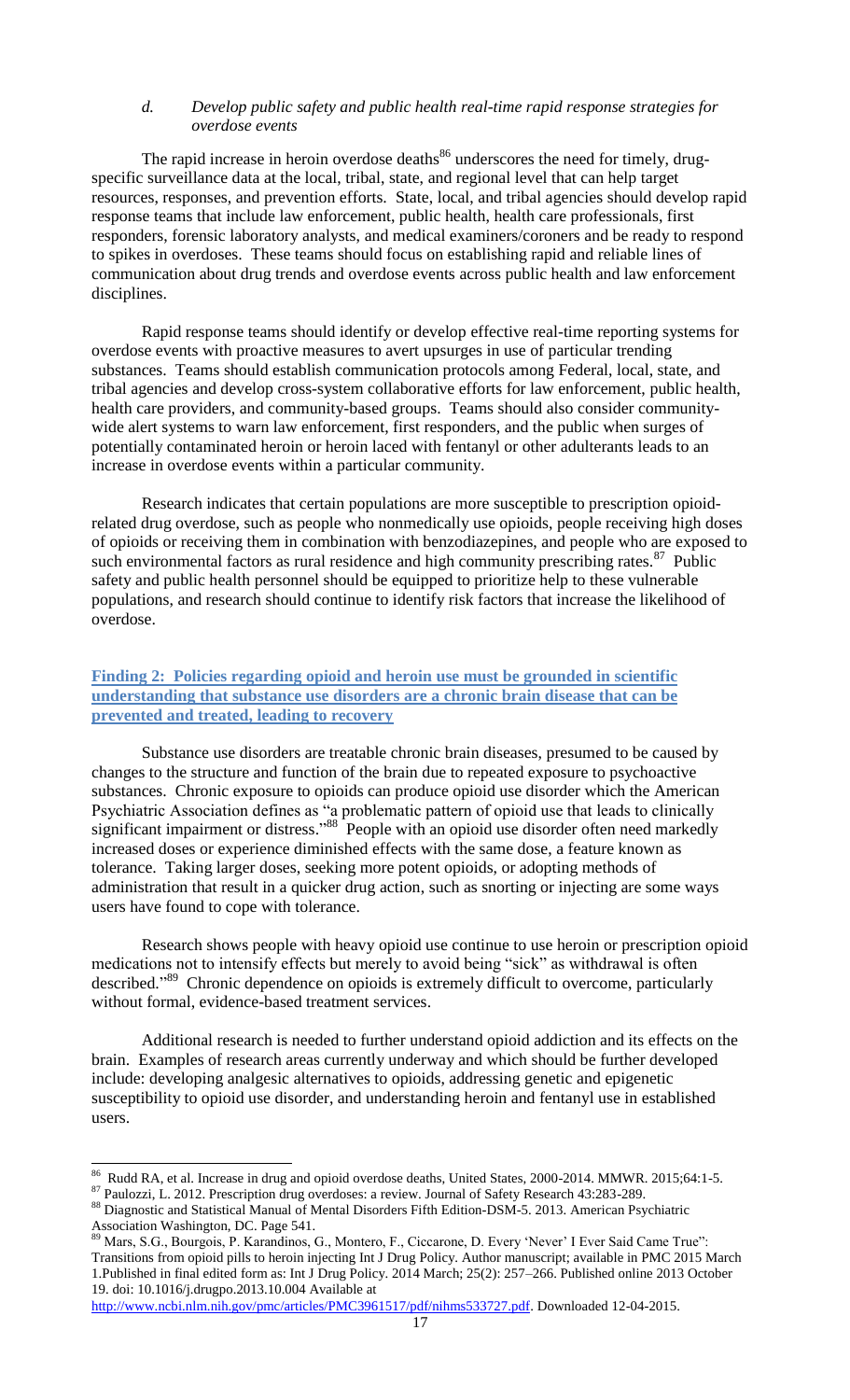#### <span id="page-17-0"></span>**2.1 Recommendation: Provide linkages to services at the first sign of an opioid use disorder**

As with other chronic diseases, the earlier that opioid use disorder treatment is initiated, the greater the likelihood of preventing serious or lasting consequences. In 2014, an estimated 1.9 million Americans met diagnostic criteria for prescription opioid use disorder and an estimated 586,000 people met criteria for a heroin use disorder.<sup>90</sup>

#### *a. Apply a continuum of care approach to the problem of opioid use disorder*

<span id="page-17-1"></span>For treatment to be the most effective, services need to be available for all those seeking treatment. No single treatment is appropriate for every person, so a range of evidence based forms of behavioral treatment and pharmacotherapy need to be available. Managing chronic conditions that are impacted by behavioral health problems requires a "continuum of care" approach that includes an integrated system of care that guides and treats patients through an array of health services. While older models of disease rely upon clear distinctions between prevention and treatment activities, this model focuses on long-term disease management similar to that provided for other chronic illness.<sup>91</sup> This model creates a system of care in partnership with other disciplines, such as mental health and primary care. A Recovery-Oriented System of Care (ROSC) encompasses a menu of individualized, person-centered, and strength-based services within a self-defined network. By design, ROSC provides individuals and families with more options to inform decisions regarding their care while building community safety and resiliency.<sup>92</sup> This approach should also incorporate linkage to bloodborne disease prevention activities.

## *b. Implement Screening, Assessment, and Linkage to Treatment*

<span id="page-17-2"></span>The first step to helping people with a substance use disorder is identifying individuals who should receive risk reduction, treatment, or recovery support services. This requires an understanding of potential intervention points where persons with a possible opioid use disorder or at risk of developing one can be identified. One approach for early detection and intervention in substance use involves screening, to identify people with a possible substance use disorder, assessment, and referral to and ideally linkage to treatment. Screening means identification of those persons who require further assessment leading to possible diagnosis. It also provides an opportunity for health care professionals to educate persons with opioid use disorders regarding: the effectiveness of treatment for their condition; how to minimize risk for infection with HIV, hepatitis B, and hepatitis C; the importance of testing; and overdose prevention. Screening should occur at all appropriate opportunities where an at-risk individual may present.

Programs are underway to train law enforcement officers, who often interact with persons with opioid use disorders, in opioid use disorder prevention and available treatment services. This training is similar to the training that medical services providers, other first-responders, emergency room personnel, school staff, family members, professional faith community members, jail and prison personnel, staff at syringe service programs, and volunteers at community centers receive.

 Individual communities should identify their own appropriate intervention points in coordination with public safety, public health, and other community partners. Communities should consider potentially vulnerable members who may not be identified through traditional intervention points, such as homeless people and those living in correctional facilities, senior care centers, and rural and tribal communities. This will require adequate resources for social services and criminal justice programs.

 $\overline{a}$  $90$  Substance Abuse and Mental Health Services Administration, Results from the 2014 National Survey on Drug Use and Health: Detailed Tables (September 2015). Available at

[http://www.samhsa.gov/data/sites/default/files/NSDUH-DetTabs2014/NSDUH-DetTabs2014.pdf.](http://www.samhsa.gov/data/sites/default/files/NSDUH-DetTabs2014/NSDUH-DetTabs2014.pdf) Accessed on October 21, 2015.

<sup>&</sup>lt;sup>91</sup> McLellan AT, O'Brien CP, Lewis D et al. (2000). Drug addiction as a chronic medical illness: Implications for treatment, insurance and evaluation. *Journal of the American Medical Association* 284:1689– 1695.  $92$  SAMHSA. 2010. Recovery-Oriented Systems of Care (ROSC) Resource Guide. Rockville, MD.

[http://www.samhsa.gov/sites/default/files/rosc\\_resource\\_guide\\_book.pdf.](http://www.samhsa.gov/sites/default/files/rosc_resource_guide_book.pdf)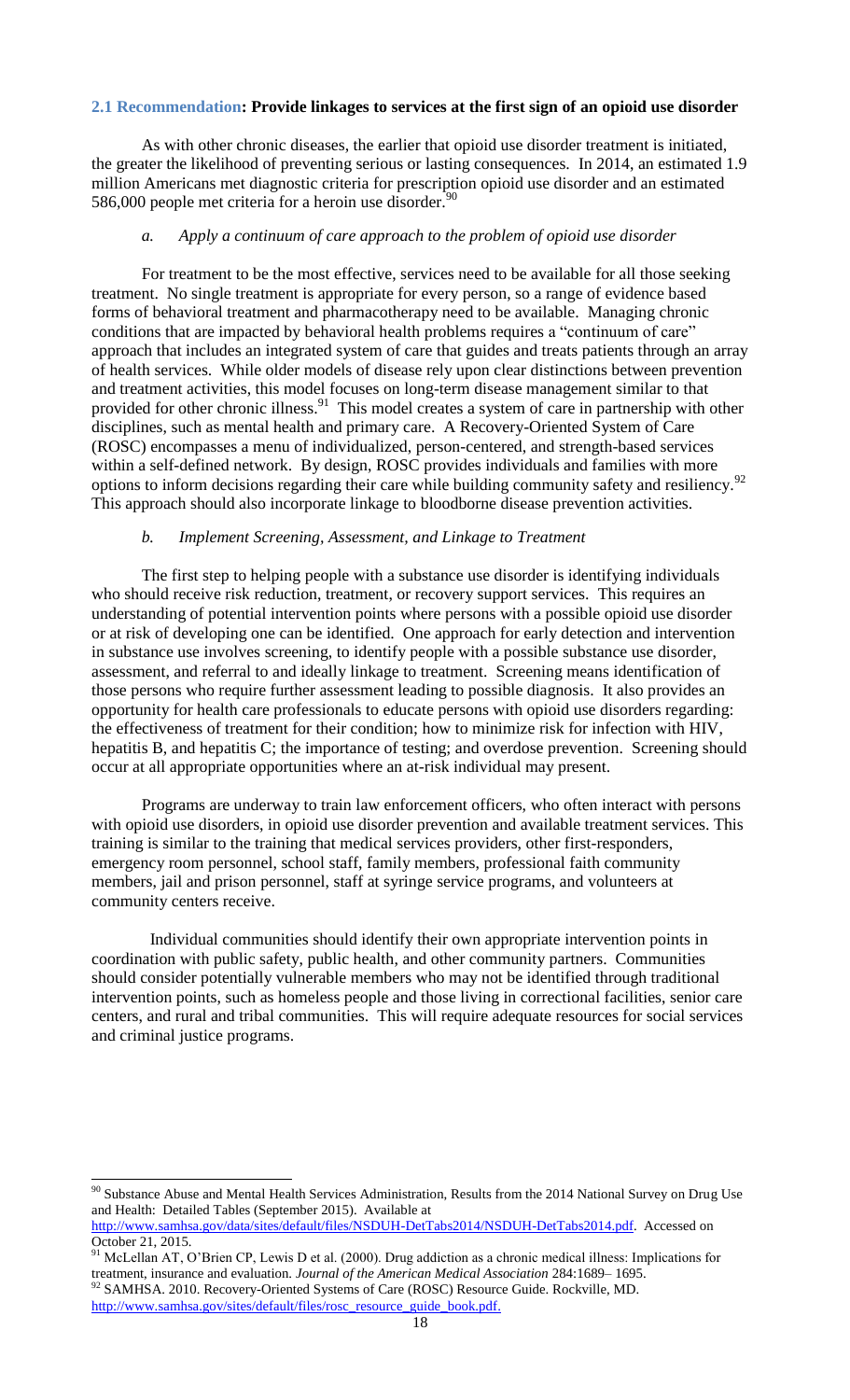#### <span id="page-18-0"></span>**2.2 Recommendation: Make effective treatment for opioid use disorder, including medication assisted treatment, readily available and as accessible as other chronic disease treatments**

#### *a. Make evidence-based medication assisted treatment readily available*

<span id="page-18-1"></span>Medication, in combination with counseling and behavioral therapies, to provide a wholepatient approach to the treatment of substance use disorders, including opioid use disorders, plays an essential role in successful treatment and provides a foundation for recovery.<sup>93</sup> However, only a small number of Americans who could benefit from such treatments are receiving them.<sup>94</sup> Opioid Treatment Programs certified by SAMHSA for the provision of medication-assisted therapy with methadone and/or buprenorphine were provided by 8 to 9% of all facilities between 2003 and 2013.<sup>95</sup>

Suitable medications for treating opioid use disorders should be available throughout the continuum of care in combination with appropriate counseling and behavioral services. Currently there are three FDA approved medications available in the United States for treatment of people with opioid use disorders: buprenorphine, methadone, and extended-release injectable naltrexone. Detoxification followed by a residential rehabilitation program has long been used as a treatment option, but relapse is common and associated with a high risk of subsequent fatal overdose.<sup>96</sup> Individuals should be evaluated for possible transition to maintenance therapy with buprenorphine, methadone, or extended-release naltrexone.

The 2008 Mental Health Parity and Addiction Equity Act requires insurance plans that offer mental health and substance use disorder treatment services to offer coverage for mental health and substance use disorders that is comparable to medical and surgical coverage. Health plans and issuers have an obligation to meet the requirements of the law. Federal health benefit programs can help increase access for many individuals and the President has directed Federal departments and agencies that facilitate access to health benefits to identify barriers to MAT and to develop action plans to address these barriers.<sup>97</sup>

#### <span id="page-18-2"></span>*b. Incorporate treatment for opioid use disorder, including medication assisted treatment, into the criminal justice system*

Criminal justice programs should incorporate treatment options for individuals prior to, during, after, or in lieu of incarceration. Individuals under legal supervision tend to stay in treatment longer and do as well as or better than individuals not facing the same legal pressure.<sup>98</sup> The National Institute on Drug Abuse (NIDA) provides principles of drug abuse treatment for criminal justice programs that should guide the development of treatment services for individuals who come in contact with the criminal justice system.<sup>9</sup>

Drug courts are an evidence-based alternative to incarceration. They are dedicated court programs for adults and juveniles with substance use disorders, and parents with pending child welfare cases who have alcohol and other drug dependency problems. They are designed to reduce relapse and criminal recidivism through risk and needs assessment, judicial interaction, monitoring and supervision, graduated sanctions and incentives, treatment, and other services. Some other programs, such as Law Enforcement Assisted Diversion (LEAD), which originated in Seattle, allow officers to direct individuals to treatment pre-booking.<sup>100</sup>

95 [http://www.samhsa.gov/data/sites/default/files/2013\\_N-](http://www.samhsa.gov/data/sites/default/files/2013_N-SSATS_National_Survey_of_Substance_Abuse_Treatment_Services/2013_N-SSATS_National_Survey_of_Substance_Abuse_Treatment_Services.pdf)

 $\overline{\phantom{a}}$ 

SSATS National Survey of Substance Abuse Treatment Services.pdf.

<sup>93</sup> SAMHSA. 2008. Medication-Assisted Treatment for Opioid Addiction in Opioid Treatment Programs. A Treatment Improvement Protocol TIP 43. Rockville, MD.

Jones CM et al. National and state treatment need and capacity for opioid agonist medication-assisted treatment. Am J Public Health. 2015;105(8):e55-63.

[SSATS\\_National\\_Survey\\_of\\_Substance\\_Abuse\\_Treatment\\_Services/2013\\_N-](http://www.samhsa.gov/data/sites/default/files/2013_N-SSATS_National_Survey_of_Substance_Abuse_Treatment_Services/2013_N-SSATS_National_Survey_of_Substance_Abuse_Treatment_Services.pdf)

<sup>&</sup>lt;sup>96</sup> Davoli M. et al. <u>Risk of fatal overdose during and after specialist drug treatment: the VEdeTTE study, a national</u> [multi-site prospective cohort study.](http://www.blackwell-synergy.com/doi/abs/10.1111/j.1360-0443.2007.02025.x) Addiction: 2007, 102, p. 1954–1959.

Presidential Memorandum -- Addressing Prescription Drug Abuse and Heroin Use (October 21, 2015), retrieved from https://www.whitehouse.gov/the-press-office/2015/10/21/presidential-memorandum-addressing-prescriptiondrug-abuse-and-heroin.

<sup>&</sup>lt;sup>98</sup> Brecht, ML; Anglin, MD; and Wang, JC. 1993. Treatment effectiveness for legally coerced versus voluntary methadone maintenance clients. American Journal of Drug and Alcohol Abuse 19(1);89-106.

<sup>&</sup>lt;sup>99</sup> NIDA. 2014 (revised edition). Principles of Drug Abuse Treatment for Criminal Justice Populations. Rockville, MD. https://d14rmgtrwzf5a.cloudfront.net/sites/default/files/txcriminaljustice\_0.pdf.

<sup>&</sup>lt;sup>100</sup> Collins, SE; Lonczak, HS; and Clifasefi, SL. 2015. LEAD Program Evaluation: Recidivism Report. Harm Reduction Research and Treatment Lab, University of Washing-Harborview Medical Center. Retrieved from: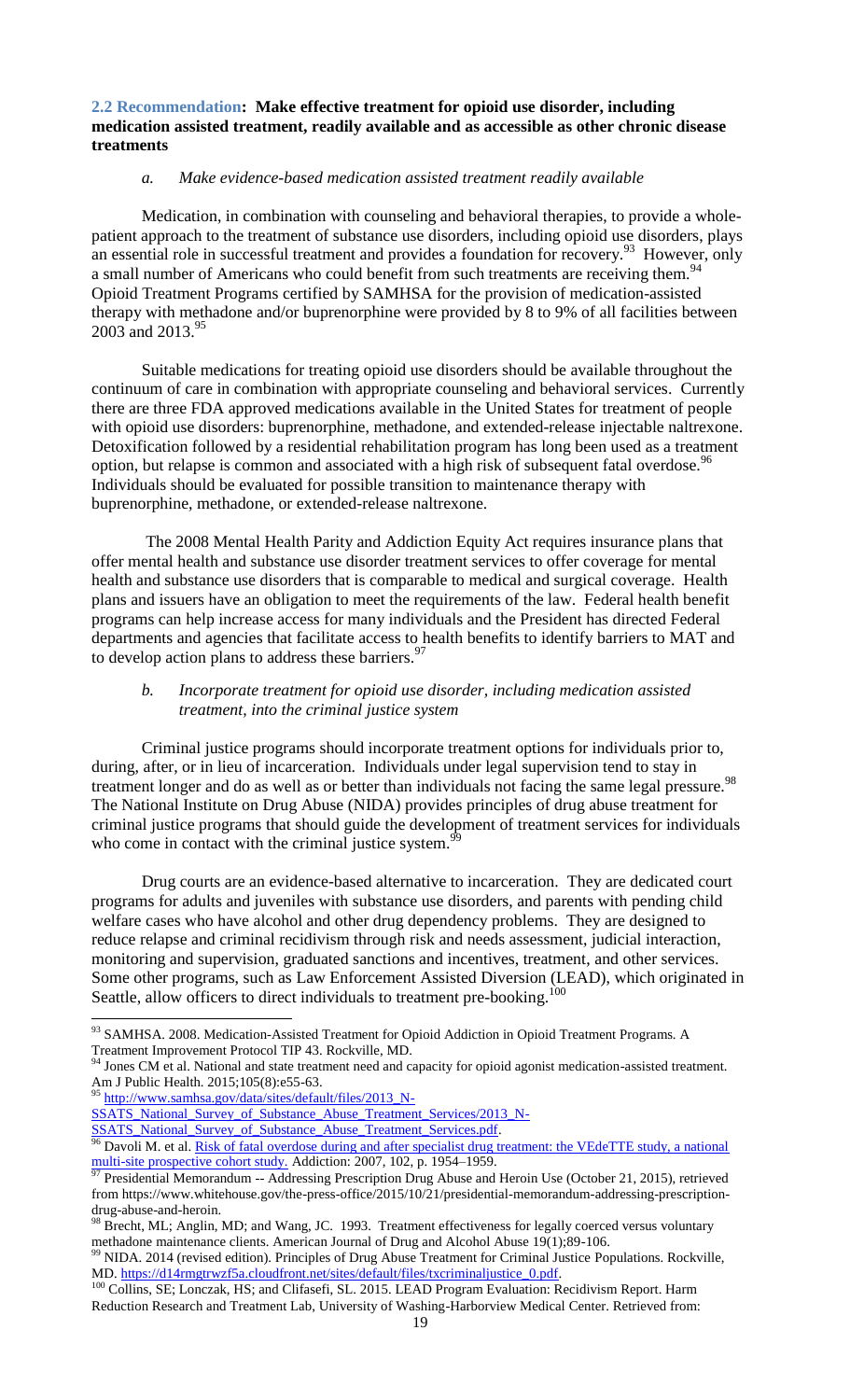Compared to traditional criminal case processing and community supervision, adult drug courts reduce recidivism (40% vs. 53% report criminal activity; 52% vs. 62% rearrests) and drug use (56% vs. 76% report use; 29% vs. 46% positive drug tests). Investment costs - especially treatment services - are higher, but savings related to victim and criminal justice system costs are lower due to fewer crimes, rearrests, and incarceration (\$5,680 vs. \$6,208 per offender on average).<sup>101</sup> Drug courts are not intended to supplant incarceration for narcotics traffickers or those for whom this alternative is not otherwise deemed viable (e.g., offenders assessed as low in risk or treatment need).

For drug courts to provide maximum benefit to communities, they need to accommodate the need for many persons with opioid use disorder to receive MAT. Cessation of buprenorphine or methadone for opioid use disorder treatment should not be a condition of participating in drug courts or other diversion programs for those with opioid use disorder.

State, local, and tribal communities also need to work collaboratively with their local leaders and medical providers to immediately increase access to medication assisted treatment to serve the health and safety needs of each community. Federal resources are available for communities. SAMHSA awarded 3-year grants to 11 states to increase MAT capacity and is preparing for another round of grant making. In addition, the Health Resources and Services Administration (HRSA) expects to make an grants to Federally Qualified Health Centers (FQHC) in early 2016. The Strategic Prevention Framework Partnerships for Success State and Tribal Initiative Grants (SPF-PFS) are designed to address the nation's top substance abuse prevention priorities. At their discretion, states and tribes may use SPF-PFS funds to target an additional data-driven prevention priority.<sup>102</sup>

#### <span id="page-19-0"></span>**2.3 Recommendation: Support the availability of long-term treatment and recovery services**

The specific medical, psychiatric, and social needs of the individual should be considered in determining the appropriate treatment and recovery setting and form. The initial recovery period may be a critical time to involve family members and friends in the recovery planning process. Recovery planning should include how identified medical and psychiatric needs will be met and how social variables associated with treatment outcomes, such as homelessness, will be addressed. If the individual is under supervision within the criminal justice system or is in detention, this should be optimized as part of the individual's recovery resources. The therapy best suited to the needs of the person seeking recovery should be provided continuously even in a corrections environment, as successful treatment there is associated with decreased arrest rates, 103 decreased recidivism,  $^{104}$  and decreased mortality  $^{105}$  following release from incarceration.

While persons with substance use disorder will require crisis and acute care services, recovery depends on long term supports, such as adequate housing, that promote inclusion in community life. With sufficient support services in place for the individual, recovery benefits the community as well. Each community should be involved in both identifying the solutions to local problems and incorporating those solutions into long term community prevention, treatment, and recovery strategies.

 $\overline{a}$ 

[http://www.google.com/url?sa=t&rct=j&q=&esrc=s&frm=1&source=web&cd=4&cad=rja&uact=8&ved=0ahUKEwj](http://www.google.com/url?sa=t&rct=j&q=&esrc=s&frm=1&source=web&cd=4&cad=rja&uact=8&ved=0ahUKEwjg2MbJpMLJAhUEPCYKHYpwCYQQFgg5MAM&url=http%3A%2F%2Fstatic1.1.sqspcdn.com%2Fstatic%2Ff%2F1185392%2F26121870%2F1428513375150%2FLEAD_EVALUATION_4-7-15.pdf&usg=AFQjCNGhYGI9jH_5-kvJVynZyZERv_BClQ) [g2MbJpMLJAhUEPCYKHYpwCYQQFgg5MAM&url=http%3A%2F%2Fstatic1.1.sqspcdn.com%2Fstatic%2Ff%2F](http://www.google.com/url?sa=t&rct=j&q=&esrc=s&frm=1&source=web&cd=4&cad=rja&uact=8&ved=0ahUKEwjg2MbJpMLJAhUEPCYKHYpwCYQQFgg5MAM&url=http%3A%2F%2Fstatic1.1.sqspcdn.com%2Fstatic%2Ff%2F1185392%2F26121870%2F1428513375150%2FLEAD_EVALUATION_4-7-15.pdf&usg=AFQjCNGhYGI9jH_5-kvJVynZyZERv_BClQ) [1185392%2F26121870%2F1428513375150%2FLEAD\\_EVALUATION\\_4-7-15.pdf&usg=AFQjCNGhYGI9jH\\_5](http://www.google.com/url?sa=t&rct=j&q=&esrc=s&frm=1&source=web&cd=4&cad=rja&uact=8&ved=0ahUKEwjg2MbJpMLJAhUEPCYKHYpwCYQQFgg5MAM&url=http%3A%2F%2Fstatic1.1.sqspcdn.com%2Fstatic%2Ff%2F1185392%2F26121870%2F1428513375150%2FLEAD_EVALUATION_4-7-15.pdf&usg=AFQjCNGhYGI9jH_5-kvJVynZyZERv_BClQ)  $kvJVynZyZERvBClQ.$ 

Rossman, S.B, et. al. (2011). NIJ's Multisite Adult Drug Court Evaluation: Executive Summary. Washington, D.C.: Urban Institute, NCJ 237108, https://www.ncjrs.gov/pdffiles1/nij/grants/237108.pdf.

<sup>&</sup>lt;sup>102</sup> <http://www.samhsa.gov/grants/grant-announcements/sp-14-004> on 12/4/15.

<sup>103</sup> Banks, D. and Gottfredson, D. 2004. Participation in drug treatment court and time to rearrest. Justice Quarterly  $21(3)$ .

<sup>&</sup>lt;sup>104</sup> Hepburn, JR. 2005. Recidivism among drug offenders following exposure to treatment. Criminal Justice Policy Review 16(2):237-259. Retrieved from:

http://cjp.sagepub.com/content/16/2/237.full.pdf+html?ijkey=ZVQ6BJisXDEf2&keytype=ref&siteid=spcjp.

Gisey, N et al. 2015. A cost-effectiveness analysis of opioid substitution therapy upon prison release in reducing mortality among people with a history of opioid dependence. Addiction 110(12):1975-84.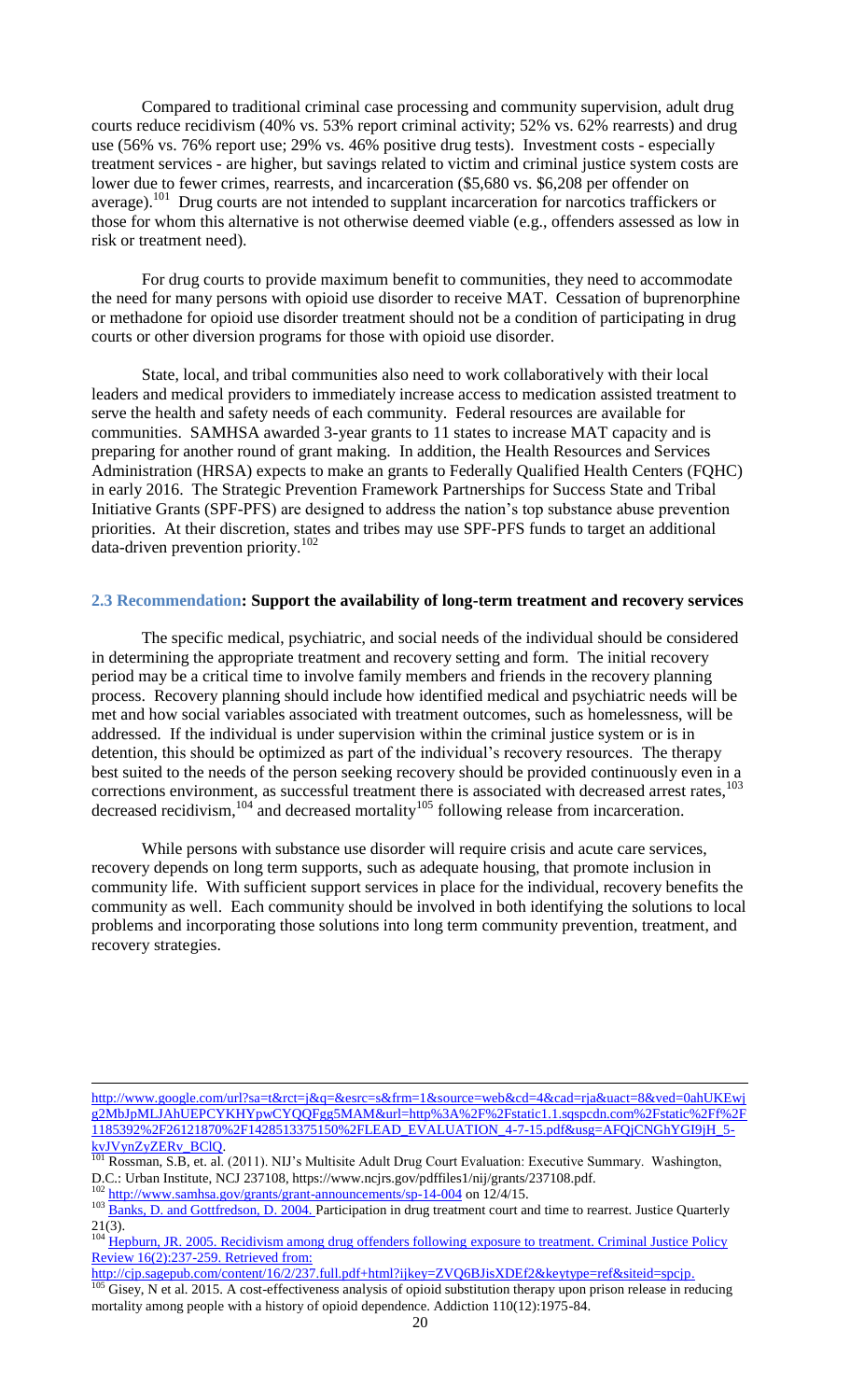#### <span id="page-20-0"></span>**Finding 3: Visible community-based recovery supports must be available, affordable, and accessible**

#### <span id="page-20-1"></span>**3.1 Recommendation: Implement coordinated community responses to promote prevention at the local level**

Prevention, treatment, and recovery services need to become a community empowerment activity. The United States Attorney, as the chief law enforcement officer in his or her Federal district meets regularly with Federal and state law enforcement, tribal members, and community groups and can serve as an important resource for developing Community Action Plans to combat the heroin crisis. For example, the United States Attorney's Office for the Western District of Pennsylvania convened a working group to address prevention, intervention, treatment, and recovery efforts to respond to Pennsylvania's rising drug overdose epidemic.<sup>106</sup> Public health officials in the district can play an important role in this effort as well.

Effective community responses will vary, but coordinated efforts should focus on public and private partnerships that leverage existing resources to facilitate visible treatment and recovery support services that are easily accessible and affordable. Federal and non-federal stakeholders need to work collaboratively to help make communities healthier and safer through funding and resource allocation to treat and support people affected by opioid use disorder.

Local communities need locally-driven solutions. Opportunities to engage with existing anti-drug coalitions, or health department-led, and faith-based groups should be used to increase awareness and build support. Community organizing and the use of innovative media platforms will allow community representatives and activists to disseminate information to the public about local epidemics. Health care professionals and law enforcement must help educate the public about the risks associated with opioid use and the relationships between prescription opioids and heroin. Rural and other underserved communities often lack capacity and resources to engage in this important work. State, local, and tribal officials, together with law enforcement agencies and health care professionals, should target outreach and identify resources in these communities to support trainings, the creation of toolkits, and the implementation of best practices.<sup>107</sup>

Public education campaigns can also be a part of a community effort and should target a wide variety of audiences with special emphasis on youth, underserved communities, and individuals within the criminal justice system.<sup>108</sup> These campaigns should emphasize that addiction is a treatable chronic disease requiring long-term management and recovery, and provide warnings about the addictive nature of opioid pain medications. HHS has launched an opioid website as a one stop Federal resource for family members, healthcare providers, and law enforcement with resources on prevention, treatment and recovery, and overdose response.<sup>109</sup>

## <span id="page-20-3"></span><span id="page-20-2"></span>**3.2 Recommendation: Improve opioid training and expertise of public and private healthcare providers**

#### *a. Ensure greater availability of substance use disorder and recovery support specialists throughout the country*

Although there are a number of efforts underway regarding the development of a more robust behavioral health workforce, substance use disorder and recovery support specialists are needed throughout the country. Adequate and accessible treatment requires a well-trained network of recovery support specialists, health care providers, and therapists. Individuals affected by opioid use disorders often access medical services where primary care providers are not

 $\overline{\phantom{a}}$ <sup>106</sup> U.S. Attorney's Working Group on Drug Overdose and Addiction: Prevention, Intervention, Treatment and Recovery, retrieved from [http://www.justice.gov/sites/default/files/usao-](http://www.justice.gov/sites/default/files/usao-wdpa/legacy/2014/09/29/US%20Attorney%27s%20Working%20Group%20on%20Addiction%20Final%20Report.pdf)

[wdpa/legacy/2014/09/29/US%20Attorney%27s%20Working%20Group%20on%20Addiction%20Final%20Report.pd](http://www.justice.gov/sites/default/files/usao-wdpa/legacy/2014/09/29/US%20Attorney%27s%20Working%20Group%20on%20Addiction%20Final%20Report.pdf) [f.](http://www.justice.gov/sites/default/files/usao-wdpa/legacy/2014/09/29/US%20Attorney%27s%20Working%20Group%20on%20Addiction%20Final%20Report.pdf)  107 See for example: National Training and Technical Assistance Center, *Law Enforcement Naloxone Toolkit*,

retrieved from [https://www.bjatraining.org/tools/naloxone/Naloxone-Background.](https://www.bjatraining.org/tools/naloxone/Naloxone-Background)

<sup>&</sup>lt;sup>108</sup> The Partnership for Drug-Free Kids' media campaign plans to increase education and awareness for parents and youth about the dangers of misusing prescription opioids. As part of this effort several network stations and organizations have committed more than \$20 million in donated airtime and advertising space. *See* FACT SHEET: https://www.whitehouse.gov/the-press-office/2015/10/21/fact-sheet-obama-administration-announces-public-andprivate-sector.

[http://www.hhs.gov/opioids.](http://www.hhs.gov/opioids)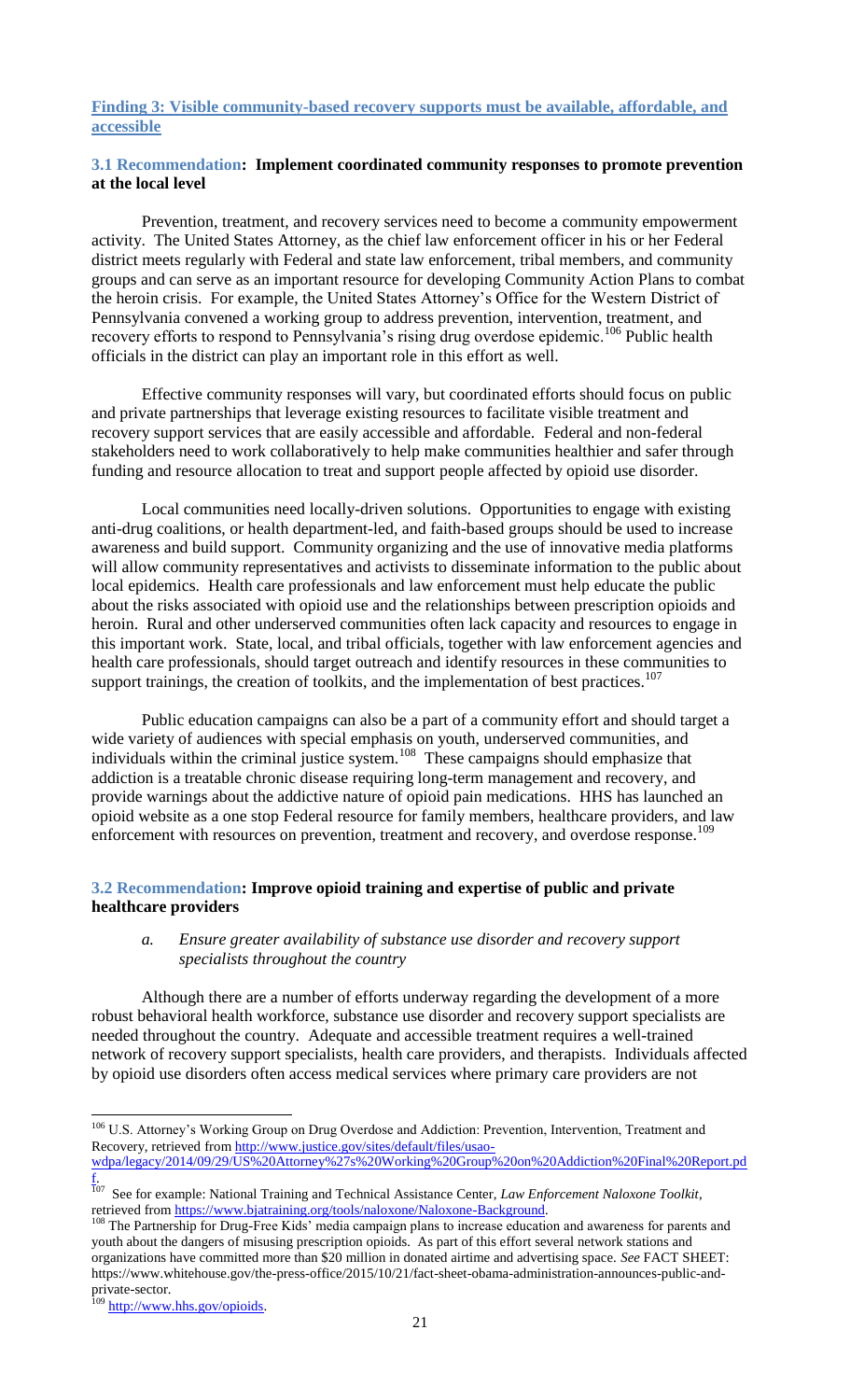sufficiently trained to address substance use disorders or to provide  $MAT.^{110}$  Limited substance use disorder training among health care providers can be compounded by a negative perception of substance use disorder. In fact, the lack of exposure to training on substance use disorder and limited medical, dental, and nursing school training on issues associated with opioid abuse may contribute to negative attitudes among health care providers and a failure to treat people with opioid use disorders effectively.<sup>111, 112</sup>

#### <span id="page-21-0"></span>*b. Improve training and expertise of all health care professionals on treatment options for substance use disorder*

Health care providers must recognize that substance use disorders are a chronic brain disease, albeit one from which patients can and do recover, and assume responsibility for treating these patients with evidence-based treatments and improving public health. Despite the availability of effective treatments, only one person in ten suffering from addiction involving alcohol or drugs, other than nicotine, receives any form of treatment. Due limited training in health professional schools, residency programs, and continuing medical education (CME) resources, there is a drastic need for improved training throughout the medical education community. Medical schools and residency programs should identify physician champions who have experience in treating substance use disorder and who can help implement curricula changes and provide supervised training to medical students and residents. Students and residents need clinically relevant experiences that involve interactions with patients who have benefited from substance use disorder treatment.

Agencies within the federal government should encourage improved training and healthcare expertise on substance use disorder. HRSA should continue to expand its workforce portfolio, including medical doctors, nurse practitioners, and registered nurses specializing in Addiction Medicine or Addiction Psychiatry.<sup>113</sup> The Department of Labor should support and incentivize certification and degree programs for recovery support, and support other behavioral health professionals and case managers trained in substance use disorder prevention, risk reduction, treatment, and recovery support.

#### <span id="page-21-1"></span>**3.3 Recommendation: Take steps to mitigate public health and public safety consequences of injection drug use at the local level**

Heroin is most harmful when administered through intravenous or intramuscular needle injection.<sup>114</sup> Injection drug use is a well-known route of transmission of blood borne infections, particularly HIV and hepatitis B (HBV) and HCV. These and other infectious diseases can be transmitted by sharing contaminated injection equipment (e.g., needles and syringes) and drug preparation equipment. Use of illicit drugs is also associated with increased rates of tuberculosis and sexually transmitted diseases (STDs).<sup>115, 116</sup> Individuals who inject drugs need accurate information about these risks as well as access to comprehensive, integrated prevention services.<sup>117</sup> In addition, the U.S. Public Health Service's guidelines recommend those currently

<sup>&</sup>lt;sup>110</sup> The Specialty Care Access Network - Extension for Community Healthcare Outcomes (SCAN-ECHO) program in the Veterans Health Administration links specialists to primary care providers in rural areas to provide mentored training on treating special patient populations. The SCAN-ECHO program is offering a model to support training for medication-assisted treatment for opioid use disorders in rural primary care practice.

<sup>&</sup>lt;sup>111</sup> Isaacson, JH; et al. 2000. A national survey of training in substance use disorders in residency programs. J Stud Alcohol 61:912-915.

 $112$  Geller, G et al. 1989. Knowledge, attitudes, and reported practices of medical students and staff regarding the diagnosis and treatment of alcoholism. JAMA 261:3115-3120.

<sup>&</sup>lt;sup>113</sup> See: [http://bphc.hrsa.gov/programopportunities/fundingopportunities/substanceabuse/.](http://bphc.hrsa.gov/programopportunities/fundingopportunities/substanceabuse/)

<sup>114</sup>Novak, SP & Kral, AH, *Comparing Injection and Non-Injection Routes of Administration for Heroin, Methamphetamine, and Cocaine Uses in the United States*, J. Addict. Dis. (Jul-Sep 2011) 30(3): 248-257, retrieved from http://www.ncbi.nlm.nih.gov/pmc/articles/PMC3225003/pdf/nihms331704.pdf. On 12/4/15.

<sup>&</sup>lt;sup>115</sup> Hwang, LY; Ross, MW; and Zack, C. 2000. Prevalence of sexually transmitted infections and associated risk factors among populations of drug abusers. Clinical Infectious Diseases 31:920-926.

<sup>&</sup>lt;sup>116</sup> Shafer, MA et al. 1993. Relationship between drug use and sexual behaviors and the occurrence of sexually transmitted diseases among high-risk male youth. Sex Transm Dis 20(6):307-313.<br><sup>117</sup> Centers for Disease Control and Prevention. Integrated prevention services for

<sup>117</sup> Centers for Disease Control and Prevention. Integrated prevention services for HIV infection, viral hepatitis, sexually transmitted diseases, and tuberculosis for persons who use drugs illicitly: summary guidance from CDC and the US Department of Health and Human Services. MMWR. 2012;16.No5.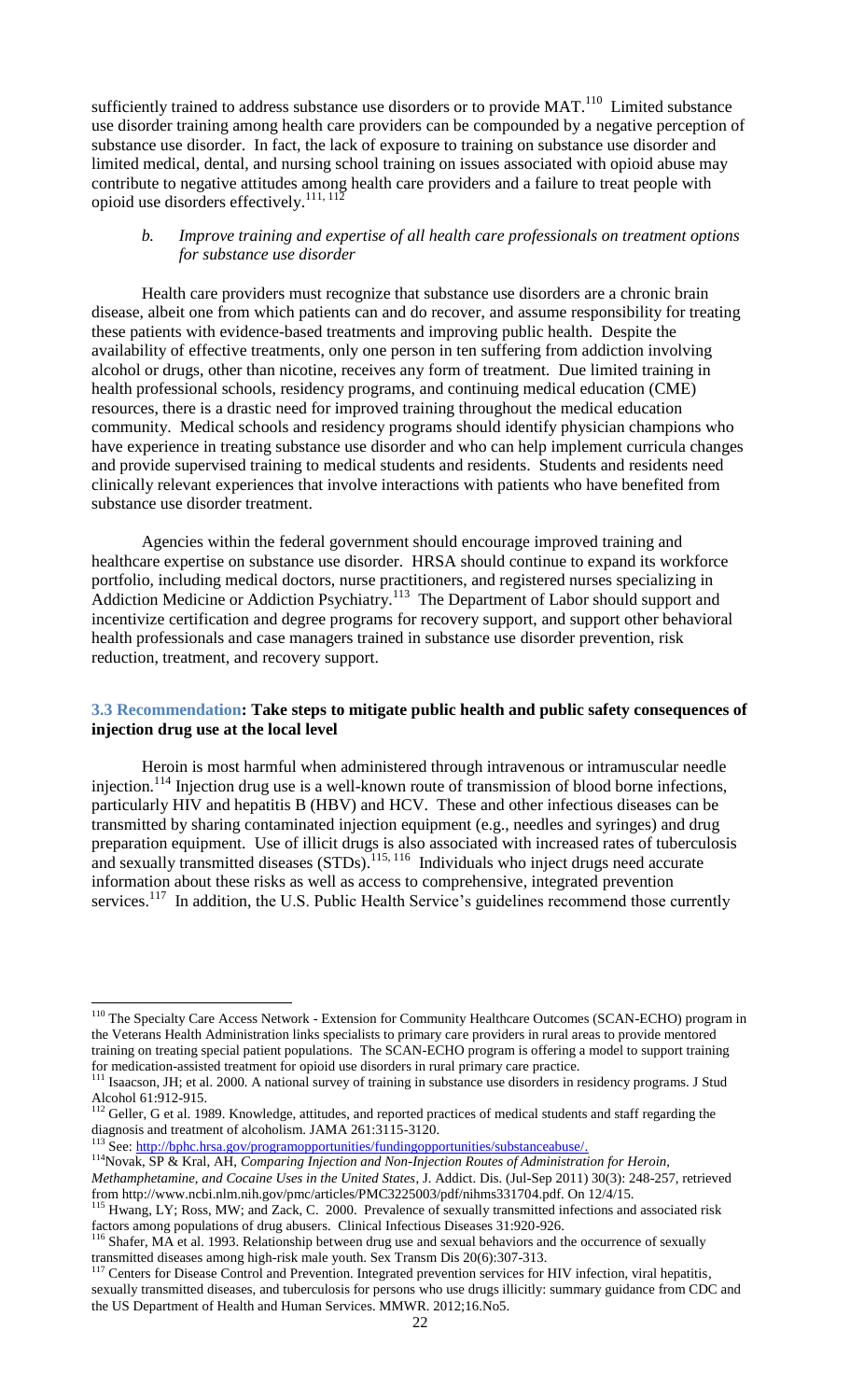injecting and those at risk of relapse to injection should be tested to determine the utility of offering Pre-Exposure Prophylaxis (PrEP), a medicine regimen to prevent  $HIV$ <sup>118</sup>

Scott County, Indiana, provides an example of the potential public health consequences of injection drug use. A small rural area (population 4,200) in southern Indiana, Scott County saw alarming increases of both hepatitis C and HIV in 2015. As of April 21, 2015, the Indiana Department of Health, with assistance from CDC, diagnosed HIV infection in 135 persons; over 84% of these persons were also infected with hepatitis C; 80% of these individuals reported injection drug use with a prescription opioid.<sup>119</sup> To address this public health crisis, the county is working to increase prevention, care, and treatment services and to provide training and continuing education for health care providers. The Governor of Indiana authorized establishment of a syringe services programs that counties can apply for to provide clean needles and injection equipment and provide testing and referrals to treatment.

The 2016 Consolidated Appropriations Act allows communities experiencing or at risk of hepatitis infections or HIV outbreaks to use federal funds to support certain elements of programs that provide for the distribution of needles or syringes. Individuals engaged in injection drug use may reduce their risk of acquiring and transmitting HIV by using a sterile needle or syringe for every injection.<sup>120</sup> Where state and local laws and regulations allow, persons who inject drugs can access sterile needles and syringes through syringe services programs (SSPs), pharmacies, physician prescription, and healthcare services. State and local officials should consider ways to reduce barriers to accessing sterile injection equipment.

#### <span id="page-22-0"></span>**Conclusion**

 $\overline{a}$ 

As a nation, we are losing far too many lives due to the current opioid abuse crisis. This is a situation that demands immediate and persistent action. This report identifies clear ways to mitigate the problem and have a measurable impact on overdose deaths and heroin use – if we all work together to do so. The recommendations in this report are actionable, and it is hoped that they will be implemented by the appropriate government, community, and private partners. We will continue our collective efforts to end the epidemic and look forward to working with Congress.

<sup>&</sup>lt;sup>118</sup> U.S. Public Health Service. Pre-expose Prophylaxis for the Prevention of HIV Infection in the United States-2014. A clinical Practice Guideline. Available at <http://www.cdc.gov/hiv/pdf/prepguidelines2014.pdf> downloaded 11-16-2015.

 $119$  CDC. Community Outbreak of HIV Infection Linked to Injection Drug Use of Oxymorphone – Indiana. 2015. MMWR April 24, 2015; 64(16); 442-444. Retrieved from<http://www.cdc.gov/mmwr/pdf/wk/mm64e0424.pdf> on 12/4/15.

 $120$  MacArthur, GJ et al. 2013. Interventions to prevent HIV and Hepatitis C in people who inject drugs: a review of reviews to assess evidence of effectiveness. Int J Drug Policy 25(1):34-52.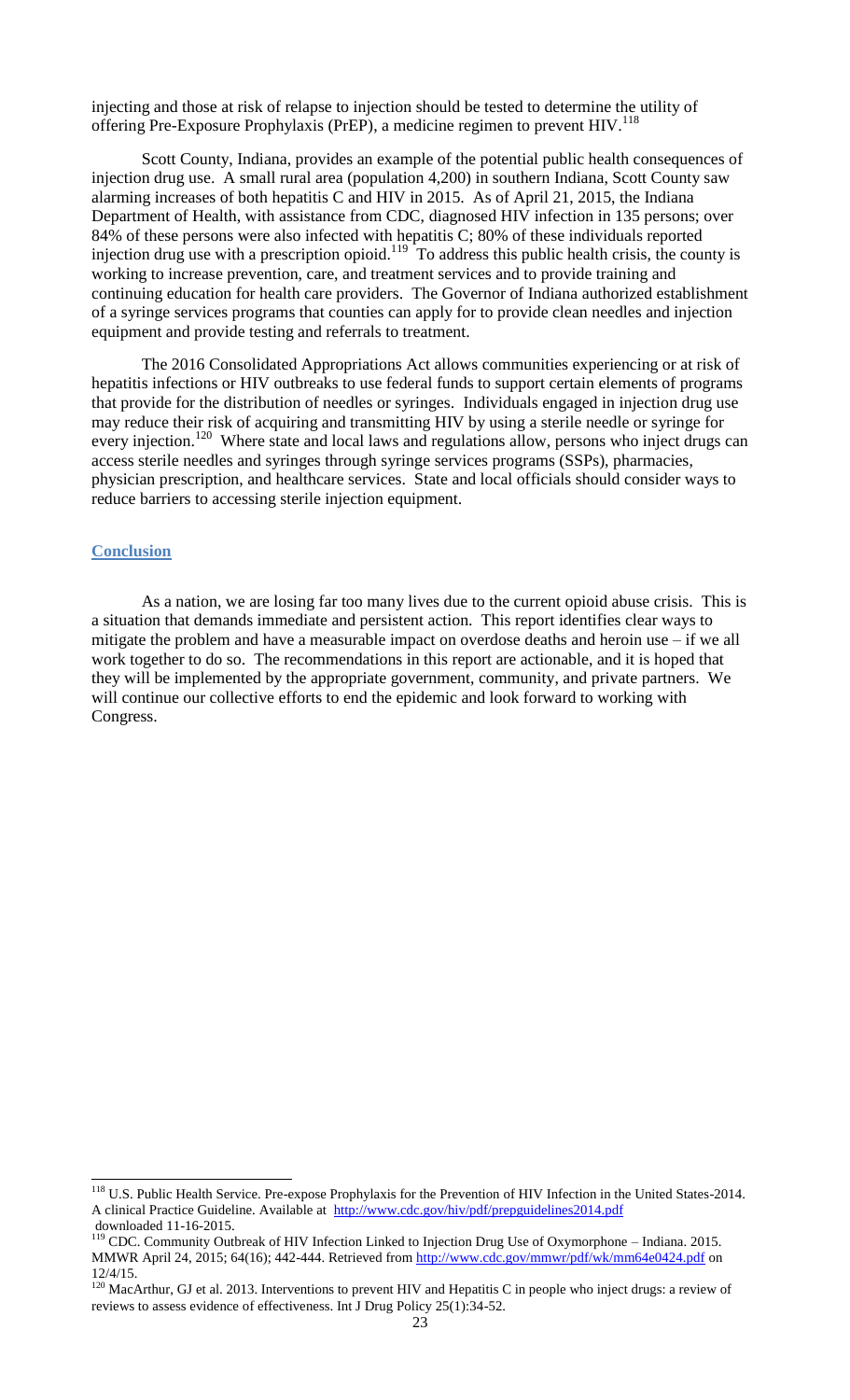## <span id="page-23-0"></span>**Appendix I**

## **Participants of the National Heroin Task Force**

## **Executive Office of the President (EOP)**

- Office of National Drug Control Policy (ONDCP)
- Organized Crime Drug Enforcement Task Forces (OCDETF)
- Office of National AIDS Policy (ONAP)
- Office of Urban Affairs, Justice, and Opportunity (OUA)
- Office of the Vice President (OVP)
- National Security Council (NSC)

## **Department of Justice (DOJ)**

- Drug Enforcement Agency (DEA)
- Executive Office for U.S. Attorneys (EOUSA)
- U.S. Attorney's Office for the Eastern District of Pennsylvania
- Office of Justice Programs (OJP)
	- o Bureau of Justice Assistance (BJA)
- Bureau of Prisons (BOP)
- Office of Community Oriented Policing Services (COPS)
- Office of the Deputy Attorney General (DAG)
- Federal Bureau of Investigation (FBI)

#### **Department of Homeland Security (DHS)**

- Immigration and Customs Enforcement (ICE)
- o Homeland Security Investigations (HSI)
- Customs and Border Patrol (CBP)
- Office of Intergovernmental Affairs (OIA)
- Office for State and Local Law Enforcement (OSLLE)

## **Department of Health and Human Services (HHS)**

- Office of HIV/AIDS and Infectious Disease Policy (OHAIDP)
- Centers for Disease Control and Prevention (CDC)
	- o National Center for HIV/AIDS, Viral Hepatitis, STD, and TB Prevention (NCHHSTP)
		- Division of HIV/AIDS Prevention (DHAP)
		- National Center for HIV/AIDS, Viral Hepatitis, STD, and TB Prevention (NCHHSTP), Division of Adolescent and School Health (DASH)
		- National Center for HIV/AIDS, Viral Hepatitis, STD, and TB Prevention (NCHHSTP), Division of STD Prevention (DSTDP)
		- National Center for HIV/AIDS, Viral Hepatitis, STD, and TB Prevention (NCHHSTP), Division of Viral Hepatitis (DVH)
- Health Resources and Services Administration (HRSA)
- Indian Health Service (IHS)
- Centers for Medicare and Medicaid Services (CMS)
- Assistant Secretary for Planning and Evaluation (ASPE)

#### **National Institutes of Health (NIH)**

• National Institute on Drug Abuse (NIDA)

#### **Substance Abuse and Mental Health Services Administration (SAMHSA)**

Division of Pharmacological Therapy (DPT)

#### **Department of Housing and Urban Development (HUD)**

- Office of Public and Indian Housing (PIH)
- Public Housing Supportive Services

#### **Food and Drug Administration (FDA)**

#### **Department of Education (ED)**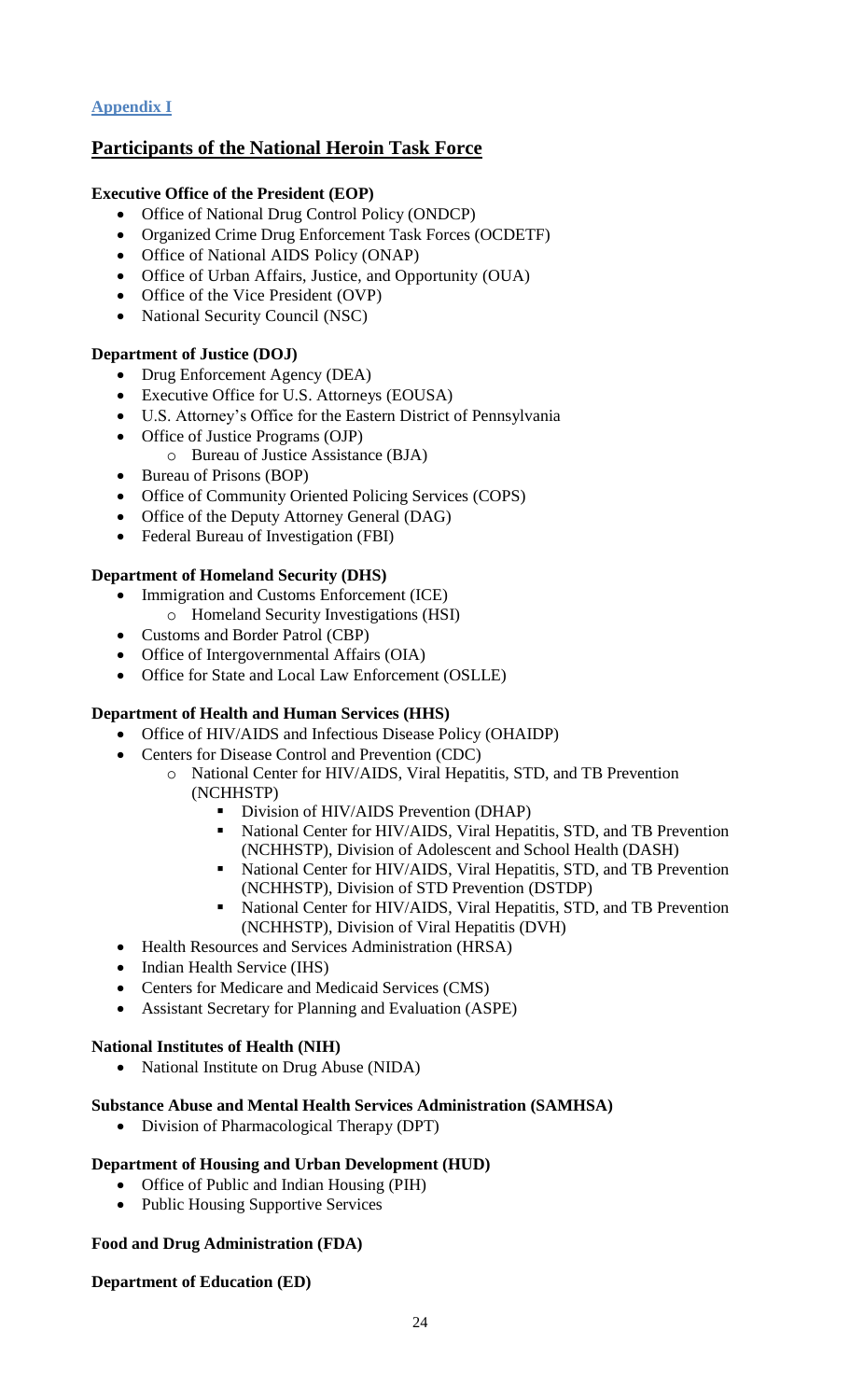## <span id="page-24-0"></span>**Appendix II**

## **FACT SHEET: Obama Administration Announces Public and Private Sector Efforts to Address Prescription Drug Abuse and Heroin Use**

Prescription drug abuse and heroin use have taken a heartbreaking toll on too many Americans and their families, while straining law enforcement and treatment programs. Today, the President will travel to West Virginia to hear directly from individuals and families affected by this epidemic and the health care professionals, law enforcement officers, and community leaders working to prevent addiction and respond to its aftermath.

As part of today's event, the President will announce federal, state, local and private sector efforts aimed at addressing the prescription drug abuse and heroin epidemic. These include commitments by more than 40 provider groups – representing doctors, dentists, advanced practice registered nurses, physician assistants, physical therapists and educators -- that more than 540,000 health care providers will complete opioid prescriber training in the next two years. In addition, CBS, ABC, the New York Times, Google, the National Basketball Association, Major League Baseball and other companies will donate millions of dollars in media space for PSAs about the risks of prescription drug misuse produced by the Partnership for Drug-Free Kids.

Today, the **President issued a Memorandum to Federal Departments and Agencies** directing two important steps to combat the prescription drug abuse and heroin epidemic:

- *Prescriber Training*: First, to help ensure that health care professionals who prescribe opioids are properly trained in opioid prescribing and to establish the Federal Government as a model, the Presidential Memorandum requires Federal Departments and Agencies to provide training on the prescribing of these medications to Federal health care professionals who prescribe controlled substances as part of their Federal responsibilities.
- *Improving Access to Treatment*: Second, to improve access to treatment for prescription drug abuse and heroin use, the Presidential Memorandum directs Federal Departments and Agencies that directly provide, contract to provide, reimburse for, or otherwise facilitate access to health benefits, to conduct a review to identify barriers to medication-assisted treatment for opioid use disorders and develop action plans to address these barriers.

More Americans now die every year from drug overdoses than they do in motor vehicle crashes and the majority of those overdoses involve prescription medications. Health care providers wrote 259 million prescriptions for opioid pain medications in 2012 – enough for every American adult to have a bottle of pills. Opioids are a class of prescription pain medications that includes hydrocodone, oxycodone, morphine, and methadone. Heroin belongs to the same class of drugs, and four in five heroin users started out by misusing prescription opioid pain medications.

In 2010, the President released his first National Drug Control Strategy, which emphasized the need for action to address opioid use disorders and overdose, while ensuring that individuals with pain receive safe, effective treatment. Since then, the Administration has supported and expanded community-based efforts to prevent drug use, pursue 'smart on crime' approaches to drug enforcement, improve prescribing practices for pain medication, increase access to treatment, work to reduce overdose deaths, and support the millions of Americans in recovery.

The most recent data show that the rate of overdoses involving prescription pain medication is leveling off, although it remains at an unacceptably high level. But the dramatic rise in heroinrelated overdoses – which nearly doubled between 2011 and 2013 – shows the opioid crisis is far from over.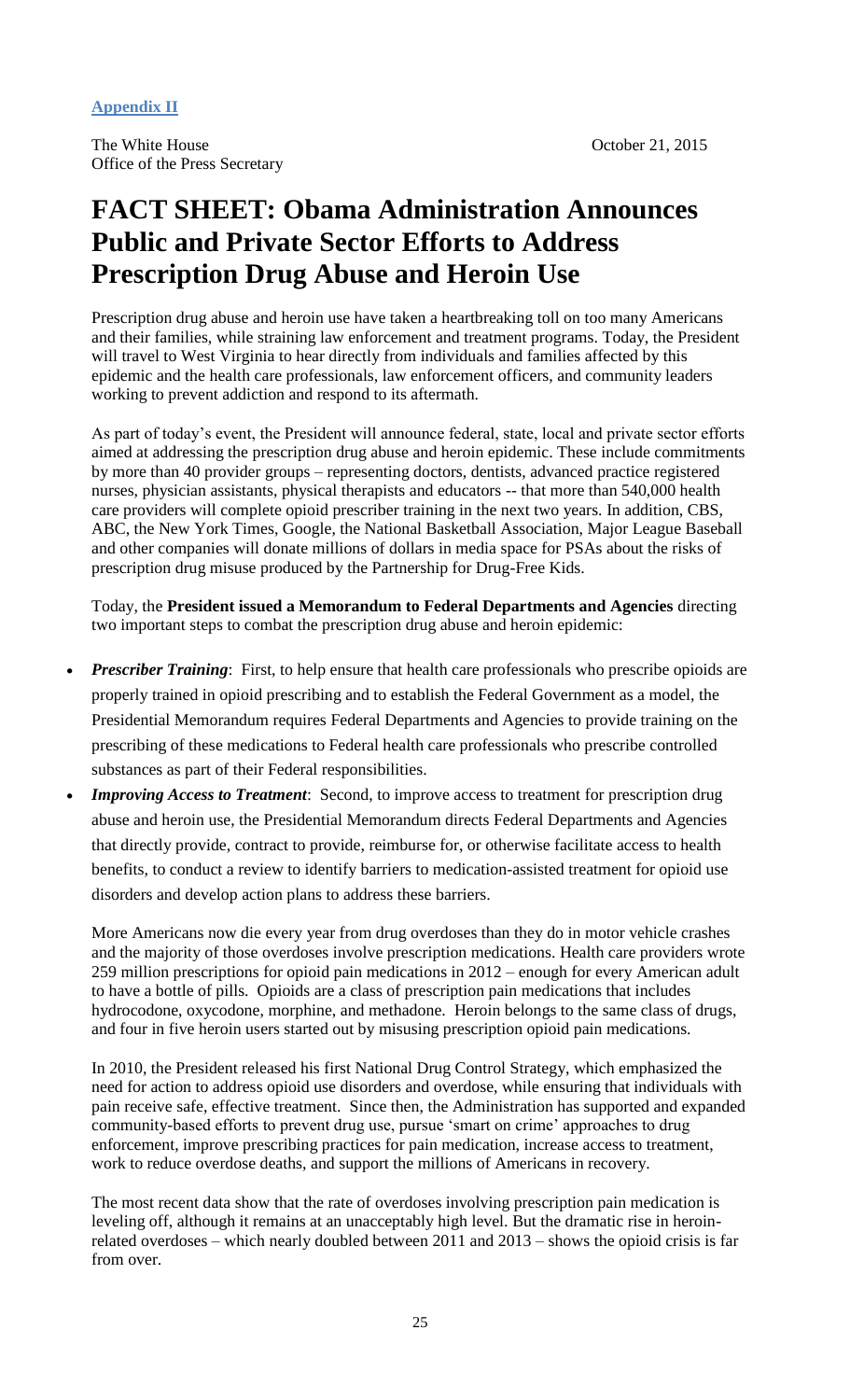## **State, Local and Private Sector actions announced today include**:

- More than 40 provider groups including physicians, dentists, advanced practice registered nurses, physician assistants, physical therapists and educators -- committed to:
- Have more than 540,000 health care providers complete opioid prescriber training in the next two years;
- Double the number of physicians certified to prescribe buprenorphine for opioid use disorder treatment, from 30,000 to 60,000 over the next three years;
- Double the number of providers that prescribe naloxone--a drug that can reverse an opioid overdose;
- Double the number of health care providers registered with their State Prescription Drug Monitoring Programs in the next two years; and
- Reach more than 4 million health care providers with awareness messaging on opioid abuse, appropriate prescribing practices, and actions providers can take to be a part of the solution in the next two years.

*Groups include the American Medical Association, American Osteopathic Association, American Academy of Family Physicians, American College of Emergency Physicians, American Academy of Hospice and Palliative Medicine, American Congress of Obstetricians and Gynecologists, American Academy of Pediatricians, American Society of Anesthesiologists, American Society of Addiction Medicine, American College of Osteopathic Internists, American Pain Society, American Academy of Addiction Psychiatry, American College of Physicians, American College of Osteopathic Emergency Physicians, American Academy of Pain Medicine, Interstate Postgraduate Medical Association, Physician's Institute, American College of Osteopathic Surgeons, American College of Osteopathic Family Physicians, American Osteopathic Academy of Addiction Medicine, American Medical Student Association, American Medical Women's Association, Michigan Osteopathic Association, Ohio Osteopathic Association, Massachusetts Medical Society, Washington Osteopathic Medical Association, New Mexico Medical Society, California Academy of Family Physicians, Conjoint Committee on Continuing Education, Collaboration for REMS Education, American Nurses Association, American Association of Nurse Practitioners, American Association of Nurse Anesthetists, Association of Women's Health, Obstetric and Neonatal Nurses, American Psychiatric Nurses Association, American Association of Colleges of Nursing, National Association of Clinical Nurse Specialists, Nurse Practitioner Healthcare Foundation, American Academy of Physician Assistants, Physician Assistant Education Association, American Dental Association, American Physical Therapy Association, Association of American Medical Colleges, American Public Health Association, and Medscape.*

 **CVS Health** will allow CVS/pharmacy to dispense naloxone without patients needing to present an individual prescription pursuant to a standing order from a physician or collaborative practice agreement in an additional 20 states in 2016 and will launch a new drug abuse prevention program called Pharmacists Teach, where its pharmacists will make 2,500 presentations in high school health classes. **Rite Aid** will train 6,000 pharmacists on naloxone use over the next 12 months, and expand their naloxone dispensing program to additional states. **The National Association of Chain Drug Stores** will continue to educate their 125 chain member companies (40,000 pharmacies with 175,000 pharmacists) about opioid overdose and naloxone. **The National Community Pharmacists Association**, representing 23,000 pharmacies with over 62,000 pharmacists, will be distributing inserts to community pharmacists that highlight safe drug disposal and naloxone. The **American Pharmacists Association,** with an outreach capability to more than 250,000 individuals, will educate pharmacists, student pharmacists, and stakeholders through a new Resource Center on opioid use, misuse, and abuse. The **American Society of Health-System Pharmacists** will provide training and resources to 40,000 pharmacists, student pharmacists and pharmacy technicians. The **National Association of Boards of Pharmacy** will enhance access to prescription drug monitoring program data to thousands more physicians and pharmacists in Arizona, Delaware, Kentucky, and North Dakota in 2016.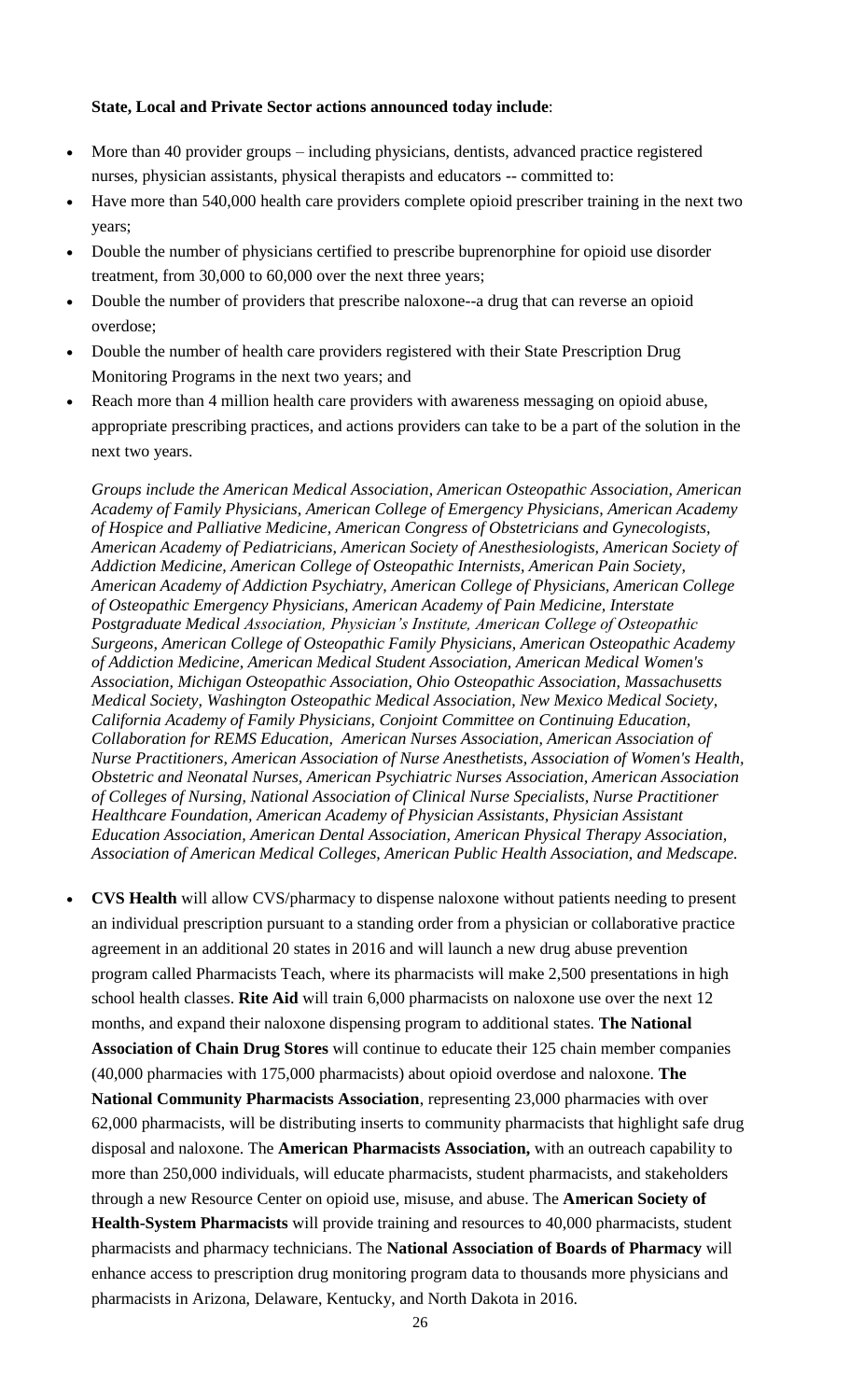- The **Fraternal Order of Police** will provide their 330,000 members with an Opioid Overdose Resuscitation card to help identify and respond to overdoses. They will also educate thousands of their members through in-person and webinar overdose prevention trainings over the next year. The **International Association of Chiefs of Police** will host several educational sessions on the role of law enforcement in overdose prevention at its annual conference and will also hold an overdose prevention training webinar for its members.
- The **National Association of Counties**, **National League of Cities**, and **United States Conference of Mayors**, in conjunction with **U.S. Communities Purchasing Alliance** and **Premier, Inc.**, will secure industry-leading discounts for tens of thousands of public agencies on naloxone and medications for treatment through their purchasing program that pools the purchasing power of state and local governments.
- To support the **Partnership for Drug-Free Kids'** media campaign over the next year to increase the education and awareness of young people and their parents about the risks of prescription drug misuse, **CBS Television Network, Turner Broadcasting, ABC owned and operated TV Stations, The New York Times, Google, Café Mom,** and **Meredith** are committing more than \$20 million in donated airtime and advertising space, and additional commitments are expected. The **National Basketball Association** and **Major League Baseball** will also run public service announcements across their respective media assets. The Partnership is also releasing an online toolkit to help local governments, law enforcement, and other community jurisdictions implement local drug disposal programs.
- Because prescription opioid misuse is a growing concern in high school and college athletics, The **National Collegiate Athletic Association** will educate more than 30,000 student-athletes about the dangers of prescription drug misuse, publish best practices to support student-athlete behavioral health, and sponsor the third Step UP! Bystander Intervention conference to equip educators to assist their students and student-athletes in intervening with peers on a host of behavioral concerns, including prescription drug misuse. The **National Association of High School Coaches** will launch a drug prevention awareness campaign that will be shared with 320,000 head high school coaches and approximately 60,000 high school administrators. The **American College of Sports Medicine** will mobilize more than 500,000 sports medicine professionals in support of their *"Better Move Campaign"* to reduce the overuse and overdose of prescription pain medications. **The National Athletic Trainers' Association** will share educational materials on opioid misuse prevention to 40,000 athletic trainers. The **National Interscholastic Athletic Administrators Association** will educate its membership of over 9,500 secondary school athletic administrators about substance use and its relationship to health and performance through its professional development program.
- The **National PTA**, which has more than four million members, will distribute prescription drug misuse awareness and educational materials to its members and promote them through its digital assets.
- Governors and local governments will be taking new actions to reduce opioid misuse and overdose throughout the next year. The **National Association of Counties** will mobilize more county leaders to implement smart strategies to reduce opioid misuse and overdose through their *Safe and Secure Counties Initiative*. The **National Governors Association** will launch a *Developing Effective State Responses to the Heroin Epidemic* project to help states identify and implement effective strategies for reducing heroin use and overdose. The **United States Conference of Mayors,** through its new Substance Abuse, Prevention, and Recovery Services Task Force, will identify effective prevention, intervention, treatment, recovery, and support services to promote to city mayors nationwide.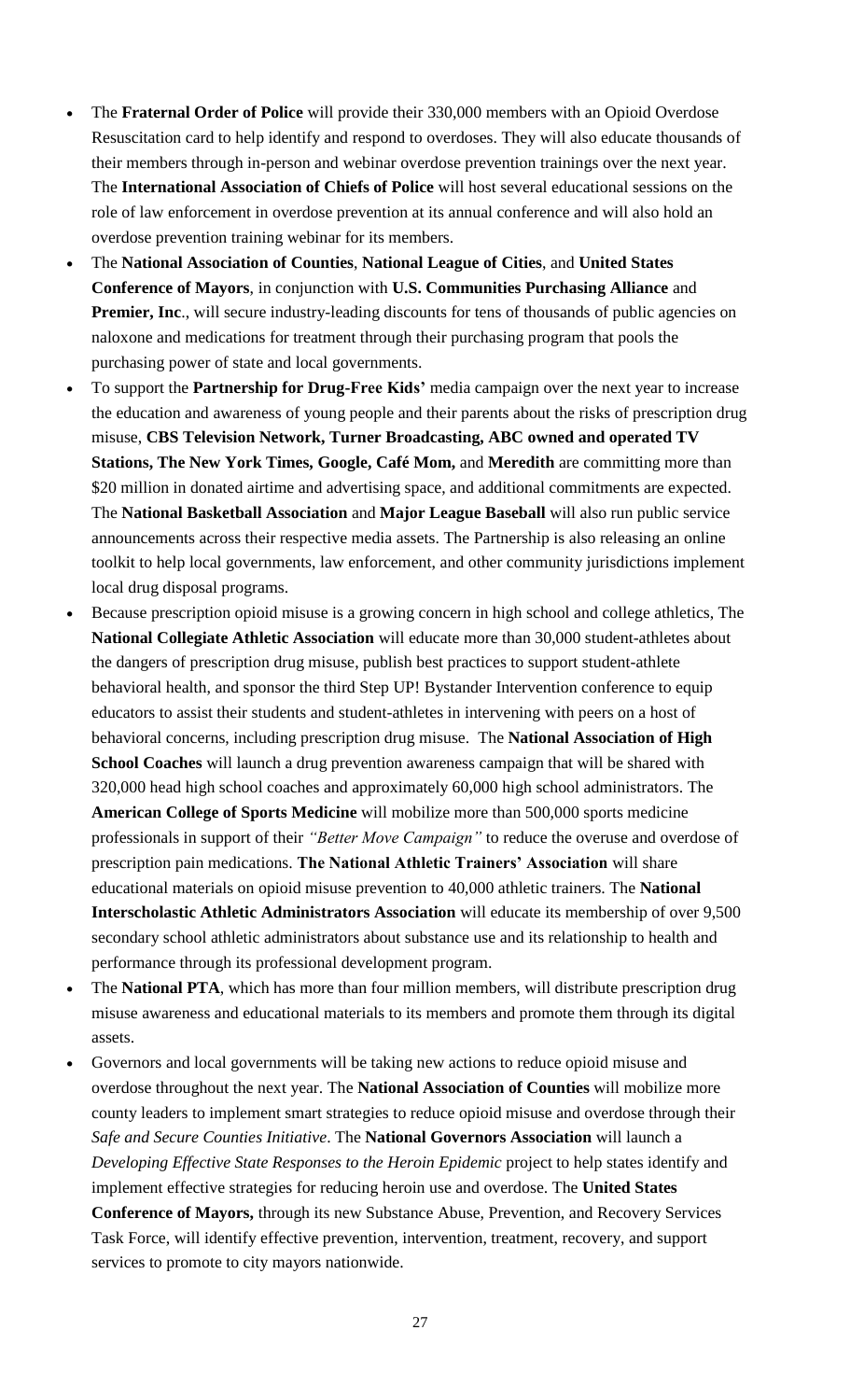- The **Harm Reduction Coalition** will increase the number of naloxone doses provided through its network of partners from 130,000 in 2013 to 400,000 in 2016 and will work with 10 state prisons to provide training and naloxone kits to 4,000 pre-release inmates and their family members in 2016. They will also convene a national summit on how syringe services programs are integrating broader prevention, counseling, care and treatment initiatives in response to the opioid epidemic.
- **The Elks National Drug Awareness Program** will purchase and install at least 500 prescription drug disposal boxes in communities where heroin use and prescription drug abuse are most prevalent by the end of 2016.
- The **Community Anti-Drug Coalitions of America** will train 2,000 youth leaders across the country about the dangers of prescription drug abuse; train 12,000 youth and adult leaders on effective prescription drug abuse prevention strategies; and hold 100 community forums to mobilize youth and adult leaders on this issue in 2016.
- **The Dr. Oz Show** will launch a campaign leading up to a *National Night of Conversation* event on November 19 to encourage parents to talk with their children about prescription pain medications, heroin, and other drugs. Dr. Oz will promote this prevention initiative to millions of Americans through his show, other media appearances, and his nationally syndicated newspaper column.
- The **Blue Cross Blue Shield Association** is launching a national opioid use awareness campaign to help communities find local solutions for prevention and treatment.
- **The American Physical Therapy Association** will reach more than 2.5 million members of the public and more than 100,000 of its members through awareness campaigns about the benefits of physical therapy as a potential alternative to prescription pain medications. The **National Association of Social Workers** will expand training for its 132,000 members on treatment of substance use disorders including opioid misuse, and will train school social workers to partner with parent and school organizations on prevention efforts. The **American Public Health Association** will provide continuing education credit training on prescription drug overdose to more than 1,500 health providers and distribute prescription drug misuse awareness materials to over 300,000 public health professionals.
- The **American Association of Colleges of Nursing**, the **Association of American Medical Colleges**, and the **Physician Assistant Education Association** will share professional guidance and best practices to better educate the next generation of health care workers on opioid misuse and substance use disorders.
- **WebMD** and **Medscape** are committed to increasing awareness of opioid issues and informing and educating consumer and professional audiences. In December, WebMD and Medscape will produce a report on consumer and health care professionals' awareness of issues surrounding opioid use. The report will be based on findings of a joint survey of consumers and health care professionals and explore issues ranging from prescribing practices and guidelines to the use and disposal of the drugs, as well as general levels of awareness around their misuse.

## **Additional Federal actions announced today include**:

 The **Drug Enforcement Administration** announced that it will continue its National Prescription Drug Take-Back Day program events in the spring and fall of 2016. As the President highlighted in a recent Weekly Address, Take-Back Day aims to provide a safe, convenient, and responsible means of disposing of unused prescription drugs, while educating the public about the dangers of misusing medications.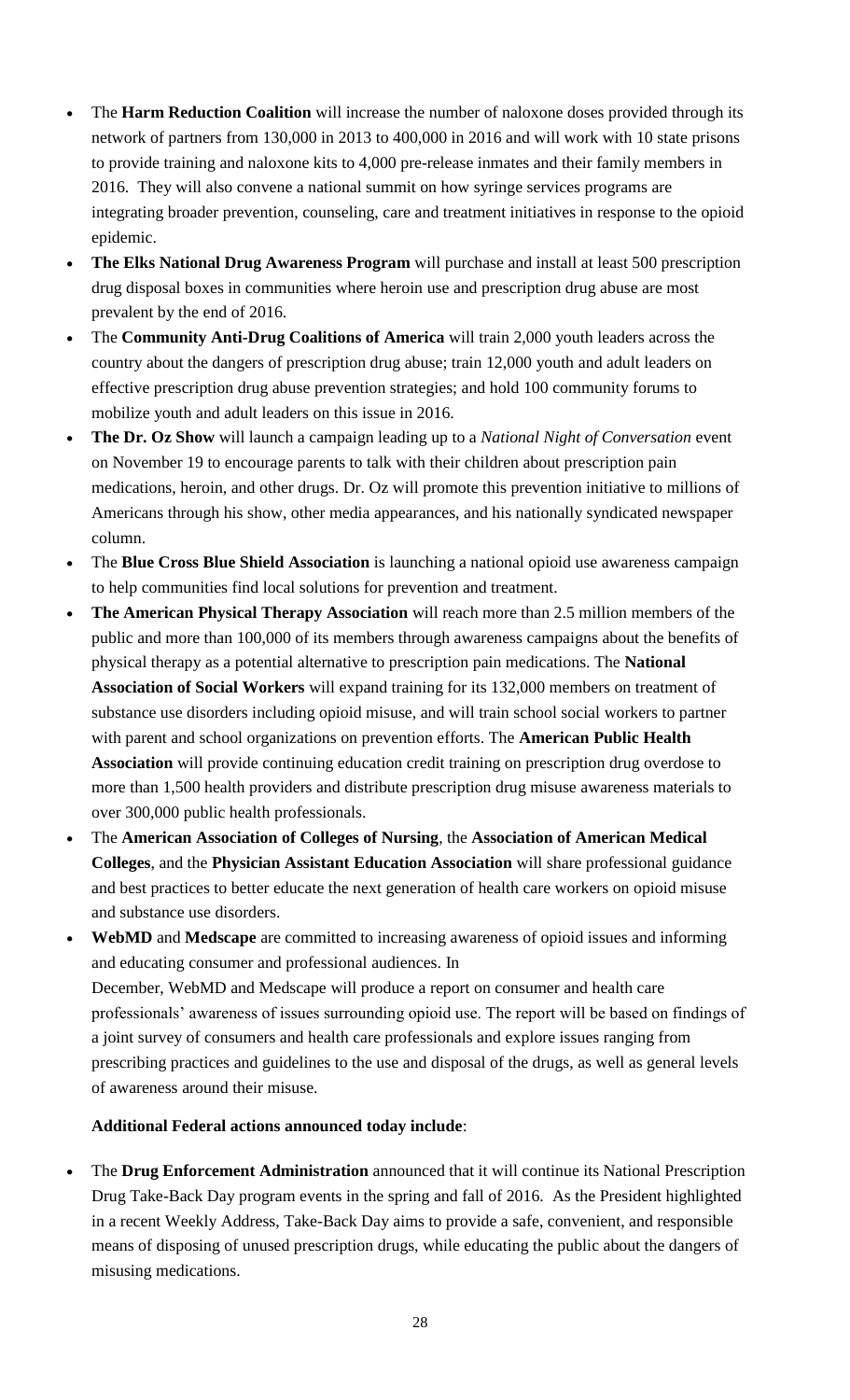- The **Department of Health and Human Services** (HHS) will undertake a review of how pain management is evaluated by patient satisfaction surveys used by hospitals and other health care providers, including review of how the questions these surveys use to assess pain management may relate to pain management practices and opioid prescribing.
- The **Centers for Disease Control and Prevention** (CDC) will invest \$8.5 million on the development of tools and resources to help inform prescribers about appropriate opioid prescribing; track data on prescribing trends; research, develop, and evaluate clinical quality improvement measures and programs on opioid prescribing; and improve public understanding of the risks and benefits of opioid use.
- **HHS** also launched HHS.gov/opioids as a one-stop federal resource with tools and information for families, health care providers, law enforcement, and other stakeholders on prescription drug abuse and heroin use prevention, treatment, and response.
- **U.S. Surgeon General Vivek Murthy** is developing an education campaign for doctors, dentists and other health care professionals who prescribe opioid pain medications. Earlier this month, Dr. Murthy also announced that work has begun on the first-ever Surgeon General's Report on substance use, addiction and health scheduled for publication in 2016.
- **Centers for Medicare and Medicaid Services** (CMS) will release an Information Bulletin to States by the end of the year on steps States can take through their Medicaid preferred drug lists (PDLs) and other utilization management mechanisms to reduce the risk of overdose. This includes a recommendation that they consider removing methadone from their PDLs for pain management. The Centers for Disease Control and Prevention has found that the use of methadone in pain treatment is associated with a disproportionately high number of overdose deaths compared to other opioid pain relievers.
- This fall, **CMS** is testing three new Medicare prescription drug plan measures designed to identify potential opioid overutilization, with the goal of proposing publicly reportable measures for Part D drug plans next year. These measures are based on the work of the Pharmacy Quality Alliance.
- **The Department of Veterans Affairs** will lead a research initiative to evaluate non-opioid alternative approaches to pain management. The **Department of Defense** (DoD) and VA are developing a standardized pain management curriculum for widespread use in education and training programs.
- The **Bureau of Indian Affairs** (BIA) and the **Indian Health Service** will provide BIA police officers and investigators the overdose reversal drug naloxone and training on its use. In 2016, the BIA, through the United States Indian Police Academy, will provide training to all BIA and tribal police officer cadets in recognizing opioid use disorders and overdose symptoms.
- The White House will host a **Champions of Change** event this spring to highlight individuals in communities across the country who are leading the fight to respond to prescription drug abuse and heroin use.

#### **Today's actions build on the Administration's commitment to confronting this epidemic:**

In 2010, the President released his first National Drug Control Strategy, emphasizing the need for action to address opioid use disorders and overdose, while ensuring that individuals with pain receive safe, effective treatment. The next year, the White House released its national Prescription Drug Abuse Prevention Plan to outline our goals for addressing prescription drug abuse and overdose.

The President's Fiscal Year 2016 budget includes \$133 million in new investments aimed at addressing the opioid epidemic, including expanding state-level prescription drug overdose prevention strategies, medication-assisted treatment programs, and access to the overdose-reversal drug naloxone.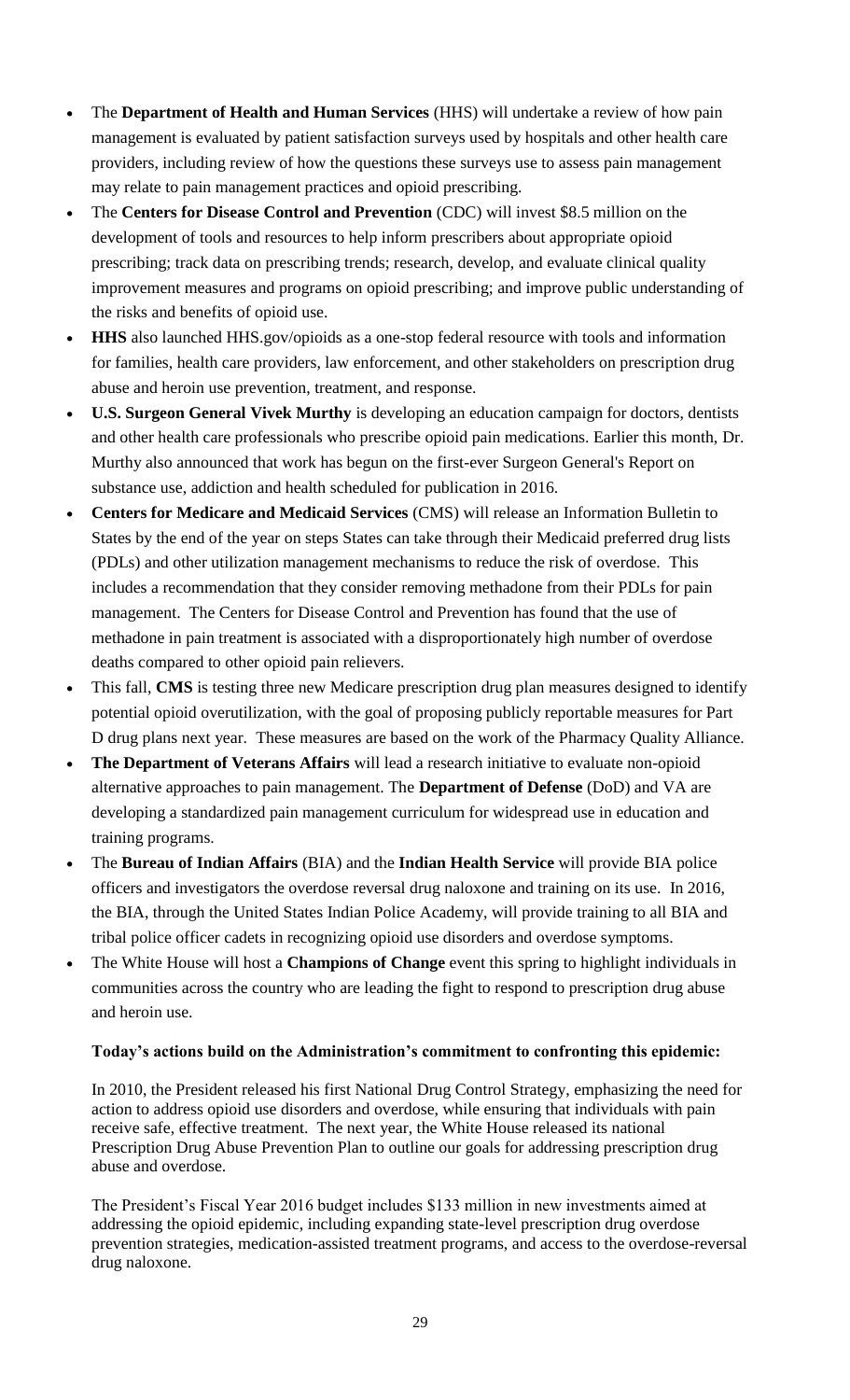Examples of additional actions by the Administration to address the opioid epidemic include:

## *Community Prevention and Overdose Response*

- In 2015, the CDC launched the *Prescription Drug Overdose: Prevention for States Program,*  which provided \$20 million to states to support strategies to improve prescribing practices and prevent opioid overdose deaths.
- Through the National Take Back Days to remove unused prescription drugs from the community, the Drug Enforcement Administration (DEA) has collected more than 5.5 million pounds of medication and introduced several new ways to dispose of unused prescription drugs – including pre-paid return-mail packages. DEA also finalized a new rule making it easier for communities to establish ongoing drug take-back programs.
- In 2012, the Department of Veterans Affairs established an Opioid Safety Initiative to enhance safe and effective pain care for veterans. VA medical centers have filled more than 6,500 naloxone kit prescriptions, and VA's efforts to make opioid overdose kits available has resulted in at least 100 lives saved.
- With support from the Department of Justice (DOJ) and other funders, 49 states have established Prescription Drug Monitoring Programs to help prescribers identify potential opioid misuse issues.
- In 2015, HHS announced a targeted initiative to combat opioid related overdose, death, and dependence focused on increasing prescriber training, increasing the use of the overdose reversal drug naloxone, and expanding the use of medication-assisted treatment.
- The federal government is expanding access to prescription drug monitoring program data throughout federal agencies. DoD's Pharmacy Data Transaction Service automatically screens all new medication orders against a patient's computerized medication history and permits DoD to monitor for concerning drug usage patterns. DoD's Polypharmacy Medication Analysis Reporting is being used to identify high risk active duty service members based on their medication use and emergency department encounters. The Indian Health Service has successfully piloted integrating this data into their electronic systems, and a pilot to integrate data into the workflow of physicians in the DoD health system is slated to launch in 2016.
- The DOJ Bureau of Justice Assistance released a Law Enforcement Naloxone Toolkit to support law enforcement agencies in establishing naloxone programs. The toolkit has been downloaded more than 2,200 times in the last year.
- DOD is ensuring that opioid overdose reversal kits and training are available to every first responder on military bases or other areas under its control.
- The Office of National Drug Control Policy supports local Drug Free Communities coalitions to reduce youth substance use through evidence-based prevention. In recent years, hundreds of these coalitions have specifically focused on prescription drug misuse issues in their areas.

## *Treatment*

- Thanks to the Affordable Care Act, substance use disorder and mental health services are essential health benefits that are required to be covered by health plans in the Health Insurance Marketplace.
- New rules finalized by this Administration ensure that covered mental health and substance use disorder benefits are comparable to medical and surgical benefits.
- HHS is investing up to \$100 million in Affordable Care Act funding to expand substance use disorder treatment, with a focus on medication-assisted treatment for opioid use disorders, in community health centers across the country.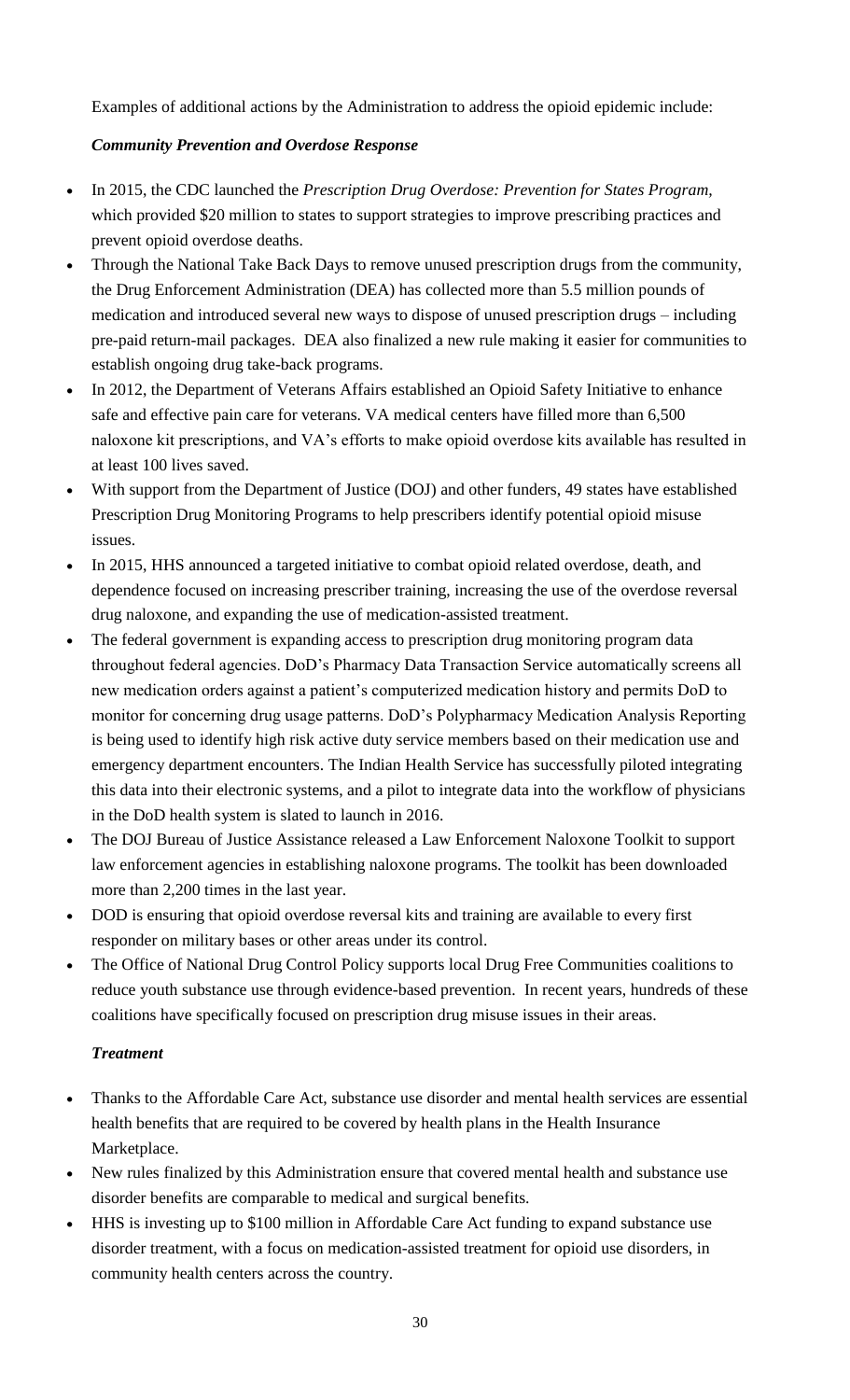- HHS Secretary Burwell announced that the Department will engage in rulemaking related to the prescribing of buprenorphine-containing products approved by the FDA for treatment of opioid dependence to expand access to medication-assisted treatment for opioid use disorders. HHS will take a strategic approach in order to minimize diversion and ensure evidence-based treatment.
- The CDC has been working over the last year with clinical experts and other stakeholders to develop new, peer-reviewed guidelines on prescribing opioids for chronic pain outside end of life settings to help improve the way opioids are prescribed and ensure patients have access to safer, more effective chronic pain treatment, while reducing opioid misuse and overdose.
- HHS recently awarded \$11 million in new grants to States to support medication-assisted treatment and \$1.8 million to help rural communities purchase naloxone and train first responders in its use.

## *Enforcement and Supply Reduction*

- The White House Office of National Drug Control Policy's High Intensity Drug Trafficking Areas program is funding an unprecedented network of public health and law enforcement partnerships to address the heroin threat across 15 states.
- In October of 2015, DOJ's Office of Community Oriented Policing Services (COPS Office) awarded \$6 million through the Anti-Heroin Task Force Program, which is designed to advance public safety by providing funds to investigate illicit activities related to the distribution of heroin or unlawful distribution of prescriptive opioids, or unlawful heroin and prescription opioid traffickers through statewide collaboration.
- DOJ's enforcement efforts include targeting the illegal opioid supply chain, thwarting doctorshopping attempts, and disrupting so-called "pill mills."
- DOJ has cracked down on those who use the Internet to buy and sell controlled substances.
- DEA agents and investigators are integrating with other federal, state, and local law enforcement officers in 66 Tactical Diversion Squads stationed across 41 states, Puerto Rico, and the District of Columbia. Outcomes of this effort include the largest pharmaceutical-related takedown in the DEA's history in an operation that resulted in 280 arrests.
- Since 2007, through the Merida Initiative, the Department of State has been working with the Government of Mexico to help build the capacity of Mexico's law enforcement and justice sector institutions to disrupt drug trafficking organizations and to stop the flow of illicit drugs including heroin from Mexico to the United States.

###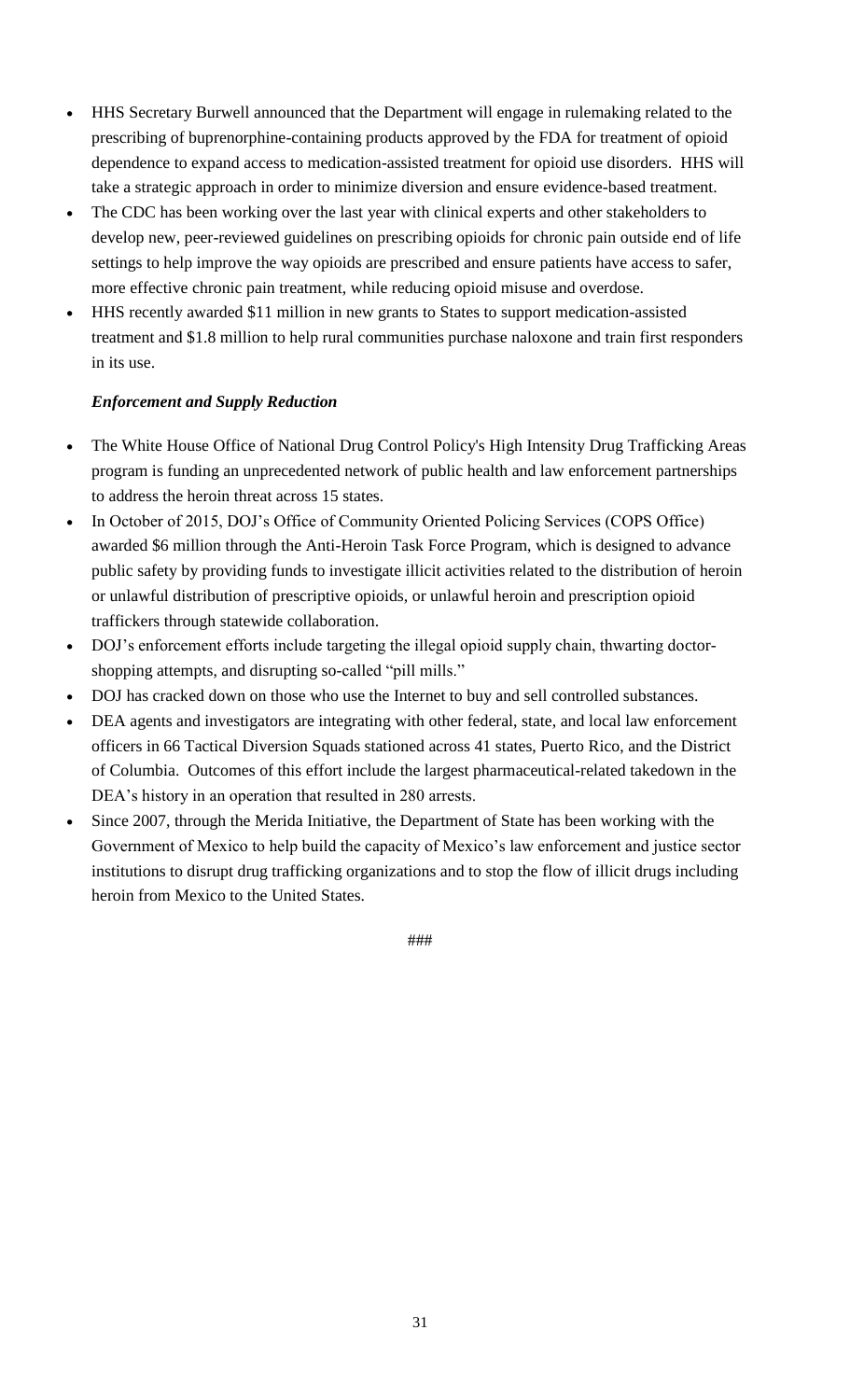#### THE WHITE HOUSE

Office of the Press Secretary

<span id="page-31-0"></span>For Immediate Release **Constanting Constanting Constanting Constanting Constanting Constanting Constanting Constanting Constanting Constanting Constanting Constanting Constanting Constanting Constanting Constanting Constan** 

October 21, 2015

MEMORANDUM FOR THE HEADS OF EXECUTIVE DEPARTMENTS AND AGENCIES

SUBJECT: Addressing Prescription Drug Abuse and Heroin Use

By the authority vested in me as President by the Constitution and the laws of the United States of America, and in order to reduce prescription pain medication and heroin overdose deaths, promote the appropriate and effective prescribing of pain medications, and improve access to treatment, I hereby direct the following:

Section 1. Policy. The epidemic of prescription pain medication and heroin deaths is devastating families and communities across the country. Prescription drugs - especially opioid pain medications -- have been implicated increasingly in drug overdose deaths over the last decade. According to the Centers for Disease Control and Prevention (CDC), the number of overdose deaths involving prescription opioids quadrupled between 1999 and 2013, with more than 16,000 deaths in 2013. In recent years, overdose deaths involving heroin have sharply increased, nearly doubling between 2011 and 2013. The CDC has identified addiction to prescription pain medication as the strongest risk factor for heroin addiction.

One of the most significant ways to address these issues is to ensure that medical professionals receive adequate training on appropriate pain medication prescribing practices, and the risks associated with these medications. The Federal Government must do more to ensure that such training is provided on an ongoing basis to health care professionals prescribing pain medications. Work is already underway to achieve this goal across executive departments and agencies, but these efforts must be accelerated given the urgency of the problem. The training of Federal health care personnel in appropriate prescribing of controlled substances should be a model for similar initiatives developed across the country.

An additional priority in addressing prescription opioid pain medication misuse and heroin use is improved access to medication-assisted treatment (MAT). MAT is the use of Food and Drug Administration (FDA)-approved medications, such as buprenorphine, buprenorphine-naloxone combination products, methadone, and naltrexone -- in combination with counseling, other behavioral therapies, and patient monitoring -- to provide treatment for opioid use disorders. Only a small minority of Americans who might benefit from this treatment are receiving it. Federally administered health benefit programs can help to increase access to these services. These programs also can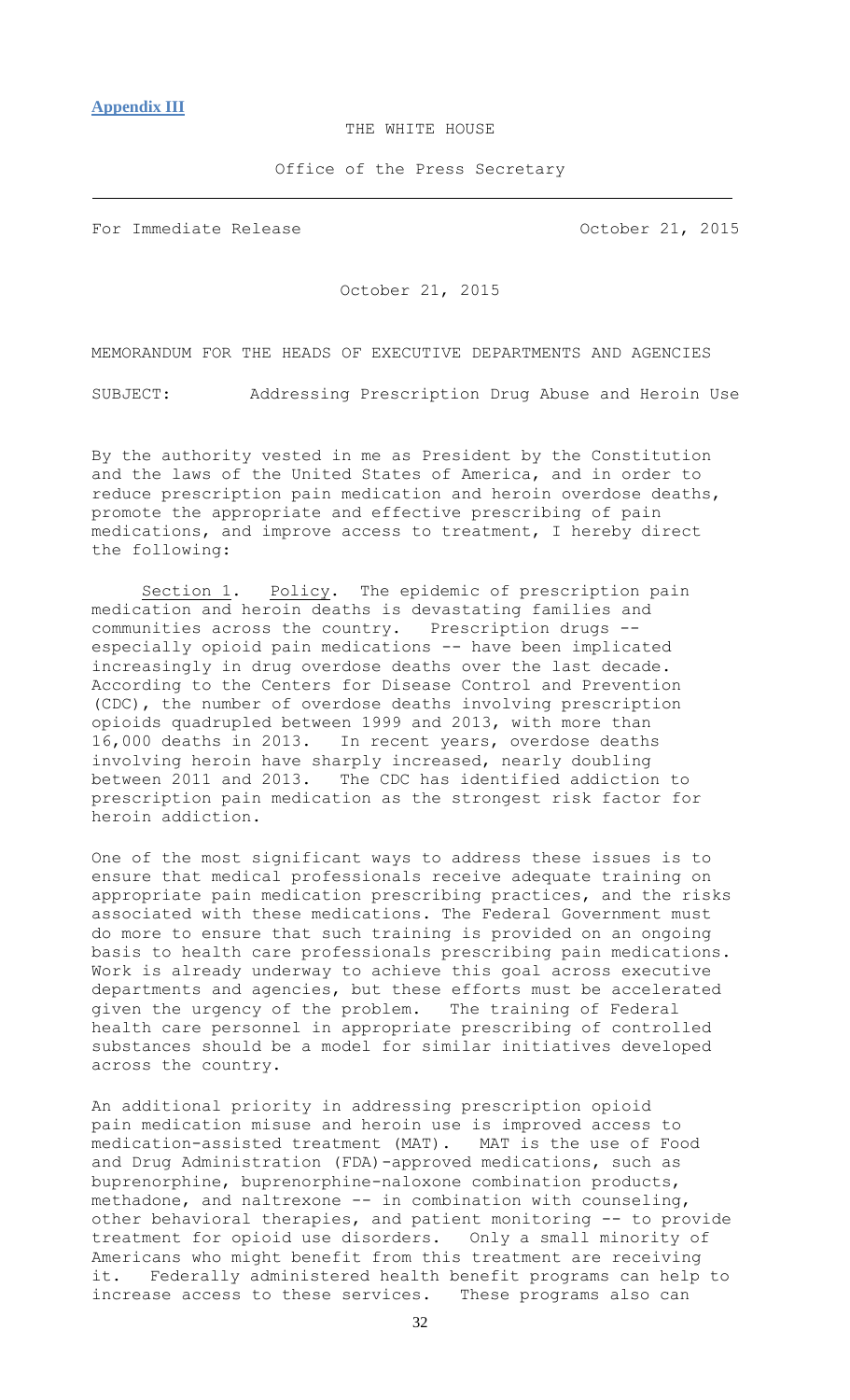serve as models for reviewing and modernizing coverage policies and benefit management strategies in response to clinical prescribing guidelines and recommendations for the treatment of chronic pain. For example, a CDC study found that the use of methadone in pain treatment is associated with a disproportionately high number of overdose deaths compared to other opioid pain relievers. Federally administered health benefit programs can use benefit design and formulary management to take steps to reduce the risk of opioid use disorders.

Sec. 2. Training for Federal Prescribers. (a) Executive departments and agencies (agencies) shall, to the extent permitted by law, provide training on the appropriate and effective prescribing of opioid medications to all employees who are health care professionals and who prescribe controlled substances as part of their Federal responsibilities and duties. Agencies also shall require all contractors who are health care professionals, spend 50 percent or more of their clinical time under contract with the Federal Government, and prescribe controlled substances under the terms and conditions of their contract or agreement with the Federal Government to obtain such training. These training requirements shall also be implemented for clinical residents and other clinical trainees who spend 50 percent or more of their clinical time practicing in an executive department or agency facility.

(b) The training must address, at a minimum, best practices for appropriate and effective prescribing of pain medications, principles of pain management, the misuse potential of controlled substances, identification of potential substance use disorders and referral to further evaluation and treatment, and proper methods for disposing of controlled substances. Training approaches may include both traditional continuing education models and models that pair intensive coaching for the highest volume prescribers with case-based courses for other prescribers. To the extent feasible, training adopted by agencies should be consistent with consensus guidelines on pain medication prescribing developed by the CDC.

(c) Agencies shall require all employees, contractors, and clinical residents and trainees described in subsection (a) of this section to complete training within 18 months of the date of this memorandum and a refresher course every 3 years thereafter.

Sec. 3. Improving Access to Medication-Assisted Treatment and Modernizing Benefit Design. (a) Agencies that directly provide health care services, contract to provide health care services, reimburse for health care services, or facilitate access to health benefits shall, to the extent available and permitted by law, review all health benefit requirements, drug formularies, program guidelines, medical management strategies, drug utilization review programs, and all other relevant policies, tools, and strategies in order to identify any barriers individuals with opioid use disorders would encounter in accessing MAT. This review also shall identify any current practices, such as use of methadone as a preferred or first-line pain management drug that are inconsistent with the goals of reducing opioid use disorders and overdoses.

(b) Not later than 90 days after the date of this memorandum, each agency described in subsection (a) of this

2